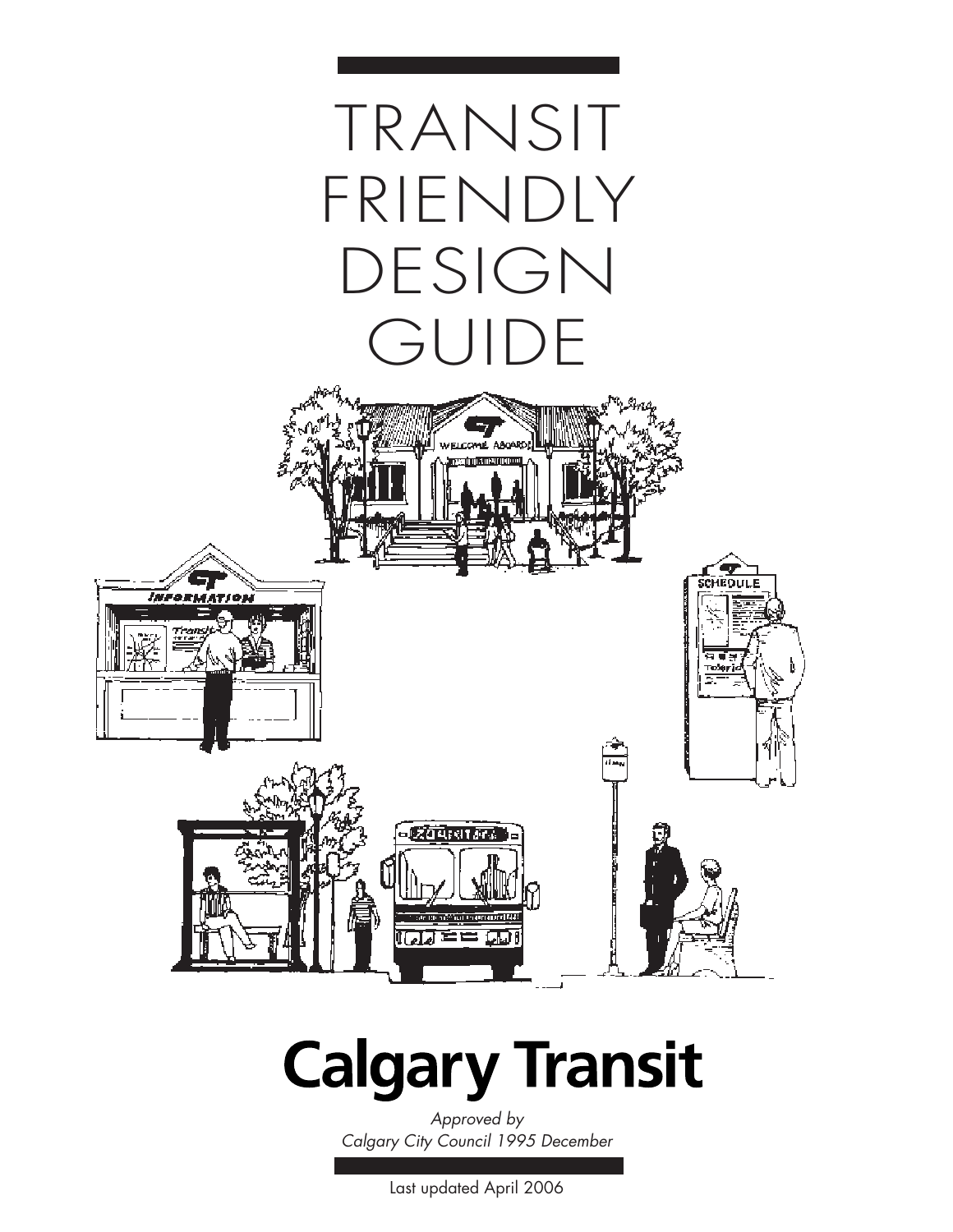#### **FOREWORD**

T*he Transit Friendly Design Guide flows from the Calgary Transportation Plan 1995 and the Sustainable Suburbs Study. It has been developed with the help of community stakeholders to describe how community design and transit service can be mutually supportive. Application of the principles and policies contained in this guide will create an environment that will help make Calgary Transit's vision a reality.*

*This is a working document to be used in conjunction with the Transit Oriented Development Policy Guidelines and we hope that over time, our section on Calgary examples of Transit Friendly Design will grow.*

*If you have questions or comments regarding the information in this manual, please contact Calgary Transit Service Planning and Community Relations.*

> *Calgary Transit Division Transportation Department The City of Calgary P.O. Box 2100, Stn. M. Calgary, Alberta T2P 2M5*

 *Telephone: 537-7772 Fax: 537-7737*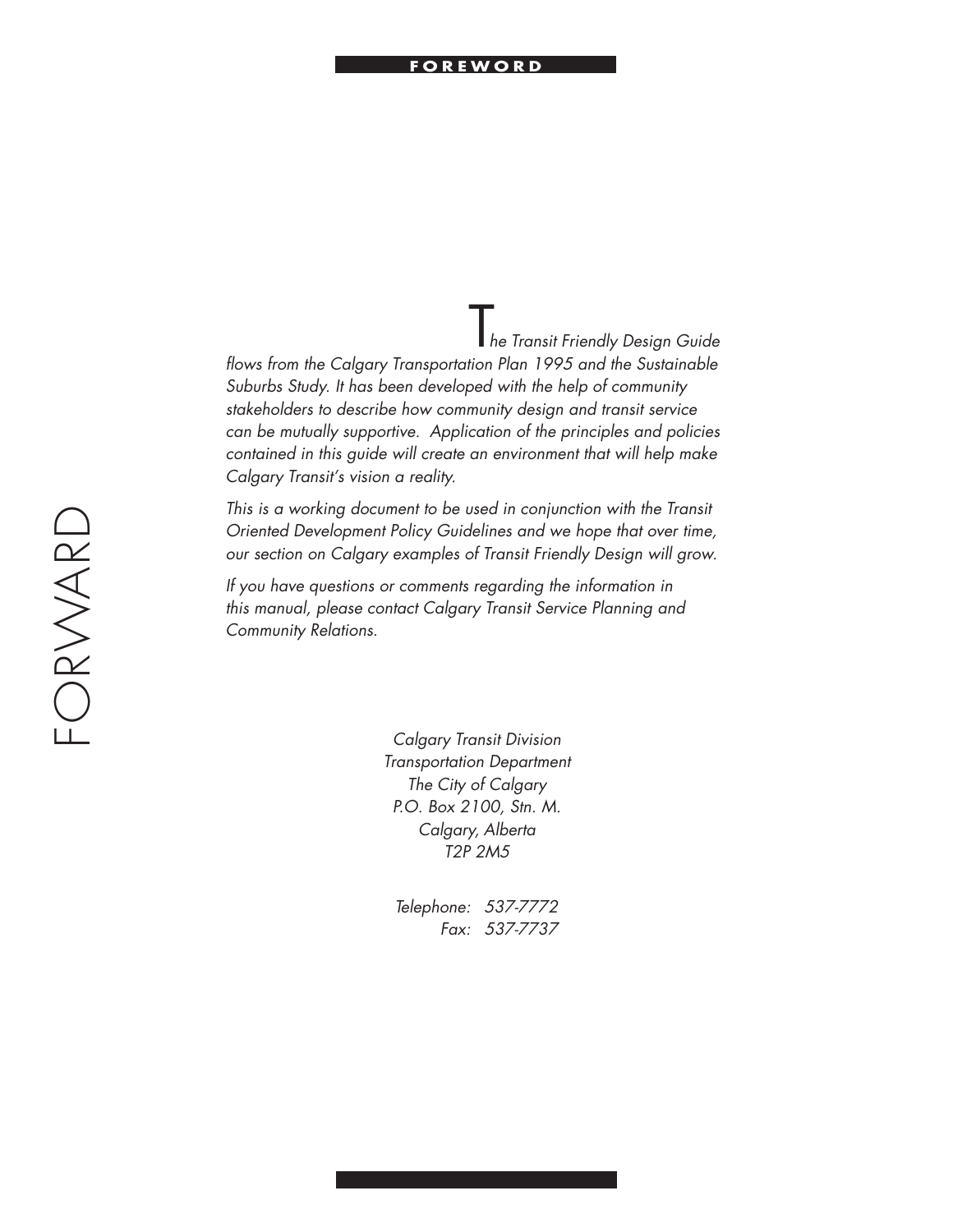#### **CONTENTS**

| <b>INTRODUCTION</b>                                        |                                                              |  |
|------------------------------------------------------------|--------------------------------------------------------------|--|
| <b>PART 1</b>                                              |                                                              |  |
| <b>PART 2</b>                                              |                                                              |  |
| 1.                                                         | <b>DESIGN PRINCIPLES</b>                                     |  |
| $2_{-}$                                                    |                                                              |  |
| 3.                                                         |                                                              |  |
| 4.                                                         | ORGANIZE DENSITY, LAND USE AND                               |  |
|                                                            | 5. CREATE A PEDESTRIAN FRIENDLY ENVIRONMENT15                |  |
| 6.                                                         | ROUTE TRANSIT INTO THE COMMUNITY18                           |  |
| 7 <sub>1</sub>                                             |                                                              |  |
| 8.                                                         | <b>BUILD QUALITY, USER FRIENDLY TRANSIT FACILITIES24</b>     |  |
| <b>PART 3</b>                                              |                                                              |  |
|                                                            |                                                              |  |
|                                                            |                                                              |  |
|                                                            | INTEGRATION WITH OTHER TRAVEL MODES29                        |  |
|                                                            |                                                              |  |
|                                                            |                                                              |  |
| <b>APPENDIX</b><br>APPENDIX A - POLICY SOURCE DOCUMENTS 32 |                                                              |  |
|                                                            | APPENDIX B - TRANSIT DESIGN DIMENSIONS (Updated Oct. 1995)33 |  |
|                                                            |                                                              |  |
|                                                            | APPENDIX D - CALGARY TRANSPORTATION PLAN43                   |  |
|                                                            | APPENDIX E - COUNCIL APPROVAL REPORT 49                      |  |
|                                                            |                                                              |  |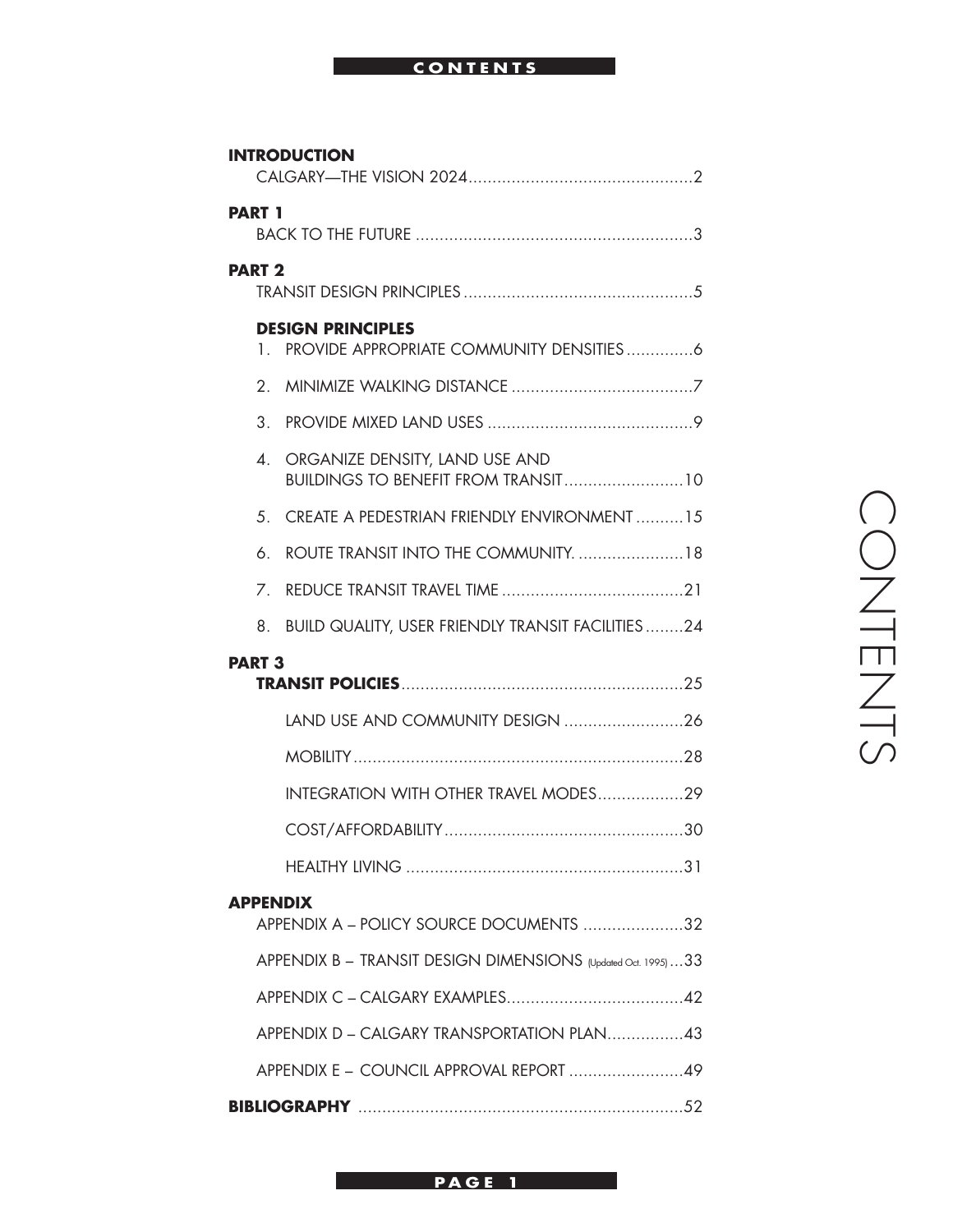## INTRODUCTION

algary City Council approved<br>Calgary City Council approved a new, comprehensive, long range transportation plan in 1995 May. The vision statement from this plan has been reproduced because it describes our collective desires for Calgary in the future:

*Calgary, in the year 2024 has grown by over 500,000 people, the equivalent of adding eight cities like Red Deer. Population: 1.25 million.*

*We live closer to where we work, relying less on our cars for the shorter work trip and more on transit, walking and cycling. While the car remains the dominant choice of travel for Calgarians, investment in transit has resulted in a higher level of service and usage: shorter walk times to transit and LRT stops and preferential "transit treatment" make the transit trip more attractive and convenient.*

*We have slowed the rate of the outward growth of the city, making a conscious effort to intensify our neighbourhoods. Today, new and redeveloped older communities are a more diverse variety of housing mixes with a slightly higher concentration of dwellings per acre. Our downtown as a centre for employment has kept in step with market demand.*

*We have moved towards a "user pay" system as a significant funding source for our transportation system. Whether we drive our cars or take public transit, we pay more equitably and directly for our choice of travel. In spite of more people moving around the city in more vehicles, efforts to promote efficient use of vehicular travel have helped maintain air quality standards at 1990 levels. We have moved toward "cleaner cars", and carrying more people in our vehicles for the work trip. The trend toward "driving alone" to work each day has reversed. Changes in the way we work such as telecommuting and flex time have had an effect on reducing and spreading out the rush hour.*

*We have made a deep commitment to protect our river valleys, our environmentally sensitive areas, and the integrity of communities. Wherever the need for new transportation links or river crossings are demonstrated, the trade-offs between the mobility needs of Calgarians, community and environmental impacts, and costs are carefully considered by Council and all Calgarians before decisions are made.*

*Calgary Transportation Plan, May 1995*

*Approved as policy by Council 1995 May 29. See Appendix D for more detailed transit information contained in the Calgary Transportation Plan.*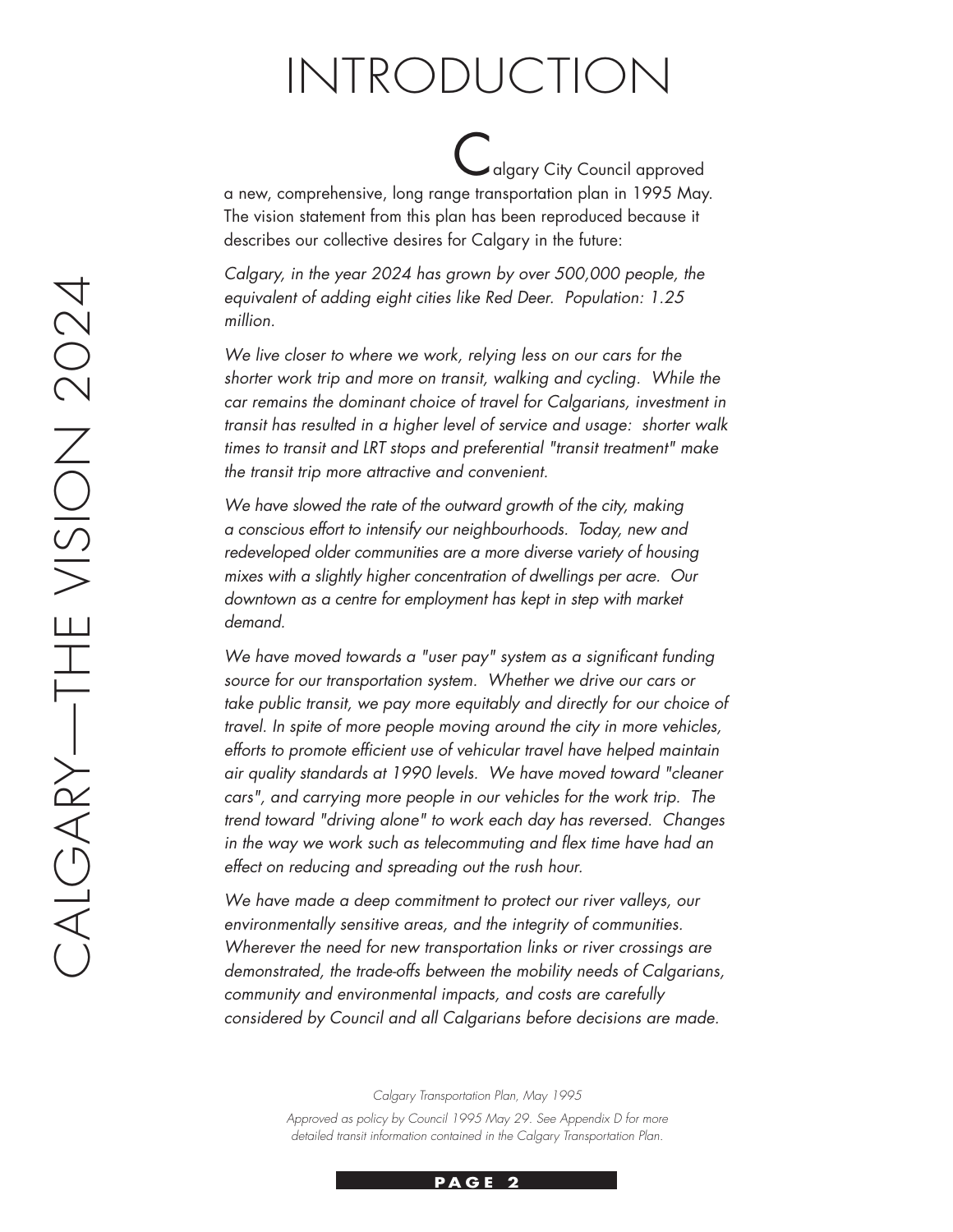## PART 1

In recent years, urban planning in general

has focused on accommodating auto travel to the extent that many destinations can not be reached easily without an automobile. There are benefits to maintaining a high level of auto mobility, but Calgarians no longer accept the trends of increasing auto related air and noise pollution, energy consumption, urban sprawl and land

consumption.<br>In contrast, there was a time when public transportation was an integral part of Calgary and provided convenient travel to most activities. Citizen concern for the quality of life that will be provided in Calgary has focused attention on the need to rediscover the potential of transit and focus our energies to make this travel option work better. We must develop transit services that encourage Calgarians to act on their desires to avoid the negatives associated with increasing auto dependency.

There is a tendency to take public transit for granted - to believe that buses will just appear and provide an economical and effective service. But, like most businesses, public transit works best when the conditions are right. Putting more emphasis on public transportation will be a wasted effort if we don't plan transit into our communities. Adding transit services at the end of the planning process, after the roads and land uses are in place and without consideration of the customers requirements and desires, generally means providing less effective, more costly transit service.

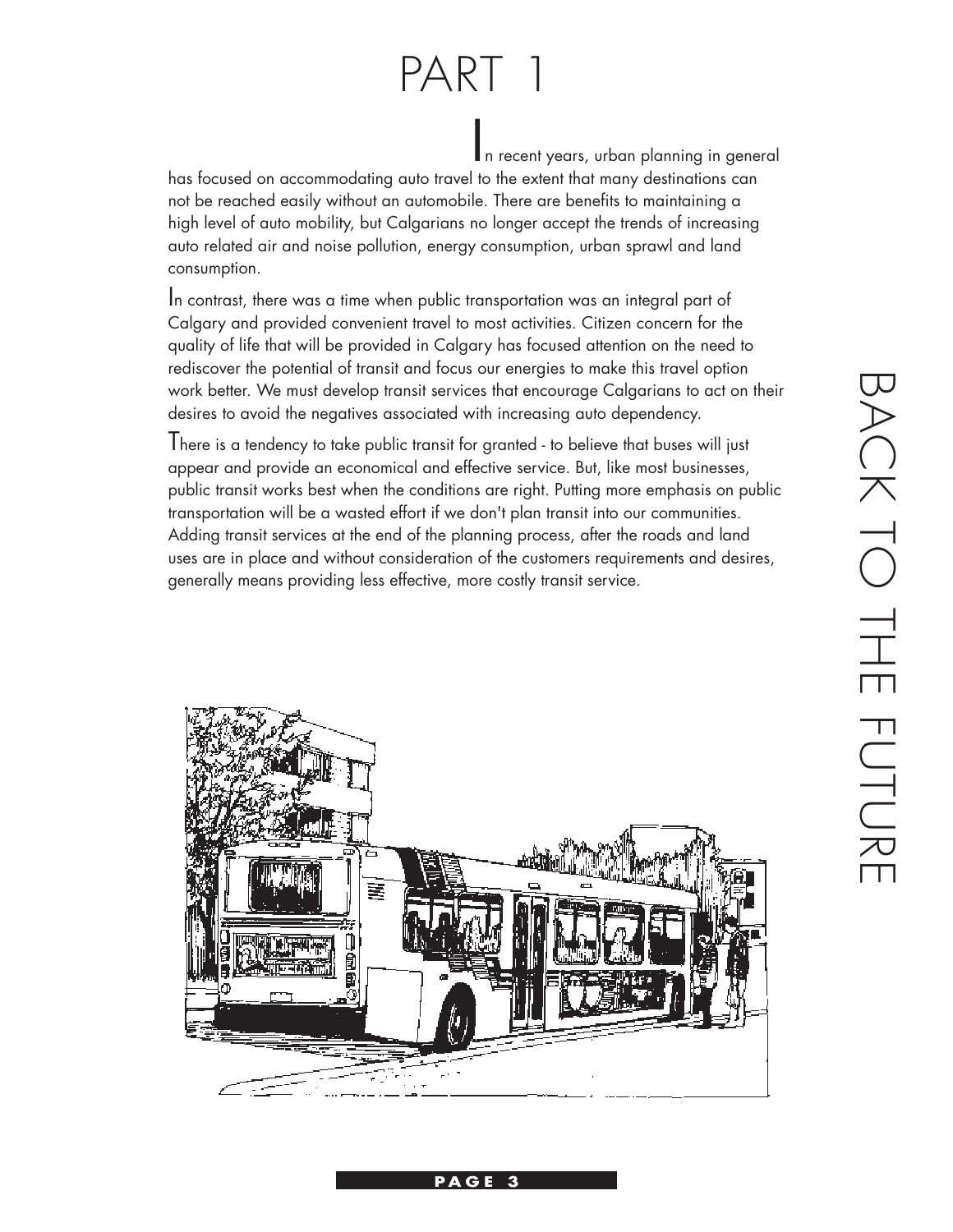## PART 1

#### **THE TRANSIT FRIENDLY DESIGN GUIDE**

I his guide describes techniques for improved integration of transit into residential and non-residential areas to achieve the vision described in the Calgary Transportation Plan. It is designed to explain and give examples of the physical requirements for good transit service and serves as a companion document to the approved Transit Oriented Development Policy Guidelines, which provide direction for development of areas within 600 meters walking distance of Light Rail Transit (LRT) and bus rapid transit stations. This information will be useful to a broad range of stakeholders, including the public, elected officials, planners, communities, developers, the civic administration, engineers and architects.

#### **ABOUT THIS MANUAL**

This manual is divided into two major sections. The strategies and techniques that create transit supportive development are presented in the Transit Design Principles section. The Policies section summarizes relevant transit policies that direct development. Through application of these policies, the principles of transit friendly design will be built into our city.

#### **THE ROLE OF TRANSIT**

Like all urban transit systems, Calgary Transit is expected to fulfill a broad role encompassing three major goals:

- **1. Economic** to accommodate urban travel demand at reduced financial cost to both the individual and the taxpayer;
- **2. Social** to provide transportation for those who cannot or choose not to transport themselves by private auto;
- **3. Environmental** to reduce the environmental impact of urban travel.

This is a broad mandate and a single bold action is rarely sufficient to improve transit. Rather, the cumulative impact of many smaller, mutually compatible actions is more effective. Each small decision is important.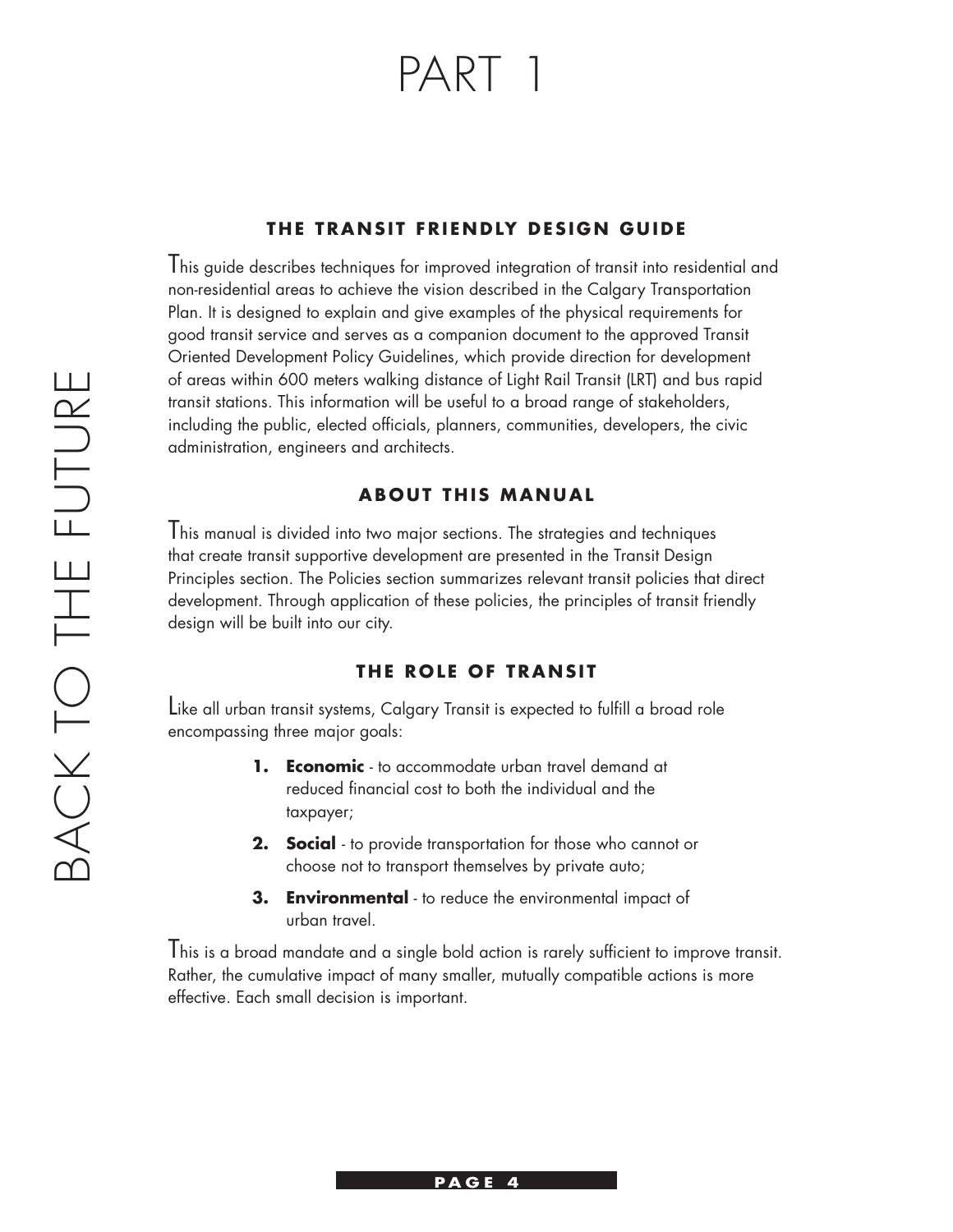## W hat strategies will make the urban PART 2

environment more transit friendly and better able to attract and sustain transit usage? Most techniques are simple and involve minimal costs. Because it is easier and more efficient to design transit into a community than it is to try and fit it in later, it is very important that the techniques be undertaken as early as possible in the planning and development process. The steps to designing transit friendly communities relate primarily to new areas and projects; however, many can be applied effectively to existing developments too.

Transit friendliness applies in shopping, industrial and office park developments as well as residential areas. There is mutual gain when transit and enterprise support each other. Transit can provide employees and customers easy access to commercial enterprises and business activities. These activities generate trips on transit and help support quality transit options.

In the planning, design and marketing of new projects, resources (financial, land and human) are limited. Budgets and market realities often make investment risks high. Trade-offs and compromise are necessary amongst stakeholders.

 $\mathsf A$ s Calgary expands, communities and developments that are more accessible to a larger population will be more successful and will have created conditions that foster urban vitality and a sense of community. Effective transit service is one of the major components of a successful community.

The following principles summarize techniques that contribute to transit friendly development.

- **1. PROVIDE APPROPRIATE COMMUNITY DENSITIES.**
- **2. MINIMIZE WALKING DISTANCE.**
- **3. PROVIDE MIXED LAND USES.**
- **4. ORGANIZE DENSITY, LAND USE AND BUILDINGS TO BENEFIT FROM TRANSIT.**
- **5. CREATE A PEDESTRIAN FRIENDLY ENVIRONMENT.**
- **6. ROUTE TRANSIT INTO THE COMMUNITY.**
- **7. REDUCE TRANSIT TRAVEL TIME.**
- **8. BUILD QUALITY, USER FRIENDLY TRANSIT FACILITIES.**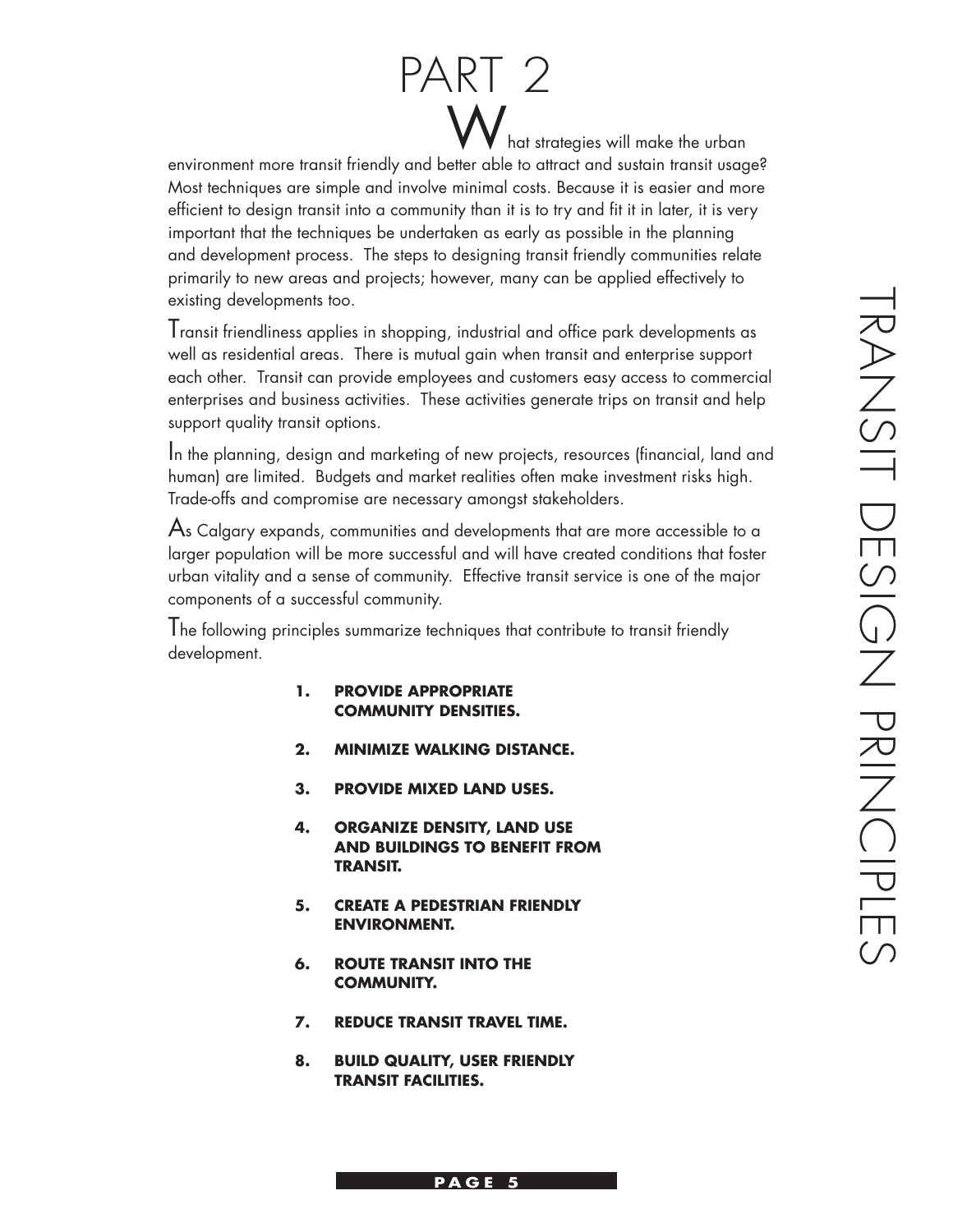

**1**

COMMUNITY

o be cost-effective, transit must reach a sufficient sized pool of potential riders. Development of population or jobs above minimum levels should be encouraged. Population and employment densities affect the quality (frequency of service), range (service choices) and duration (hours of operation) of transit service that can be provided in an area. Low densities provide an insufficient pool of potential riders and cannot support desirable service options.



1993

Although the above area populations are identical, the design density was not achieved, and therefore the geographic size of the service area grew. Extra service was required to serve the expanded area. The operating cost of the additional bus service is \$245,000 (1993 dollars) annually.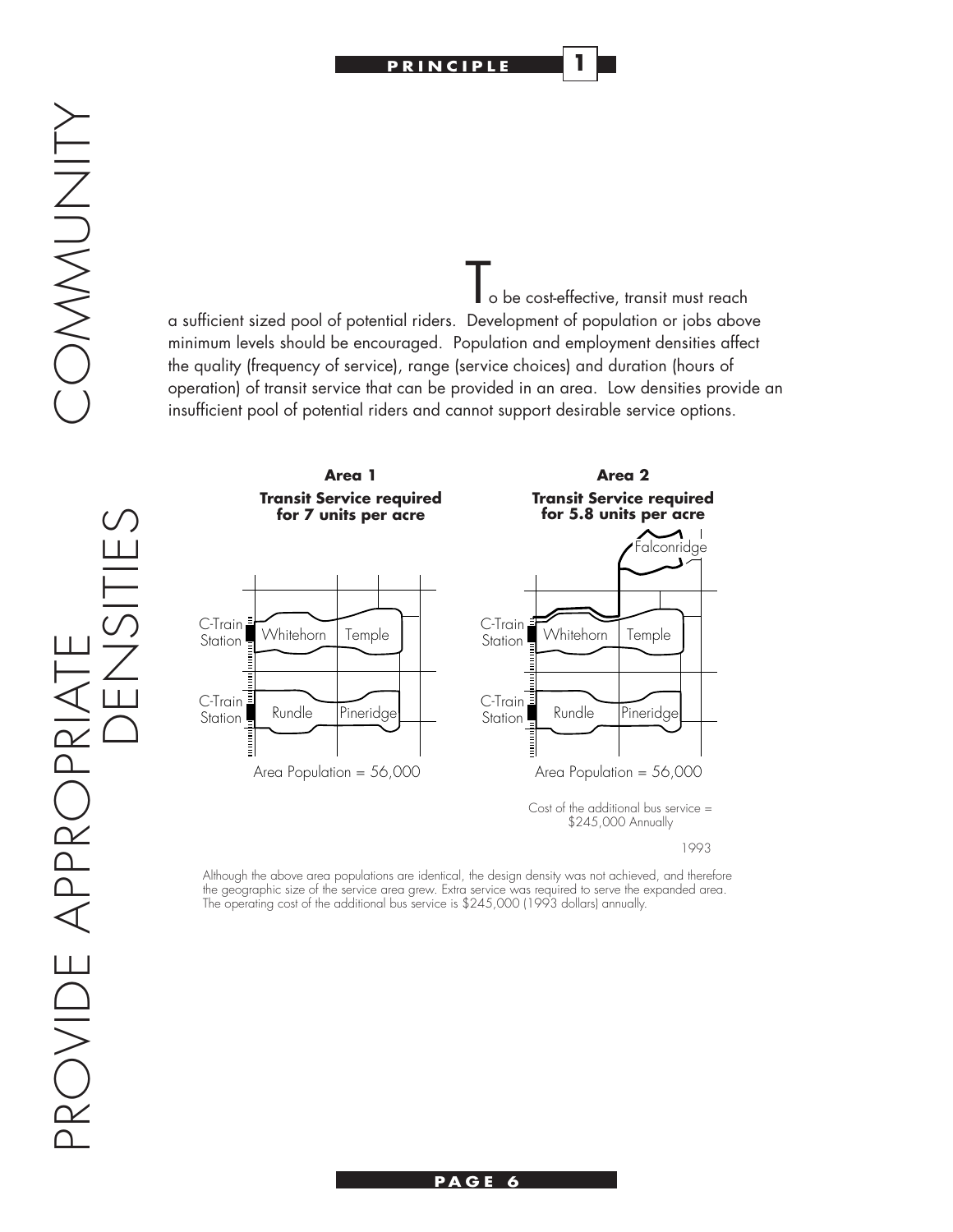#### **PRINCIPLE 2**

Realistically, most people will not walk

more than 400 meters to use transit, and as a general rule, all dwellings should be within 400 meters walking distance of a transit stop. Pedestrians are discouraged by a long, indirect walk to transit - especially in inclement weather. They are more likely to use transit services if the beginning and the end of their trip is close to a transit stop

or station. Efficient community design that addresses both walking distance and the need to minimize transit travel distance will reduce the costs associated with providing and operating transit service.



*Adapted from: Guide to Transit Considerations, Transportation Association of Canada, 1991*



Hills and the type of walking path that must be travelled to reach transit will affect the acceptable walking distance. Every effort should be made to minimize the walking distance to transit service when hills are steep.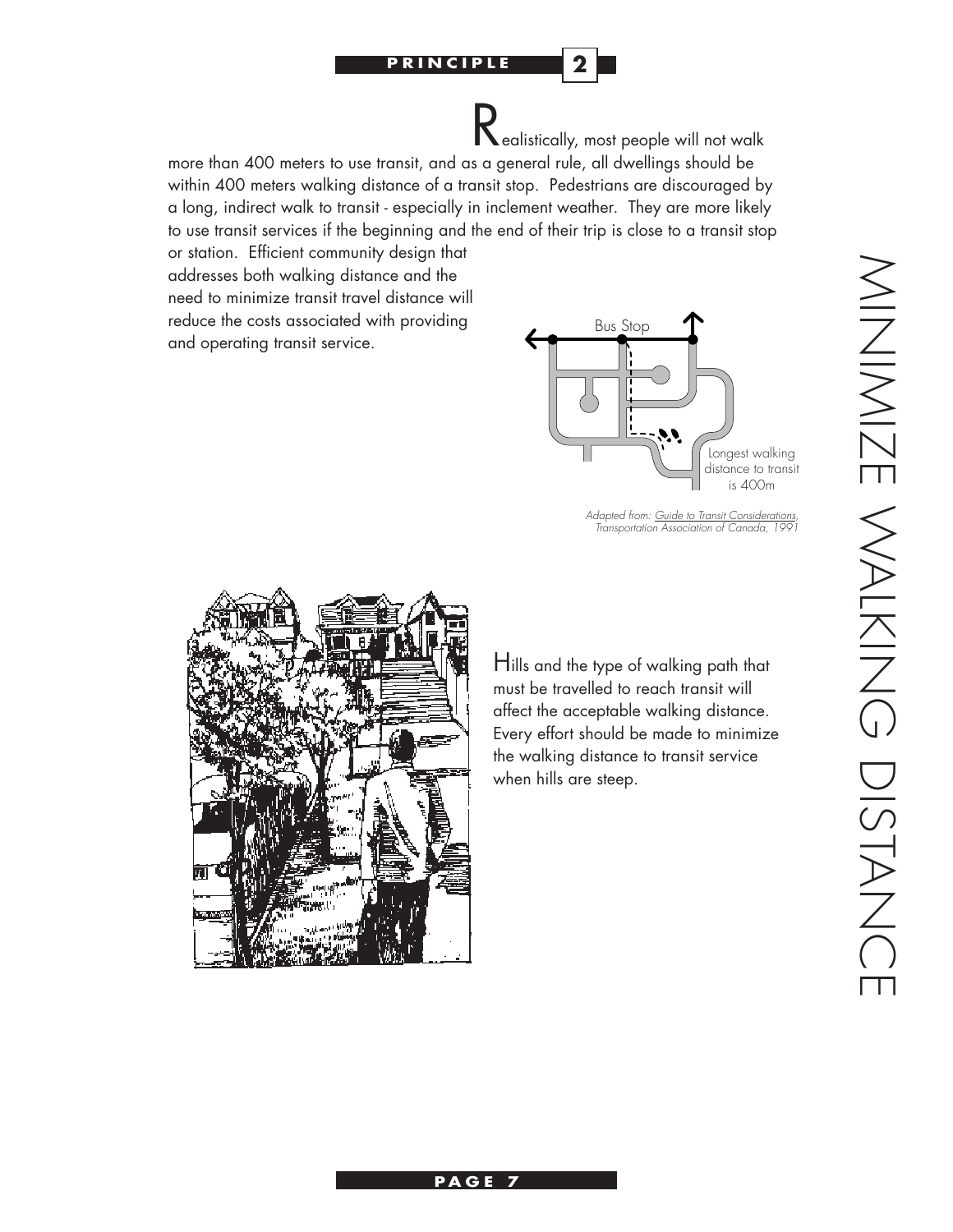

If blocks are long, or the pedestrian route to the bus stop is unnecessarily circuitous, short sections of high quality, lighted pedestrian pathway should be used to reduce the walking distance. Where possible, provision of a pathway should avoid creating midblock street crossings.

#### **Walkway necessitated by poor local street design**



*Source: Guide to Transit Considerations in the Subdivision Design and Approval Process, Transportation Association of Canada, 1991*

In many cases, careful street design can provide direct pedestrian routes to transit service and reduce the need to provide pedestrian walkways.

**UNDESIRABLE Layout provides longer, indirect pedestrian access to transit.**

**DESIRABLE Layout provides shorter, direct pedestrian access to transit.**



*Adapted from: Guide to Transit Considerations in the Subdivision Design and Approval Process, Transportation Association of Canada, 1991*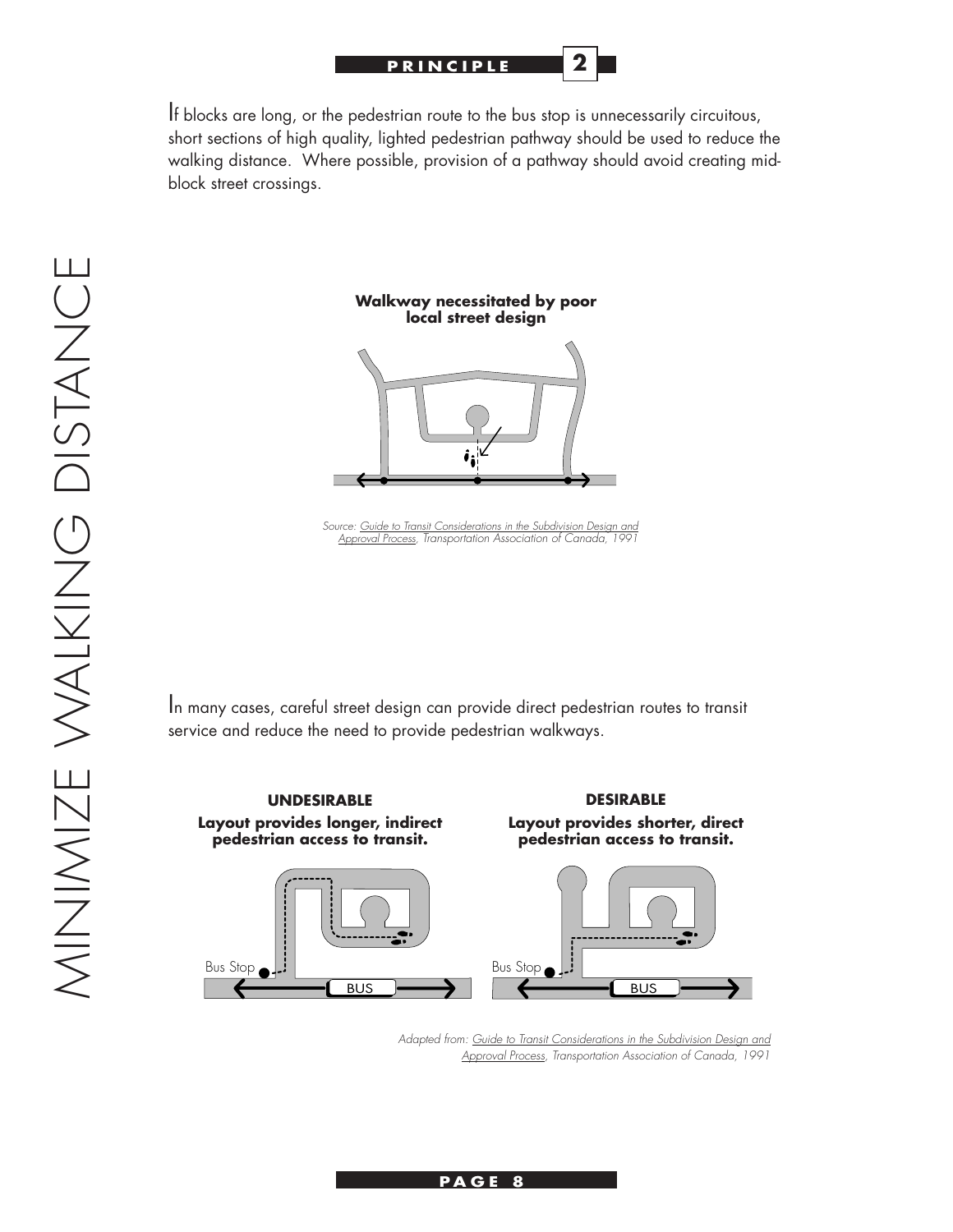**3**

ixed land uses (or activities) contribute to a robust or healthy transit operation by accommodating a range of travel options or trip purposes. Transit riders gain the ability to undertake multi-purpose trips, like a stop at the daycare or the video store, on the way to or from work. Diverse uses along a street also create activity and a greater sense of personal security for those walking or waiting for transit service.

Commercial and retail activities in communities that support transit include both services like dry cleaners, or convenience stores; and facilities like day care, or libraries, and should be located close to transit stops. Retail facilities like shopping malls can become independent transit destinations if they are located on transit routes.



Community centre—includes a mix of public and commercial activities and a transit "hub." Neighbourhood node—includes a small mix of activities, uses and a transit stop.

Large discount stores tend to be auto oriented and are generally less appropriate next to transit stations and bus stops.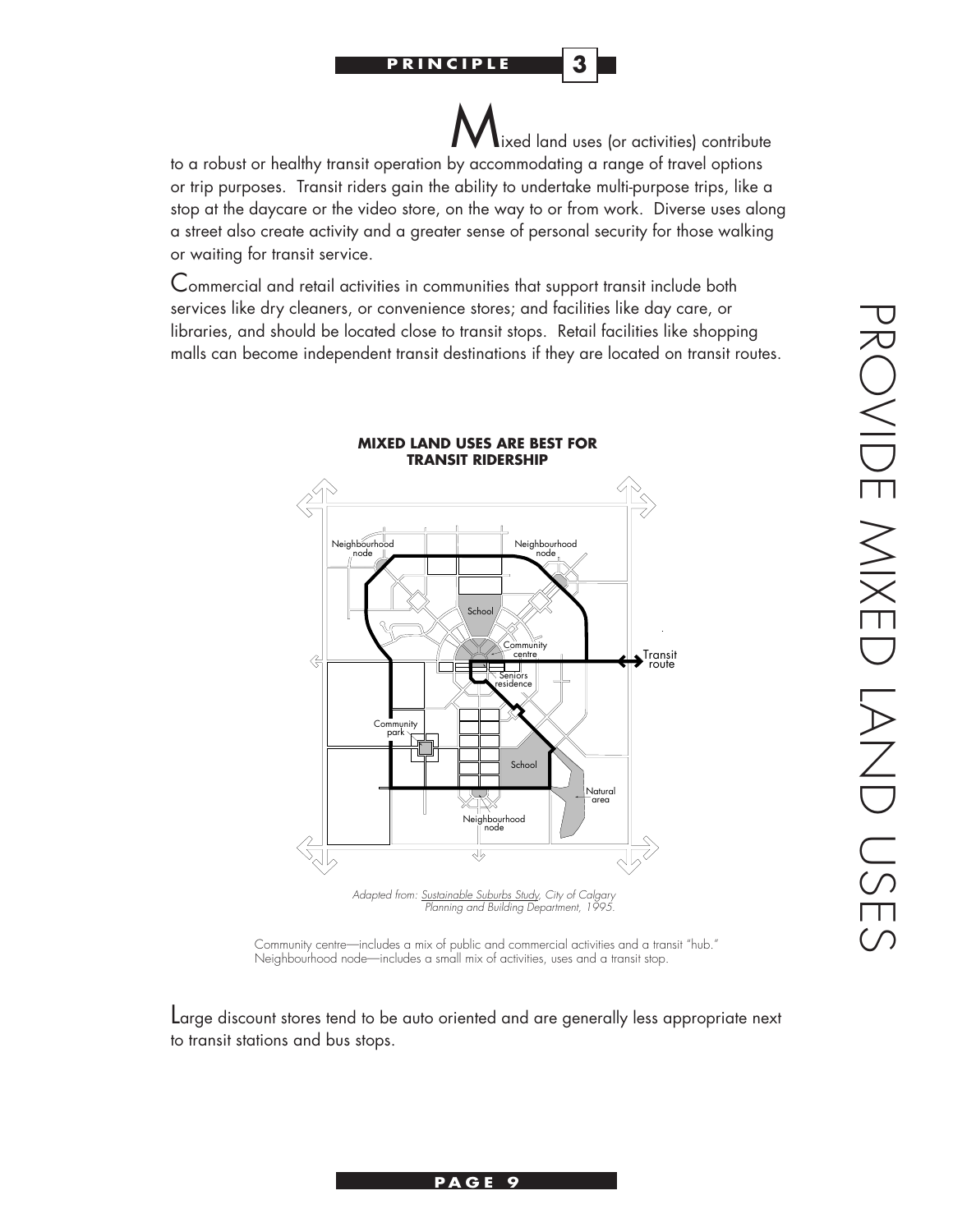

ensity should be organized in communities to take advantage of transit services. More people closer to transit provides more community benefit because travel is easier. The highest density uses should be closest to transit service.



*Adapted from: Sustainable Suburbs Study, City of Calgary Planning and Building Department, 1995.*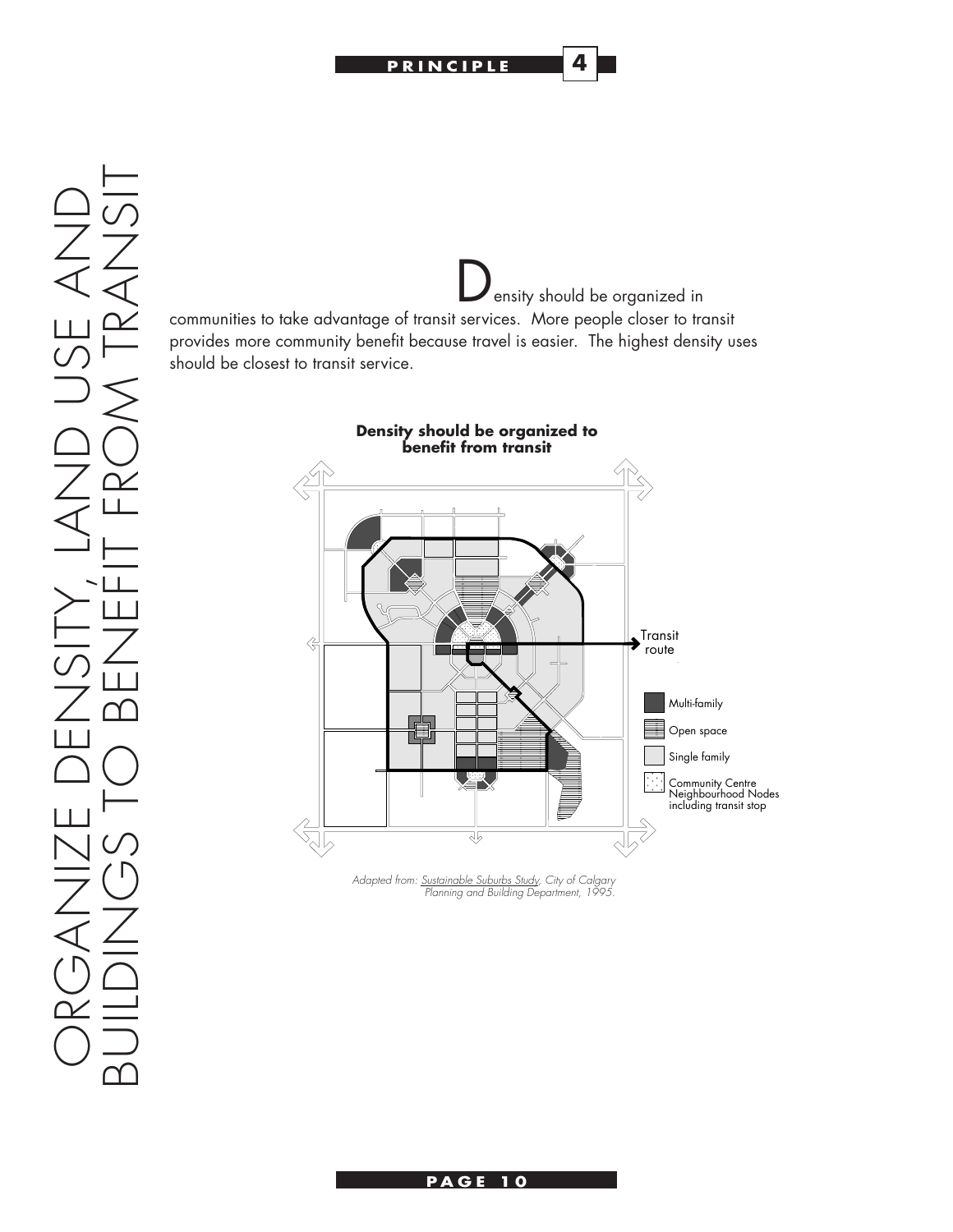

Residential units above street level commercial activities contribute to increasing densities along transit corridors and can contribute to reduced rates of personal auto usage.



#### **MIXED-USE DEVELOPMENT**

The siting and orientation of buildings also can contribute to the ease of transit use. Too often, buildings are positioned for auto users only.



*Adapted from: Public Streets for Public Use, Portland's Arterial Street Classification, Dottemer, (1987)*

BUILDINGS TO BENEFIT FROM TRANSIT ORGANIZE DENSITY, LAND USE AND I. L.

*Source: Burnaby Metrotown, Burnaby Planning Department, (June, 1977)*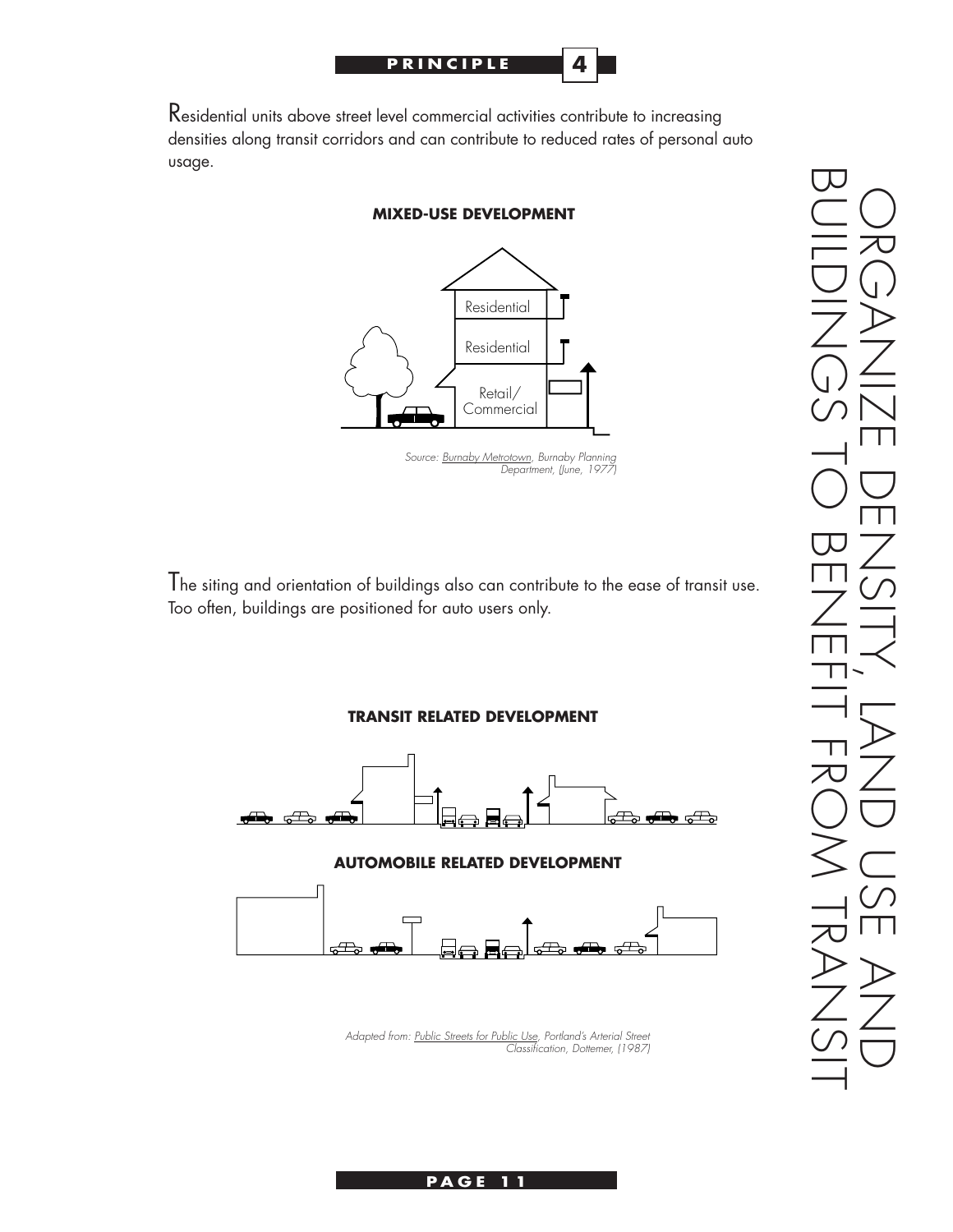

Street orientation and pedestrian entrances are important. Direct, short walking distances between buildings and transit service are preferable.



**DESIRABLE Easy Transit Access** 



*Adapted from: Design Guidelines for Bus Facilities, Orange County Transit District, (1987)*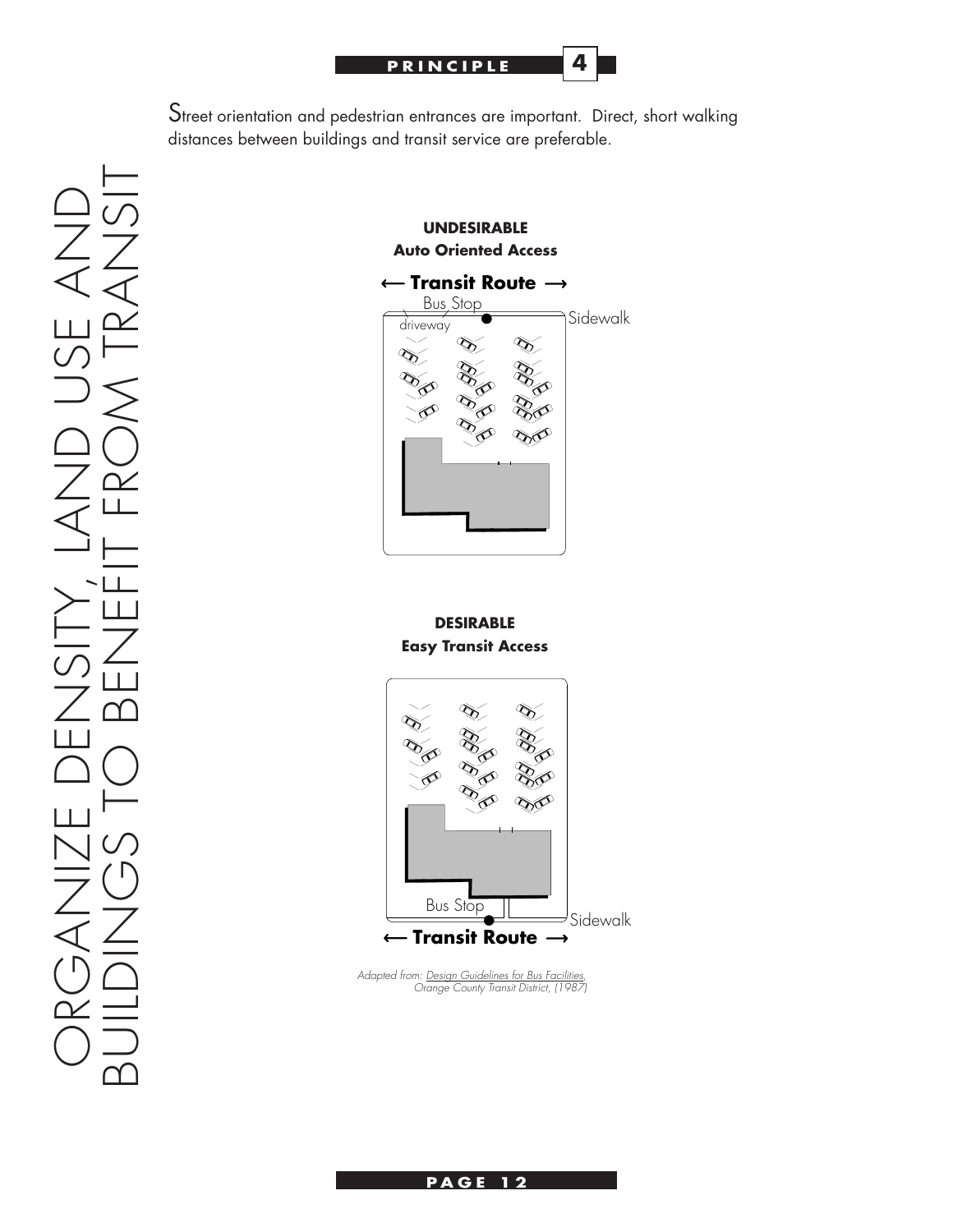

In suburban office and industrial parks, consideration should be given to clustering buildings at intersections close to the street to make them convenient to bus stops and to organize street crossing. Developments or single sites that cluster the buildings close to the street should incorporate a street level design that encourages pedestrian activities.



Landscaped setbacks should be carefully designed to avoid long walking distances on the part of transit riders and to avoid isolating those waiting for buses. Pedestrian connections linking the building and transit services should be provided. Where the normal sidewalk system is inadaquate, dedicated pedestrian walkways can be used to provide access to transit services.



*Alameda - Contra Costa Transit District, (Oakland, CA)*

BUILDINGS TO BENEFIT FROM TRANSIT ORGANIZE DENSITY, LAND USE AND I.  $\Box$ J.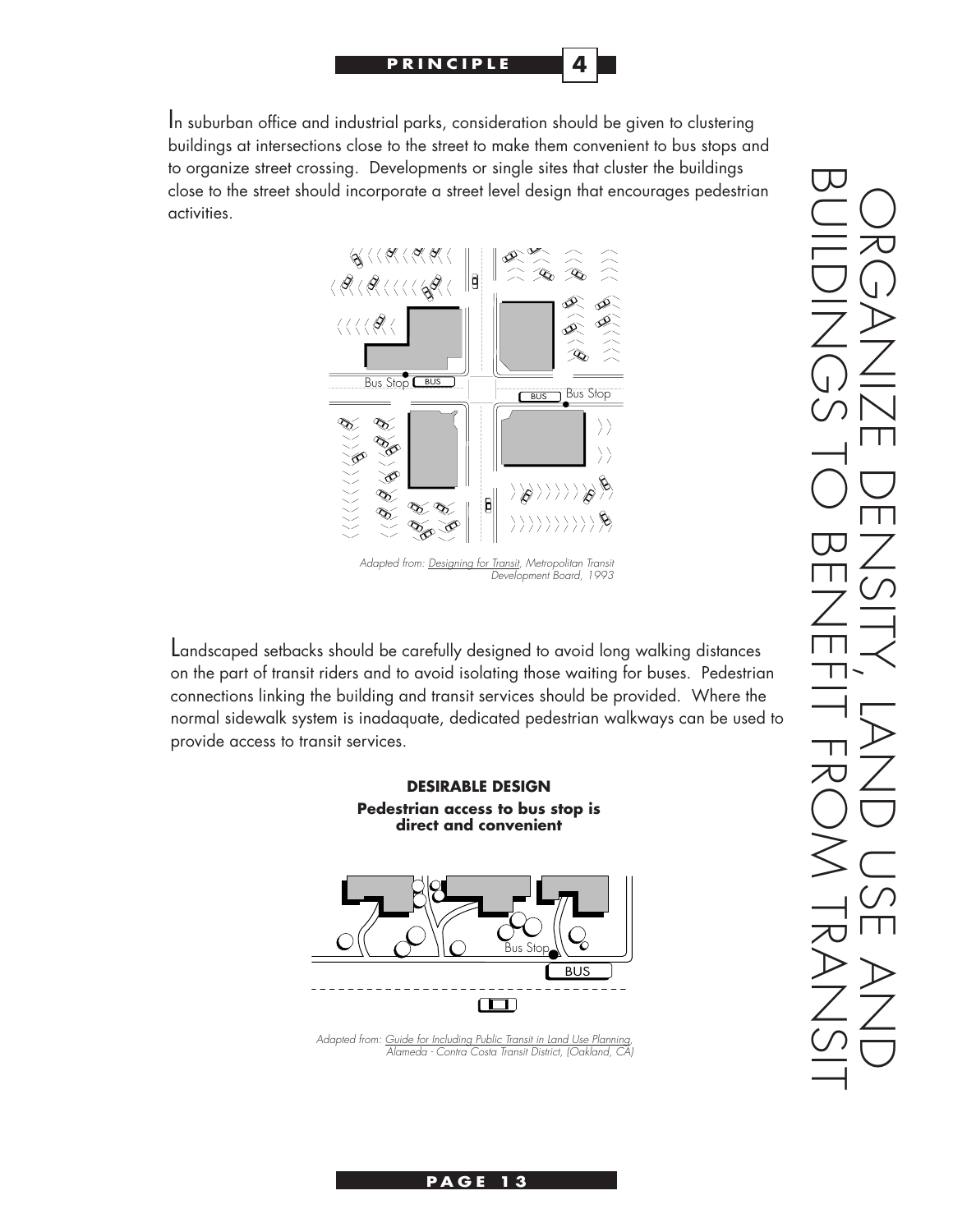

If walls, berms or steep slopes are unavoidable, provision for pedestrian access to transit facilities should be provided. In selecting locations for pedestrian access routes, the shortest, most direct connection generally helps reduce the costs of providing the pedestrian route. Whenever possible walls, berms or steep slopes that isolate the buildings from transit access should be avoided.

#### **NOT DESIRABLE Walls, berms, or steep slopes between bus stops and buildings may prohibit transit use**



#### **MORE DESIRABLE Walkways and gates make transit accessible**



*Adapted from: Design Guidelines for Bus Facilities, Orange County Transit District, (1987)*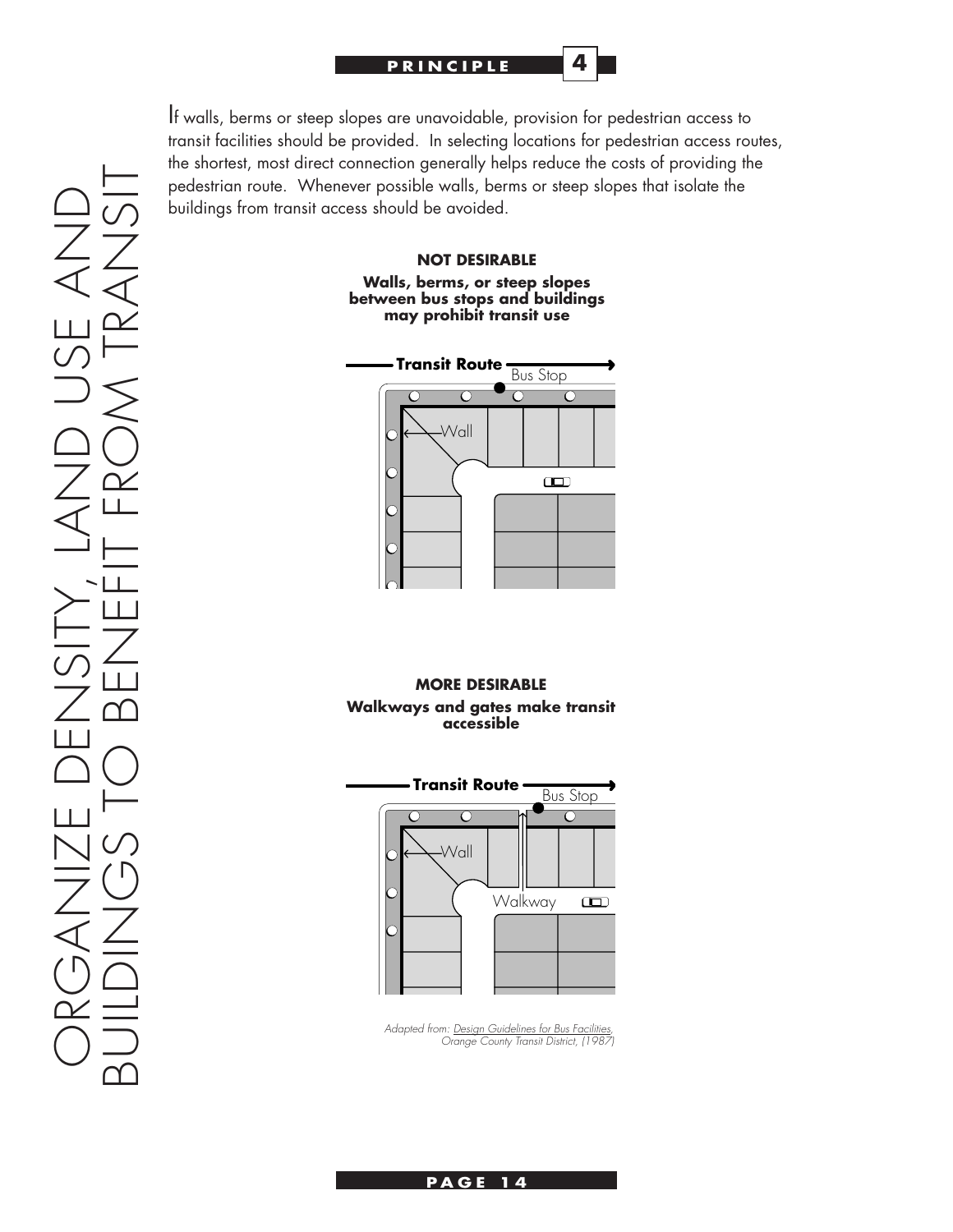**PRINCIPLE 5**

 $\epsilon$  e must recognize and support the provision of a high quality, barrier free pedestrian network linking pedestrians with transit services and activity centres throughout the city. Because most transit riders begin and end their journeys as pedestrians, pedestrian facilities are required in virtually all areas of the city, including residential communities, commercial areas and industrial office parks. The pedestrian system should provide for a continuous high quality barrier free walking surface and be directly linked to transit stops or rail stations.

The provision of barrier free sidewalks and pathways to transit service is necessary for both able bodied and less mobile transit customers.



Sidewalks on streets can enhance the personal safety of pedestrians by including them - not isolating them from street activities. Activity levels combined with building orientation toward the street provides increased surveillance and security of the pedestrian environment.

FRIENDIK ENVIRONNAENI CREATE A PEDESTRIAN П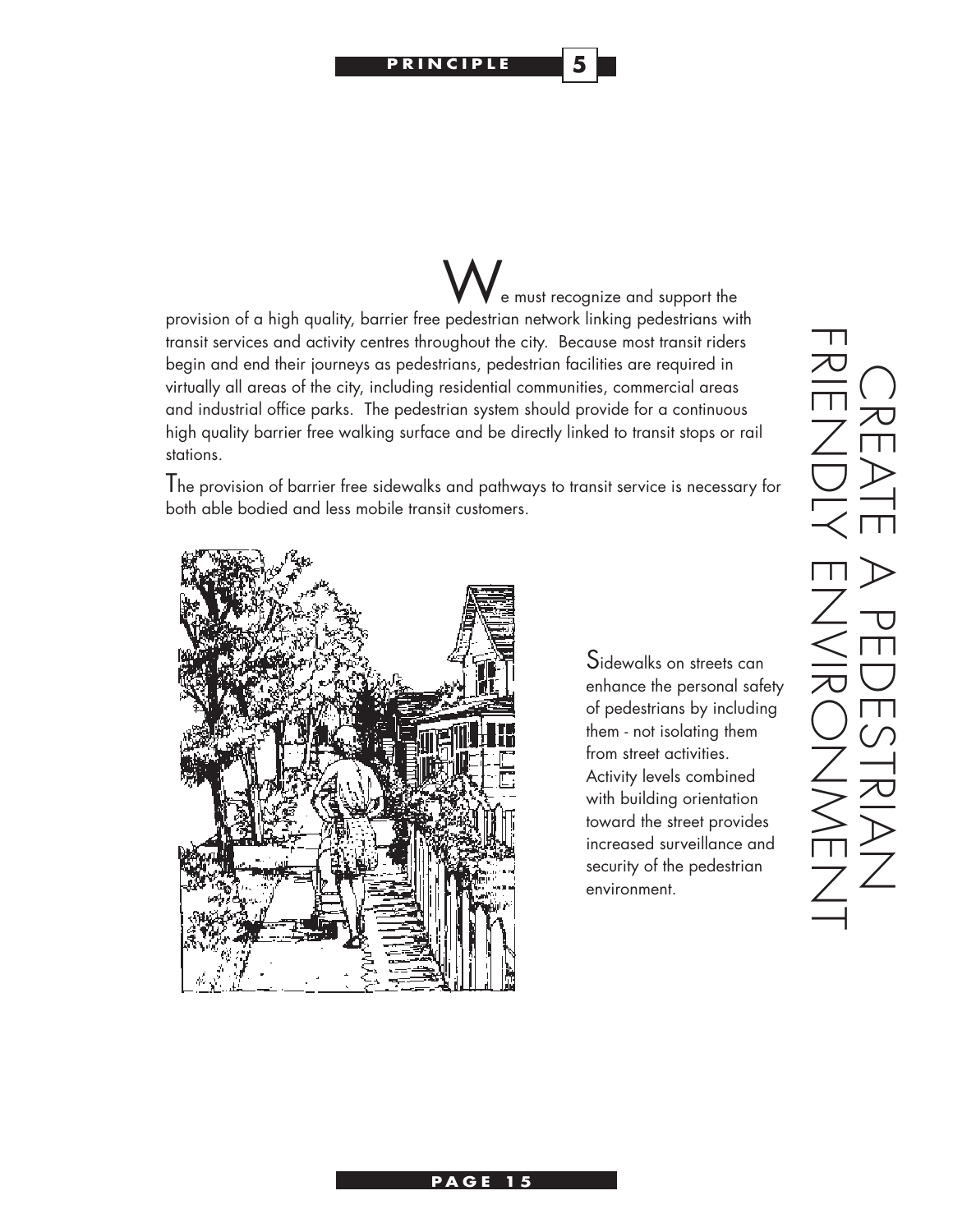

Pathways should be used to supplement the normal street network, not replace it. Extended pathways located at the rear of residences reduce the opportunity for community surveillance. Pathways that provide transit access should be short, direct and lighted. They will have to serve regular transit customers making trips after dark. Every effort should be made to maximize opportunities for community surveillance of the pedestrian network that provides transit access.

**5**



Most people don't feel comfortable walking in an area exposed to high speed traffic movement.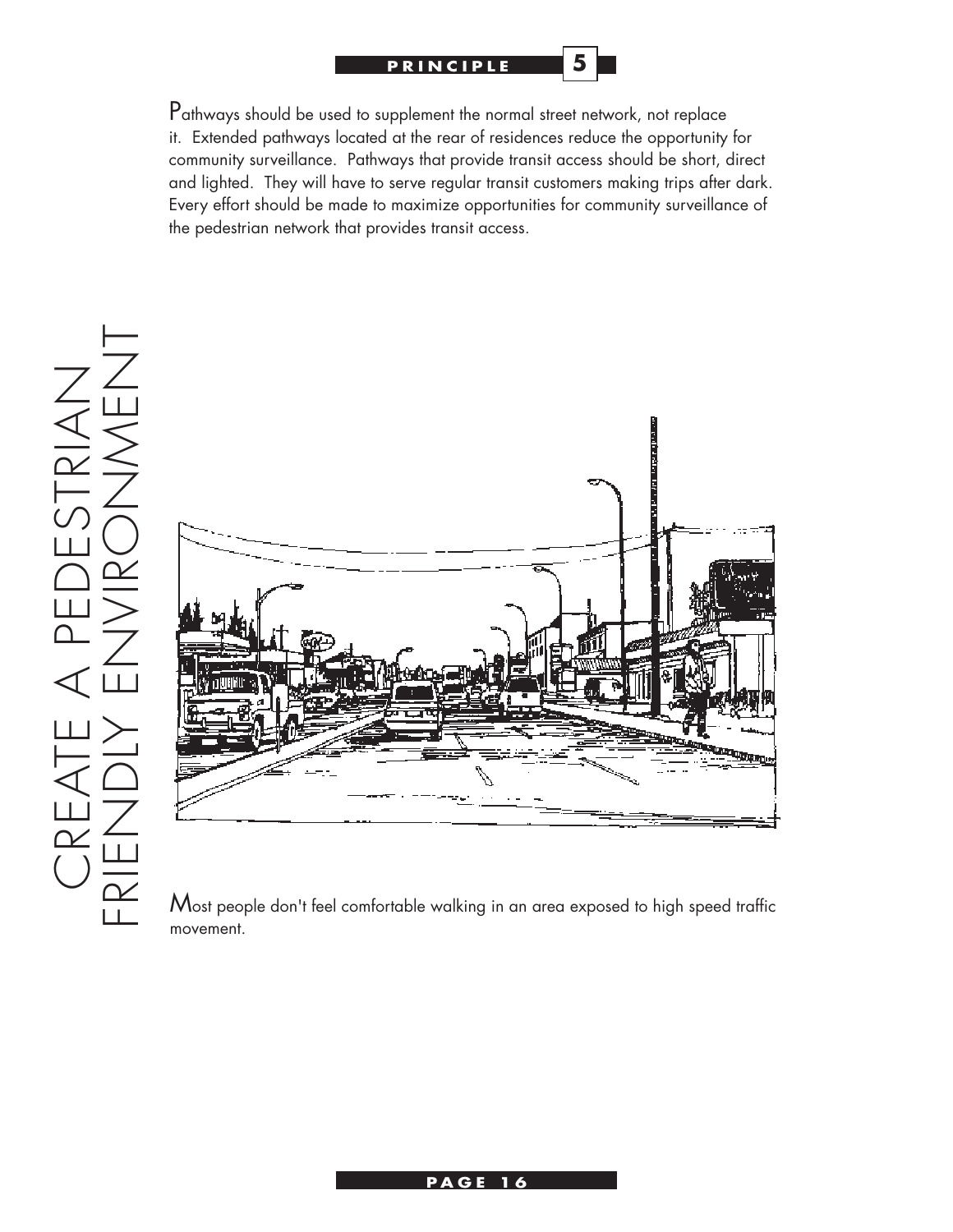

Pedestrians are drawn to areas that provide a sense of security and comfort. Successful pedestrian streetscapes can take many forms but are characterized by buildings located close to and oriented toward the sidewalk, trees, shop windows, street parking, appropriate sidewalk width, a boulevard, good lighting levels, and, where appropriate, street furniture.



Personal security is an issue in our society. The importance of the orientation of buildings to the street to provide added surveillance and the inclusion of good lighting levels should be emphasized. The provision of a secure and pleasant pedestrian environment encourages walking.



**P A G E PAGE 17**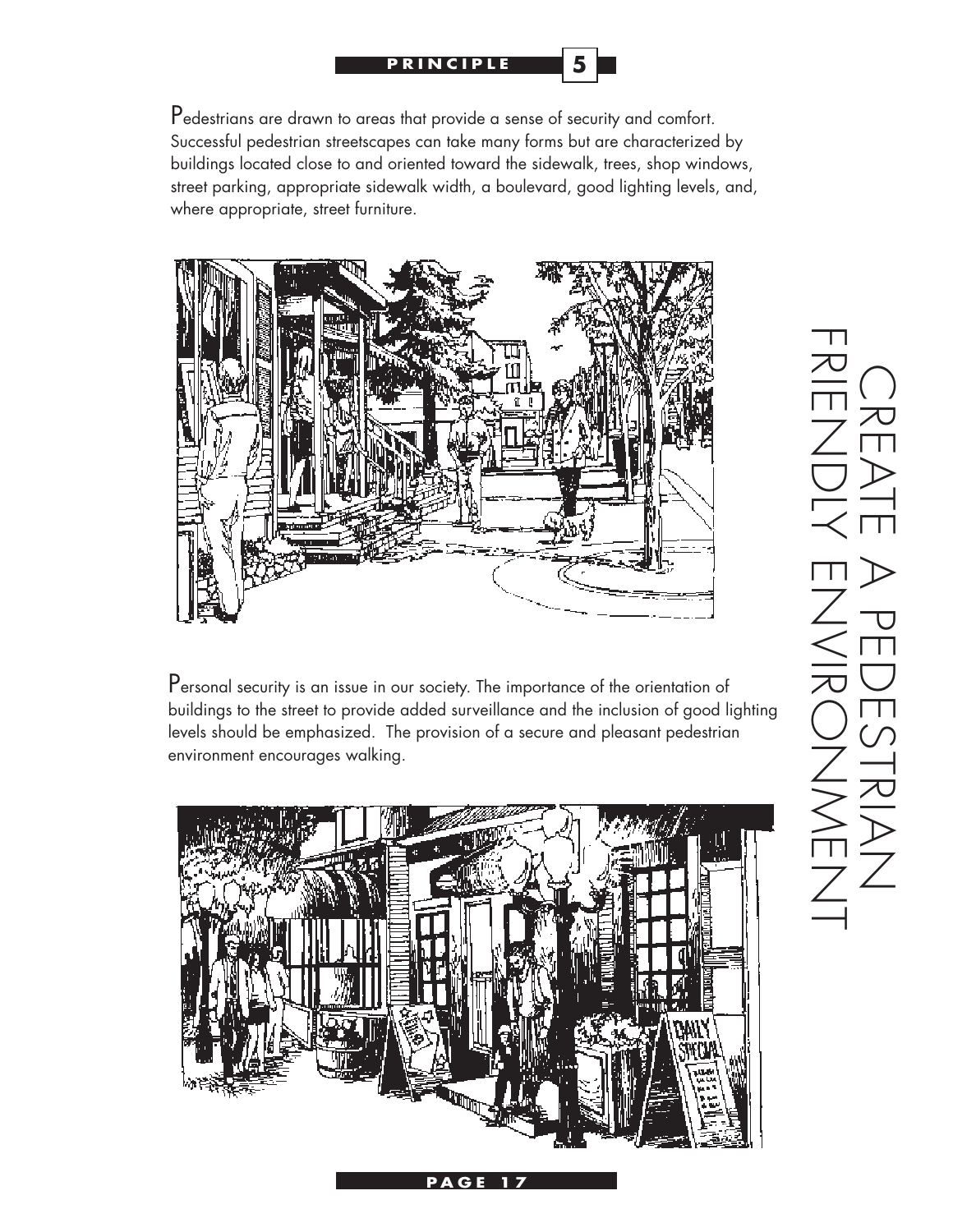

oo often transit has been kept at the

edge of activities. It is more desirable to integrate transit services into the heart of a community or a development. Good transit service is an asset to the community. Bus routes should be located with development on both sides of the route to increase the number of people and activities that benefit from the service.



Important activity sites like shopping centres, and educational and medical facilities should be designed to provide convenient on site transit facilities. On site facilities provide reduced walking distances for riders and may promote transit use because they are highly visible to new or occasional riders.



*Adapted from: A Guide to Land Use and Public Transportation, Snohomish County Transportation Authority, December 1989.*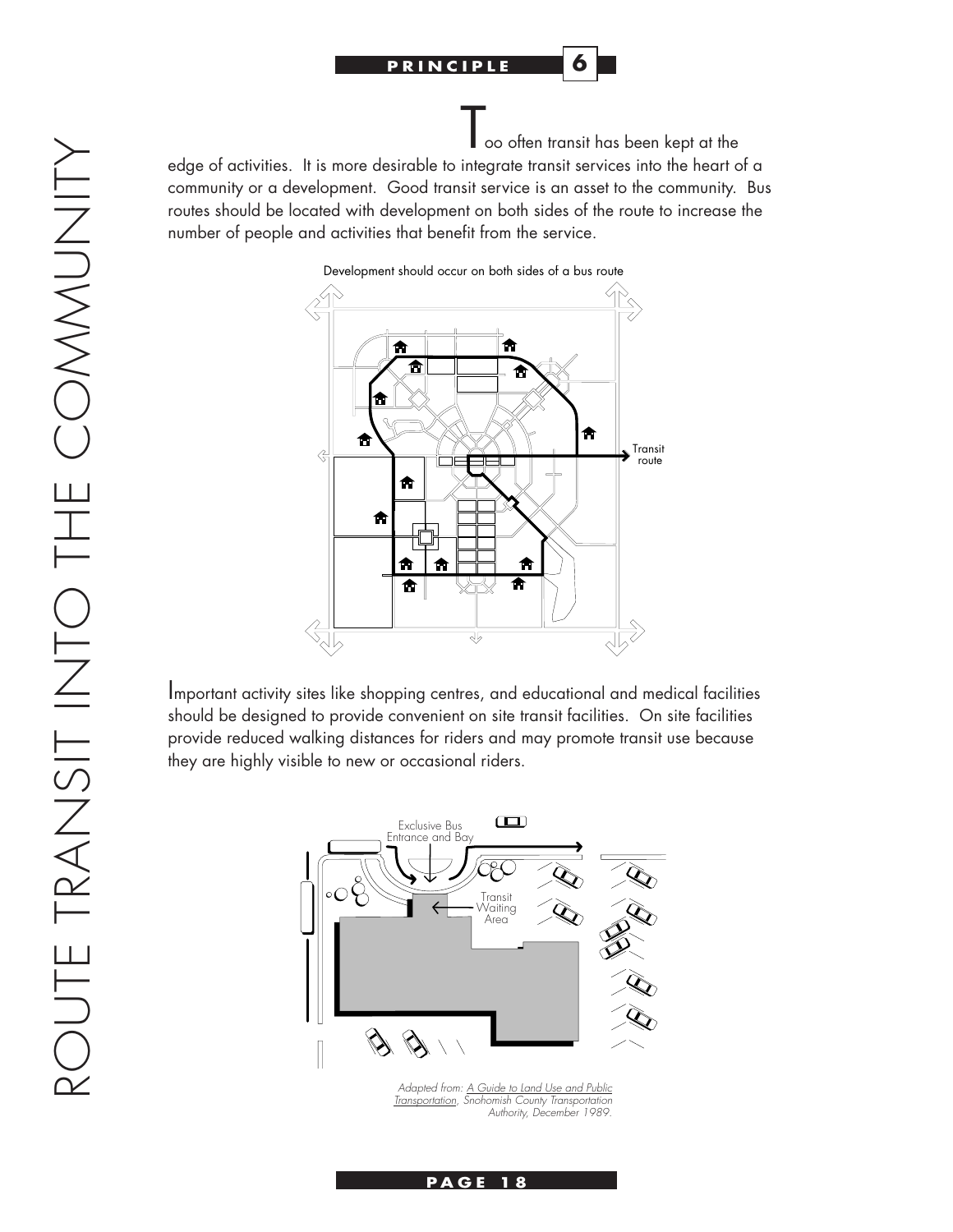

Small scale projects can also capitalize on transit availability. Transit stops can be combined with shops and services like daycare, convenience stores, or restaurants to create community activity nodes.



Customer facilities at transit stops can take many forms either as part of a building or independent sites directly linked to the surrounding areas.

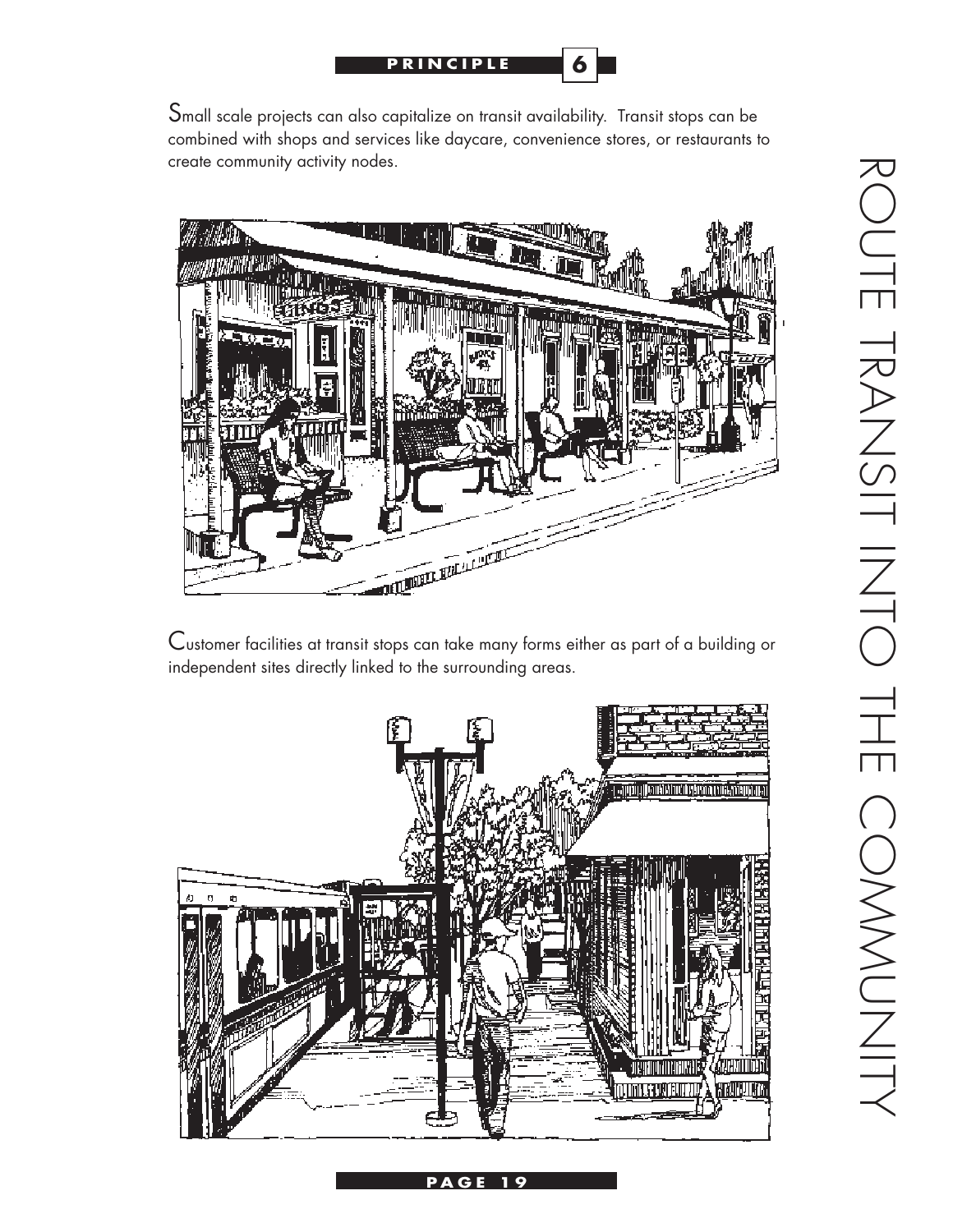

**6**

Light rail stations offer tremendous opportunities to link high quality transit facilities with adjacent land uses for long term mutual gain. Good business access for people creates a mutually supportive relationship. Transit provides business accessibility and the businesses generate transit ridership.



*Adapted from: Transformation of Transportation, Office of Approximate Technology, (Sacramento, CA),*

Light rail activity centres, integrated transit and activity centres (shopping centres, office development, industrial parks and even central business district projects), should be planned together. In developed areas, it is more difficult to fit transit and these activities together. However, the basic principles of integration should be pursued as far as possible, particularly as projects change over time. Opportunities to introduce activities and personal services for customers into existing light rail stations should be pursued.

There are many activities that can benefit from integration with rail or bus services.

People oriented activities that require good access include options like personal shops and services, medical facilities, libraries and some recreational facilities.

These techniques make transit a more attractive travel choice by making it easier and more convenient for transit riders to combine personal chores into a single trip - for example picking up dry cleaning on the way home from work.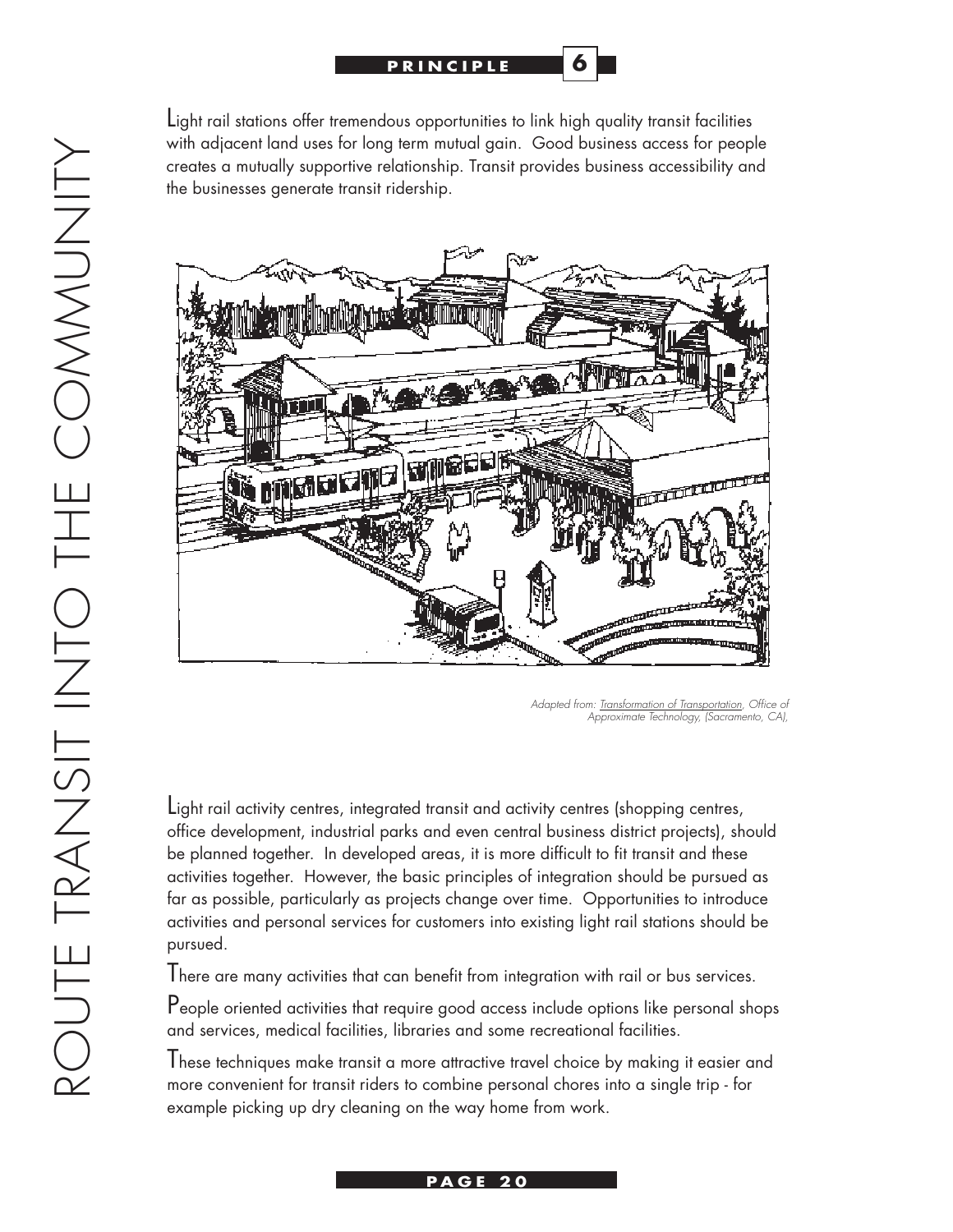**PRINCIPLE 7**

e travel to participate in activities - work, shop, personal appointments. Time spent travelling is highly valued. When travel by transit takes too long, riders seek alternatives. Slow transit services attract fewer riders and are costly to operate.

Travel time for transit riders has several parts — the time spent walking to transit, waiting for the bus or train, and time spent travelling on transit. Community design can help reduce walking and vehicle travel distances. These measures contribute to a shorter and more direct transit trip.

The street system within a community must provide for the efficient circulation of transit vehicles in a manner that effectively links the activities and residents. The walking distance guideline of 400 meters should be used to develop an appropriate transit route, and within this guideline, directness of travel should be emphasized.



*Adapted from: Guide to Transit Considerations in the Subdivision Design and Approval Process, Transportation Association of Canada 1991.*

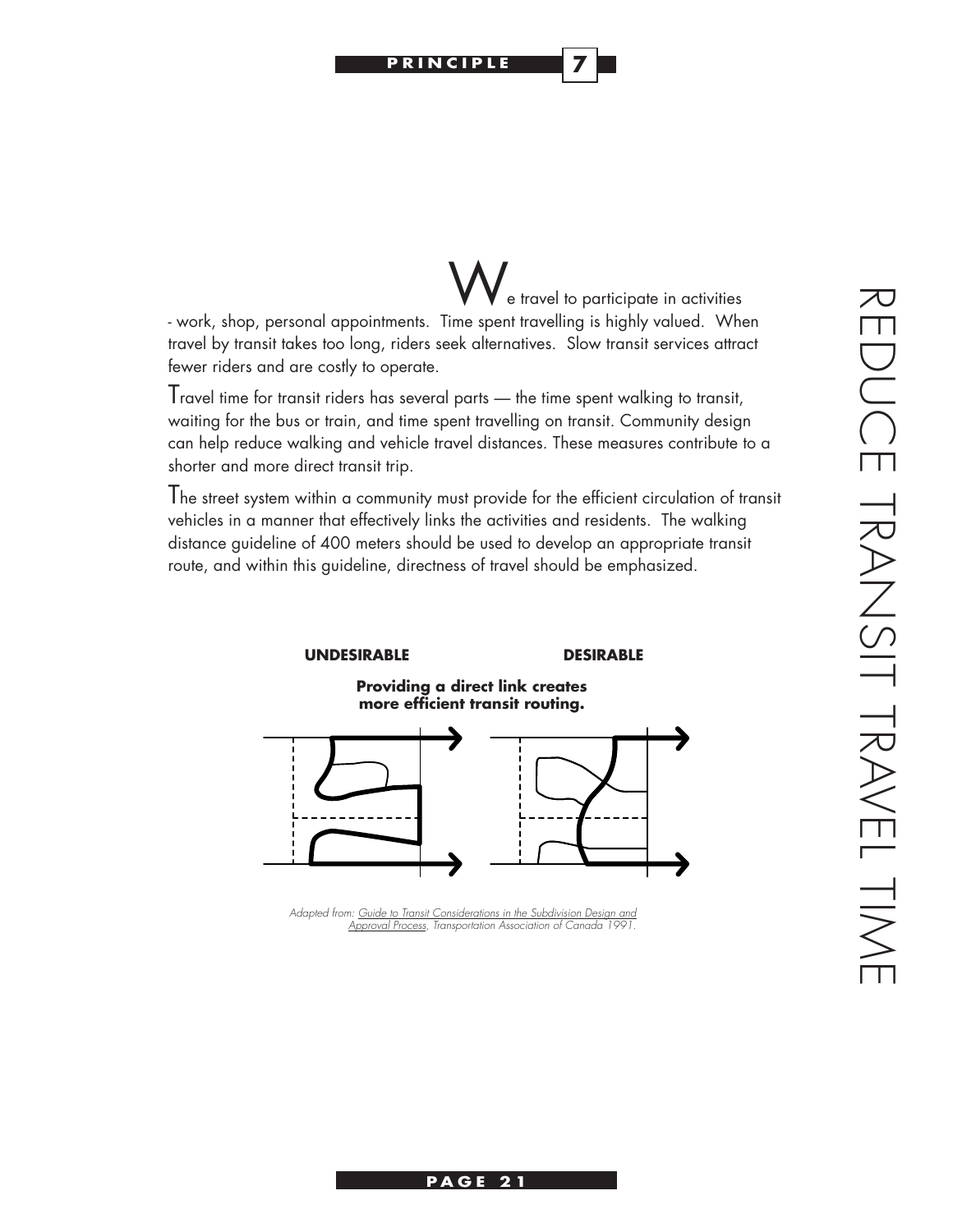

Discontinuous street patterns may make it difficult to walk to transit service even though the lineal or cross country distance may be reasonable. Consideration should be given to a pattern of residential streets or walkways that enhance the sidewalk system to provide multiple access routes for both motorist and pedestrians. Where short-cutting traffic may be a problem, the grid should be modified to discourage vehicle traffic while maintaining efficient pedestrian routes.



*Source: The Next American Metropolis, Peter Calthorpe, 1994*

Bus only crossings should be considered only when modification of the street network is inappropriate or ineffective. Bus only crossings are physical devices implanted in the roadway that restrict automobiles but allow bus passage.



**Transit link between communities**

Single communities are rarely large enough to eliminate the need for travel outside their boundaries. Travel between communities is common, particularly for students travelling to school. The street network must allow continuous transit routes that strategically link communities.

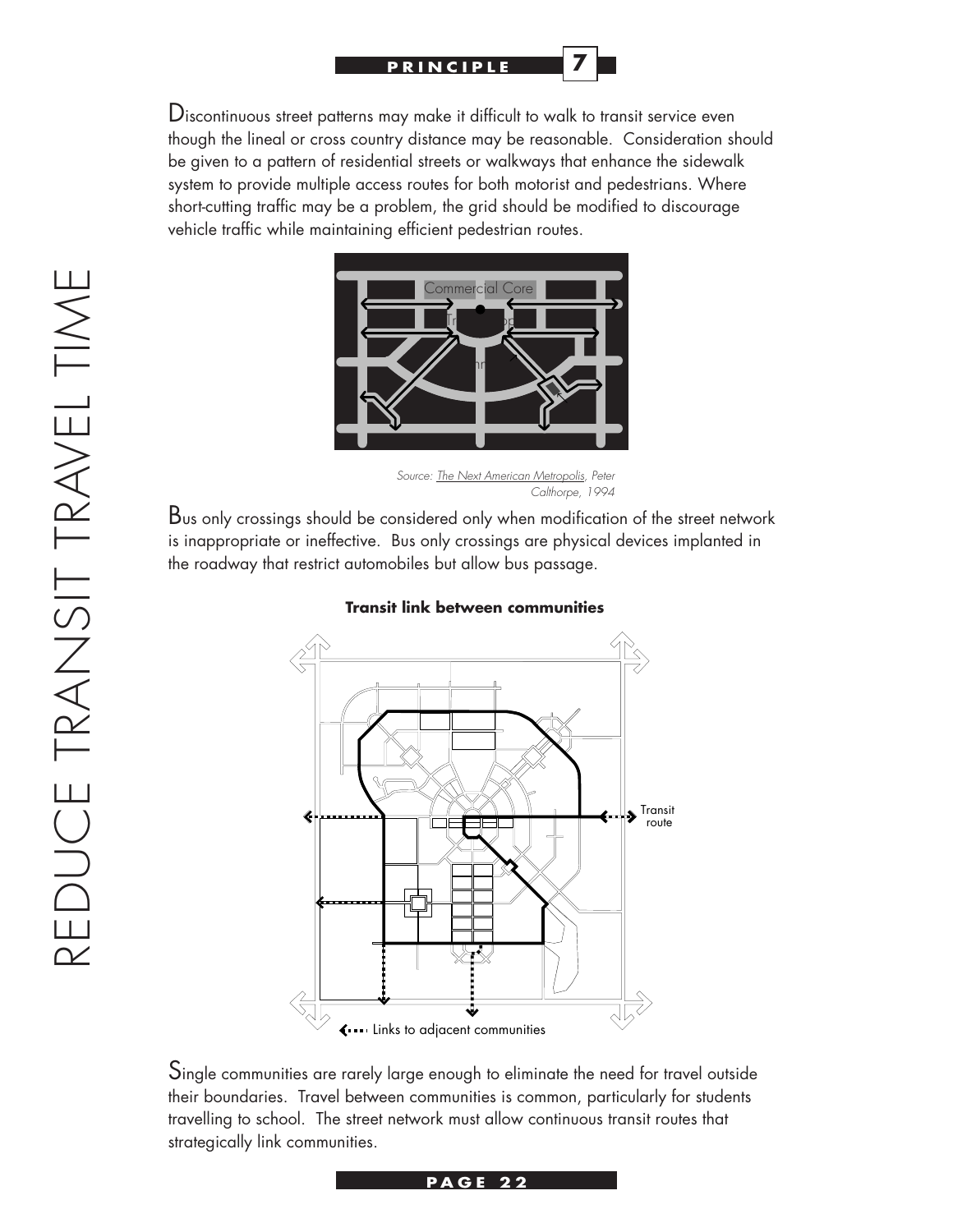

Community expansion phases should provide for the development of efficient transit service. Where community development does not include completion of the transit road network, consideration should be given to provision of interim transit operation. Temporary bus turnaround facilities or short sections of roadway appropriate for transit use are common techniques to provide transit linkage.



The desire to reduce transit travel time should include transit only links to reduce route distance and transit priority measures like signal preemption, queue jumping and bus

only lanes to provide travel time advantages to transit vehicles.



*Source: Preliminary Report on High Occupancy Vehicle (HOV) Facilities and Activities, WSDOT, (January, 1989)*

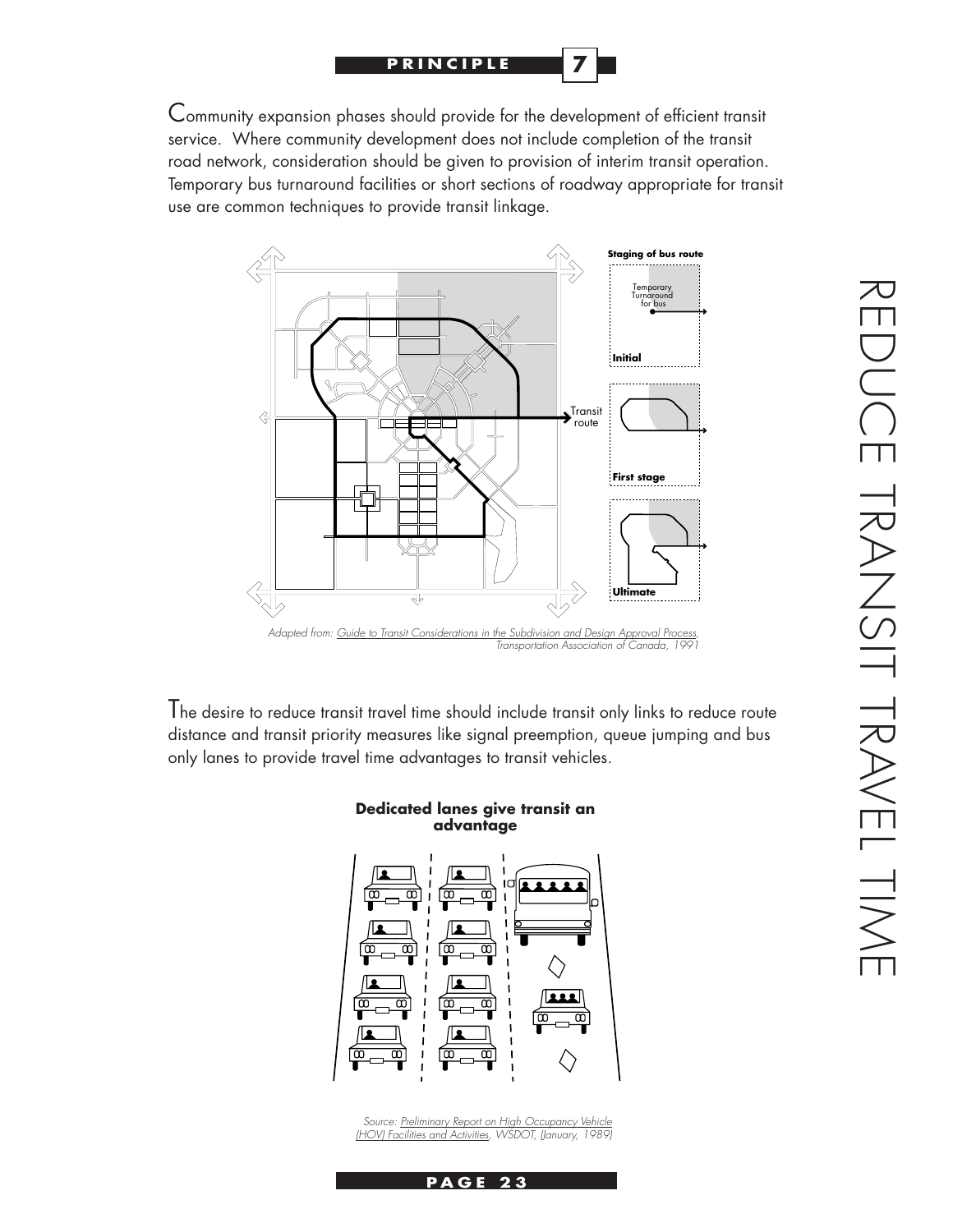ransit is in direct competition with the

**8**

automobile for customers. Transit facilities should be designed to provide a quality environment for transit riders that is planned with the same attention to detail and user convenience as is currently devoted to the auto driver.

The transit facility should be considered a long term project that is designed to accommodate modifications as new circumstances and service options develop. Facilities should be managed to ensure constant effort toward both expanding service/ retail activities and enhancing the market and community potential of the site. Ease of maintenance (to ensure that facilities are kept in prime condition) and adaptability are important factors to consider in the initial design.

In short, transit facilities cannot be "second best" or "good enough". They must be designed and maintained with respect for transit customers. Rail stations and bus terminals must overcome traditional negative images and become places where transit riders feel welcome and valued. Facility design and signage must address passenger safety and security, comfort and mobility requirements.



Transit facilities must project an attractive image for their services and provide information for customers to easily find their way through the system.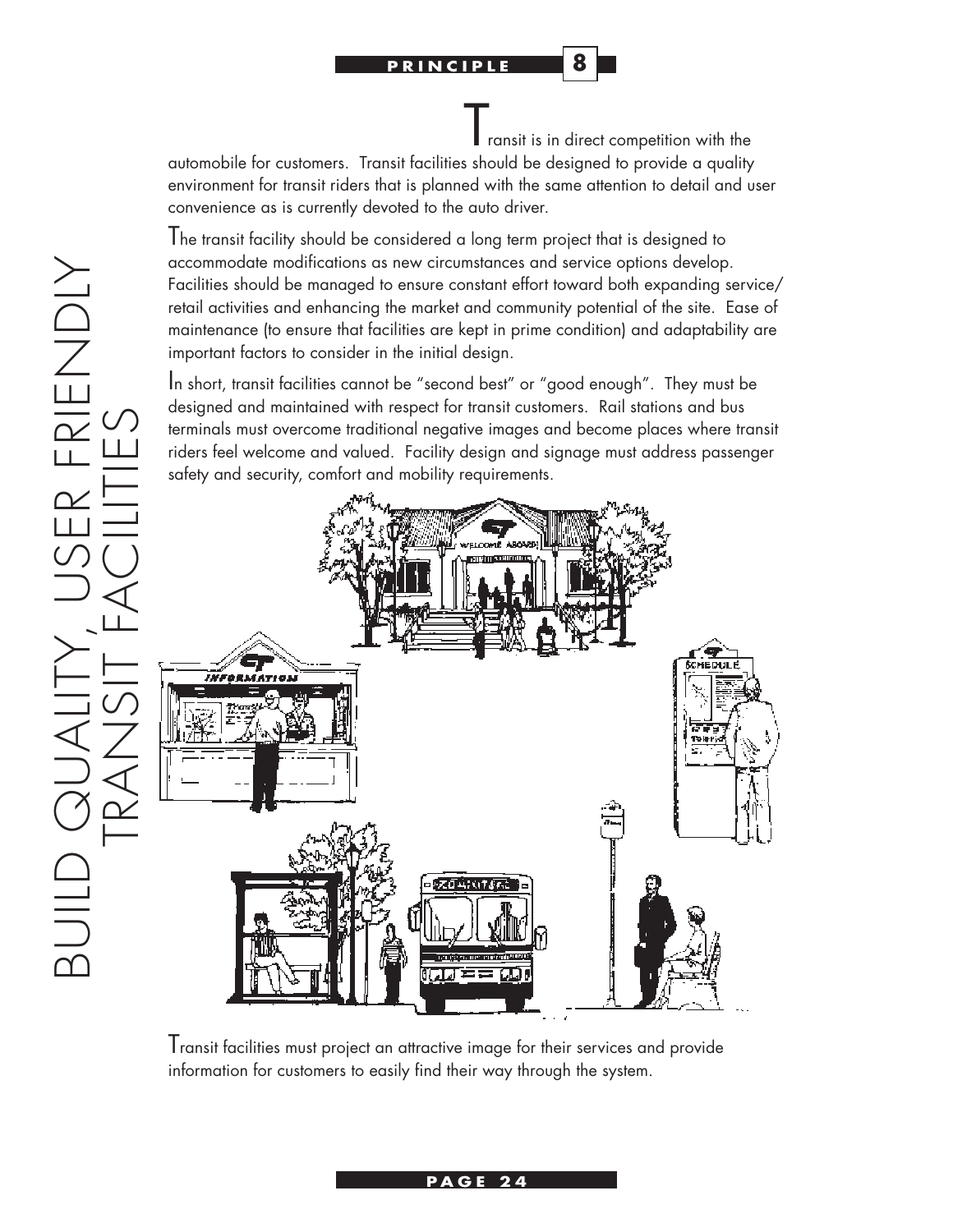## PART THREE

#### **TRANSIT POLICIES**

**Policies and guidelines that are**<br>string of the future used in decision-making are based on The City's vision of the future and help us judge how specific plans and developments will help achieve the vision.

The following policies are used to determine the degree to which proposals fit Calgary's transportation vision. These policies define actions and principles that support the provision of good transit service. Some policies have been drawn from existing documents. In these instances, the source of the policy is noted.

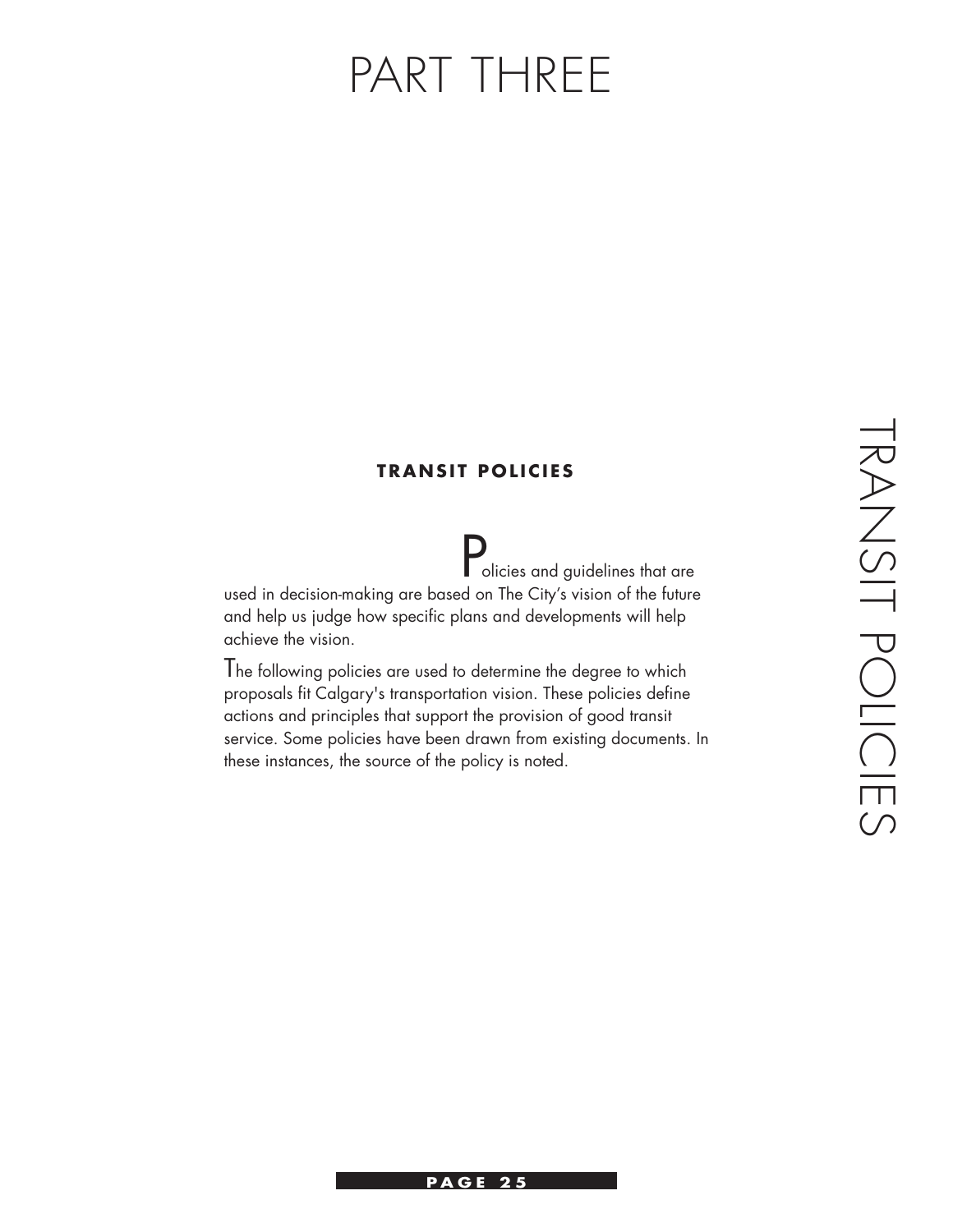#### **LAND USE AND COMMUNITY DESIGN POLICIES**

- \*1. To increase population densities, development in all communities must achieve a minimum density of 17.3 units per gross hectare (7 units per gross acre). (6)
- \*2. The transit system must be integrated into the community design and be a key component of the community centre, neighbourhood nodes and other community focal points. (6)
- \*3. All communities must provide a wide choice of housing types in addition to single family, with compatible architecture styles and finishes, and orientation to the street. (6)
- \*4. Most multi-family and affordable housing should be located near community centres, neighbourhood nodes, recreational areas, other public amenities, and be close to transit stops. (6)
- \*5. The street system in a community must provide all residents with direct links between key community focal points (community centre, neighbourhood nodes, schools, open spaces, major entrances). (6)
- \*6. Community centre and neighbourhood node site designs must encourage pedestrian and bicycle access and transit use. (6)
- \*7. Joint use sites (elementary and/or junior high school sites and playfields) should be located in proximity to the community centre or neighbourhood nodes, on the transit route and close to daycare and other services. (6)
- \*8. Opportunities for shared use of sites and/or buildings for public facilities (eg., fire, EMS, library, police, schools, community facilities, social services, Calgary Health Services, etc.) should be pursued. (6)
- 9. Locate land uses and population densities along major travel corridors which will make maximum use of the public transit portion of the transportation system. (2)
- 10. Increase the density of residential development adjacent to LRT stations and major bus routes where local conditions warrant. (3)
- 11. Focus new suburban jobs in mixed use, higher density centres that work well for pedestrians and transit to support other modes of travel. (1)
- 12. Development in LRT station areas will be of a type, intensity and design that can be integrated with adjacent communities and supportive of the transit system. (3)
- 13. To encourage increased community density close to transit service, every effort must be made to include 70% of the area population (dwelling units) within 300 metres street walking distance of transit service (a bus zone or rail station). new
- 14. In recognition of unusual circumstances, up to 5% of the area population (dwelling units) may be located beyond 400 metres street walking distance from transit service (a bus zone or rail station). In site specific conditions this guideline may be exceeded and compromises will be necessary. new

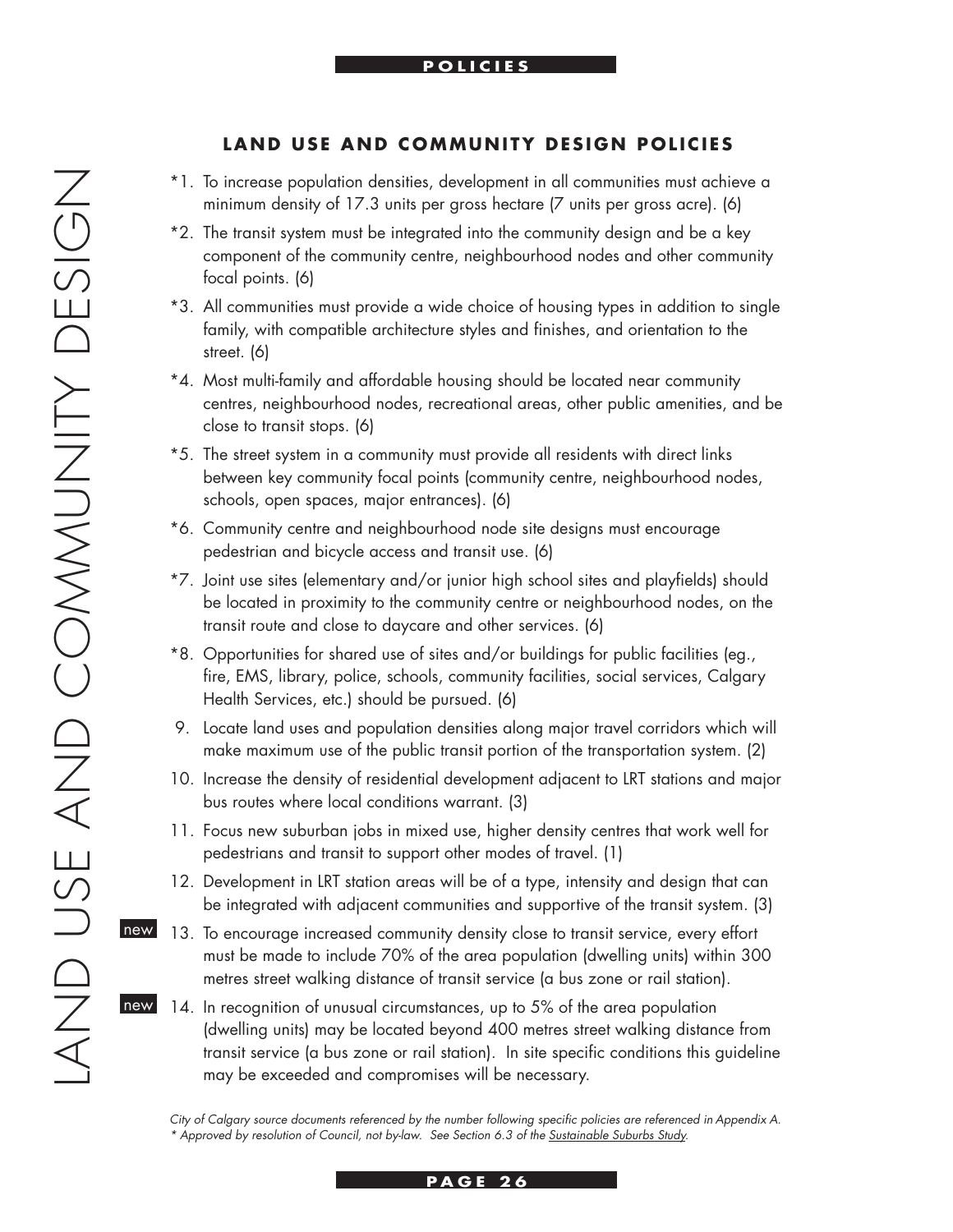#### **INTERNATIONAL POLICIES**

- 15. Community design will minimize pedestrian street walking distance to transit service (a bus zone or LRT station) to 400 metres or less. (1)
- 16. Safe, direct, barrier free walkways will be included in community designs to reduce the pedestrian walking distance to transit service. new
- 17. Pedestrian facilities that are safe, direct and barrier free should be provided for all existing, expanded and new developments, regardless of the type of land use or intensity, to provide a continuous pedestrian system. new
	- 18. Locate light rail transit stations so as to optimize service to communities and potential transit supportive development. (3)
- new 19. To support the utility and vibrancy of LRT stations, actively develop and integrate a full range of compatible land use (residential, employment and commercial activities) at designated sites.
	- 20. Avoid unnecessary speculation and instability in communities abutting LRT stations by providing the public with an early indication of Council's intention with respect to the level of development opportunity through appropriate processes including preparation of station area plans, and/or Area Redevelopment Plans and Area Structure Plans. (3)
	- 21. Consider mobility requirements in the location decisions of housing for seniors or persons with disabilities. (1)

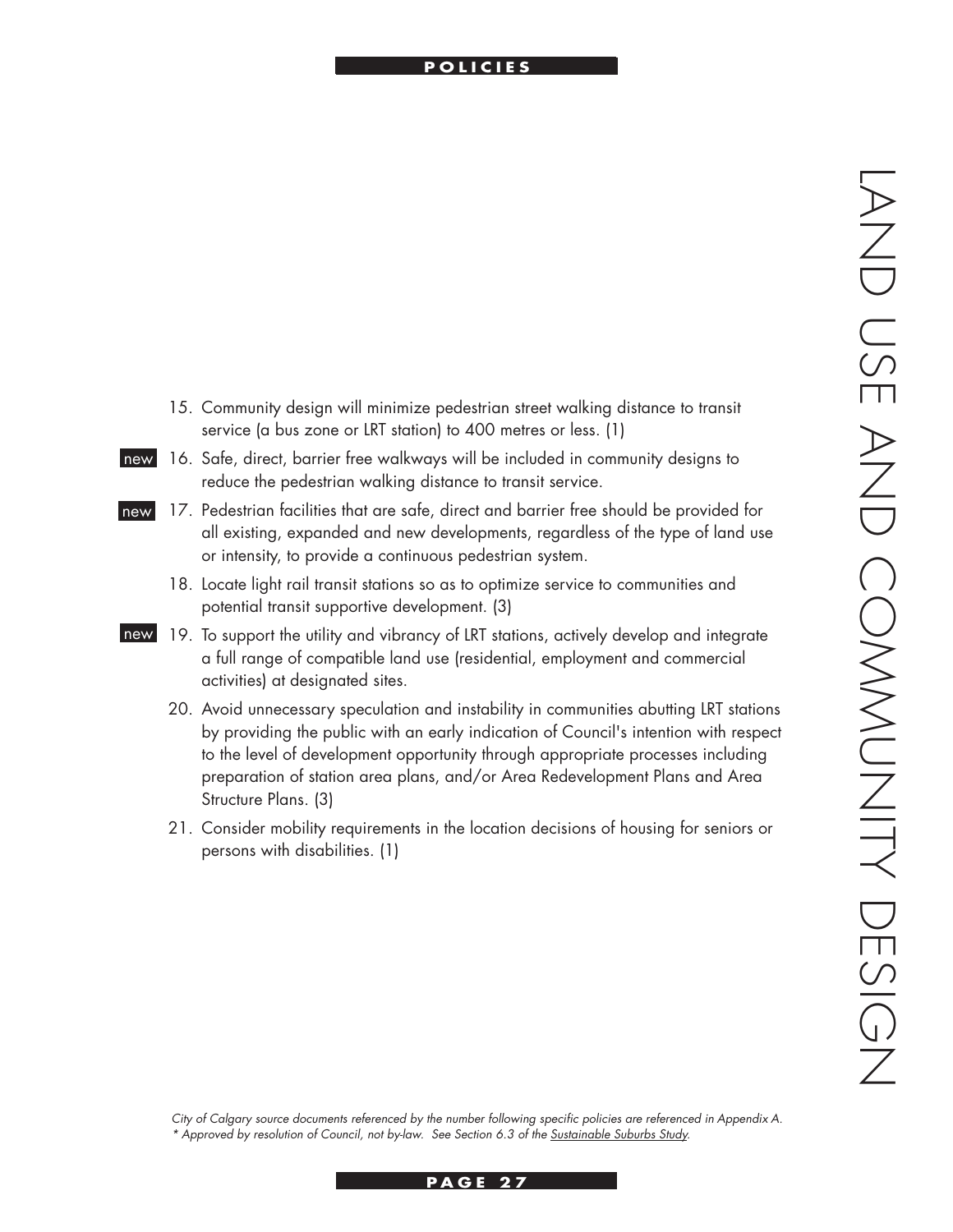#### **PRINCIPLE POLICIES**

#### **MOBILITY**

1. To support the social, environmental and economic role of transit in the city all development and subdivision proposals must include a transit service statement that demonstrates how the proposal supports transit integration and development. new 1

> Note: The transit service statement will describe how the development can be serviced by public transit and should provide information on the location of transit routes, services, the pedestrian access environment and the provision of transit amenities if required. It is intended that the detail in the transit service statement be consistent with the stage of the development or subdivision proposal. This statement should only be required of subdivision applications of greater than three lots and of development applications for new commercial and industrial proposals and for residential proposals for greater than three units.

- 2. Increase the level of transit service provided to approximately 2.5 transit service hours per capita over the next 30 years with emphasis on specific market segments, corridors and development nodes. (1)
- 3. Increase the proportion of persons using public transit, relative to the private car, particularly for the journey to work, by implementing traffic and parking measures that provide a speed advantage for transit vehicles relative to private vehicles. (3) Such measures include, but are not restricted to, bus only lanes, signal priority, signal preemption, traffic management and other technological advances.
- 4. Extend transit service to developing areas as soon as possible, subject to: a. the provision of streets adequately located and constructed for transit uses; and b. the location of the developing service area contiguous to existing service areas so that service is provided in accordance with approved minimum ridership policies. (4)
- 5. Increase transit service reliability and connections by ensuring that bus and LRT services and connections will operate within a schedule adherence range of 0 to 3 minutes of the design schedule. Buses or LRT will not depart a scheduled timepoint early. (8)
- 6. Support the "family of services" approach to providing a range of services including specialized door to door services, accessible taxis, bus service and LRT service. (1)
- new 7. Provide accurate, understandable, timely customer information on transit services.
	- 8. To support the transportation corridor concept by determining and acquiring the necessary land or rights-of-way for major transportation facilities in advance of planned construction. (2)
- Maintain transit facilities to a standard that encourages their use by the public and contributes to their integration with adjacent land use. new 9.
	- 10. To continue the comprehensive maintenance programs for the roadway, transit, pedestrian, and cycle modes to optimize safety and efficiency in the operation of the transportation system. (2)
	- 11. Ensure the ongoing maintenance and replacement of the infrastructure and protection of investments. (5)

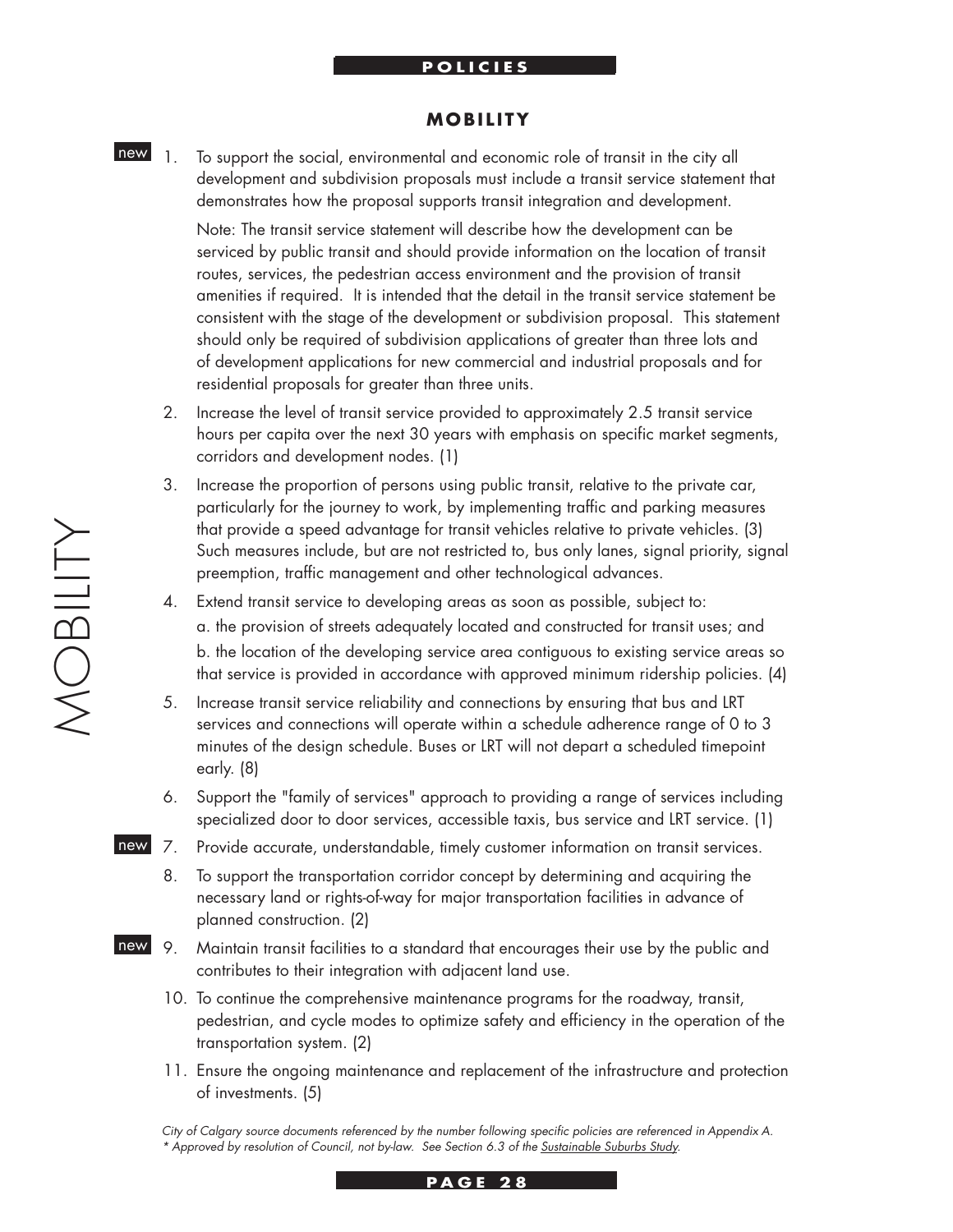#### **INTERNATIONAL POLICIES**

|    | <b>INTEGRATION WITH OTHER TRAVEL MODES</b>                                                                                                                                                                                               |
|----|------------------------------------------------------------------------------------------------------------------------------------------------------------------------------------------------------------------------------------------|
| 1. | Ensure that long term parking supply downtown and at major institutional<br>employment centres supports the provision of high quality transit service to the<br>area through the implementation of parking demand management strategies. |
| 2. | The supply of long-stay parking in the downtown will be managed to match a<br>downtown travel to work modal split objective. (1)                                                                                                         |
| 3. | The target downtown modal split to transit is 50% by 2024. (1)                                                                                                                                                                           |
| 4. | The supply of long-stay parking will be reduced gradually, e.g., by absorbing<br>peripheral surface lots for development. (1)                                                                                                            |
| 5. | Promote the integration of other transportation modes (non-motorized vehicles,<br>rail, air) with transit services.                                                                                                                      |
| 6. | Optimize bicycle access to the transit system.                                                                                                                                                                                           |
| 7. | Bicycle storage facilities will be provided at all major transit terminals.                                                                                                                                                              |
| 8. | The Park'n'Ride design guideline will be in the range of 15 - 20% of estimated<br>weekday LRT ridership. (10)                                                                                                                            |
| 9. | Ten percent of the parking stalls at LRT stations will be designated for short-term<br>use. $(11)$                                                                                                                                       |
|    | 10. Handicapped parking facilities will be provided in all Park'n'Ride facilities at<br>accessible LRT stations.                                                                                                                         |

new

new

new new

new

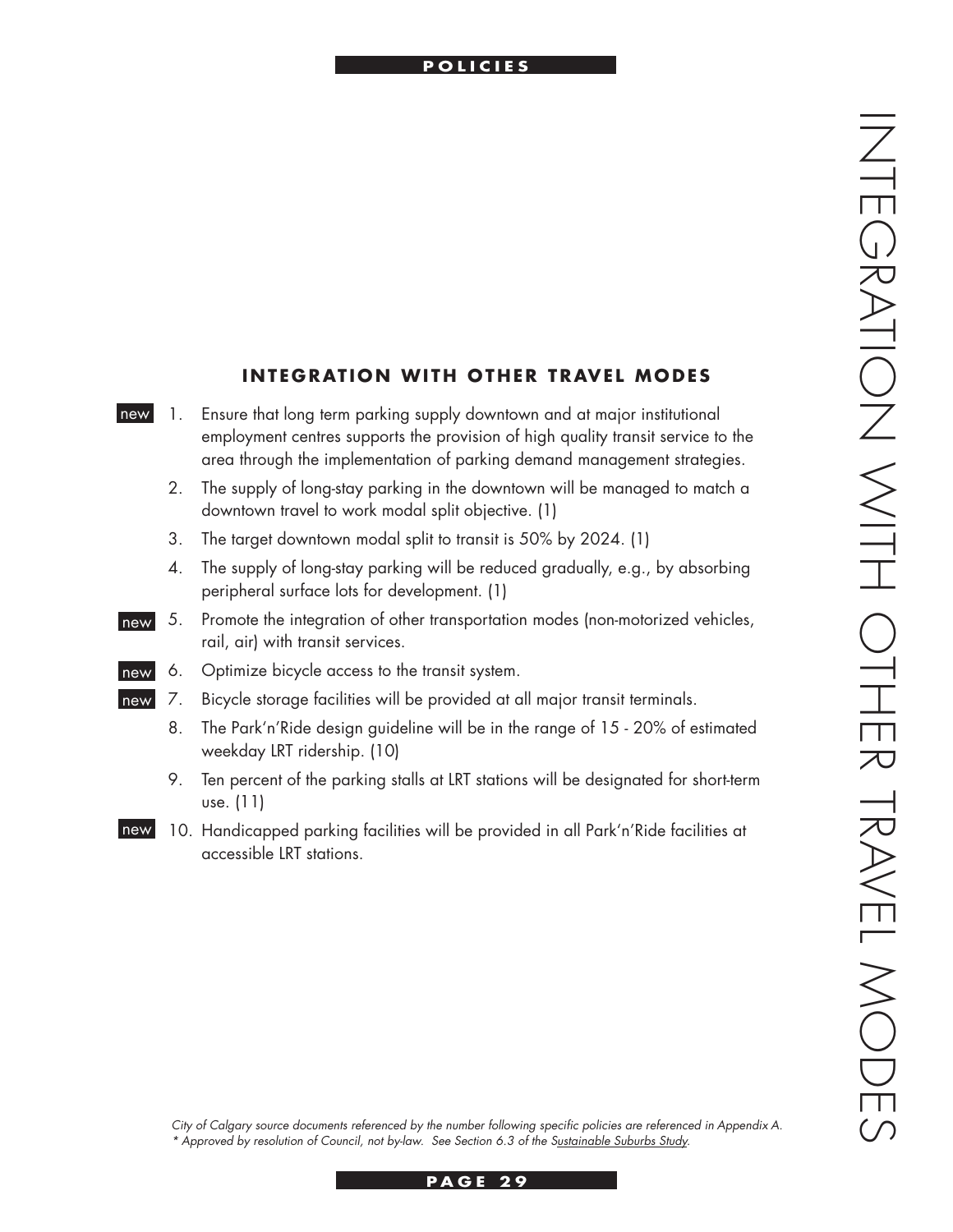#### **PRINCIPLE POLICIES**

#### **COST/AFFORDABILITY**

- 1. To maintain transit fares at a level which is competitive with alternate modes and which represent good value for the service provided. (2)
- 2. To explore new sources of financing for public transportation. (3)
- 3. Calgary Transit is responsible for comprehensive strategic planning, design and management of public transit services in The City of Calgary and to this end is empowered to act as a broker within the city and surrounding area. new

*City of Calgary source documents referenced by the number following specific policies are referenced in Appendix A. \* Approved by resolution of Council, not by-law. See Section 6.3 of the Sustainable Suburbs Study.*

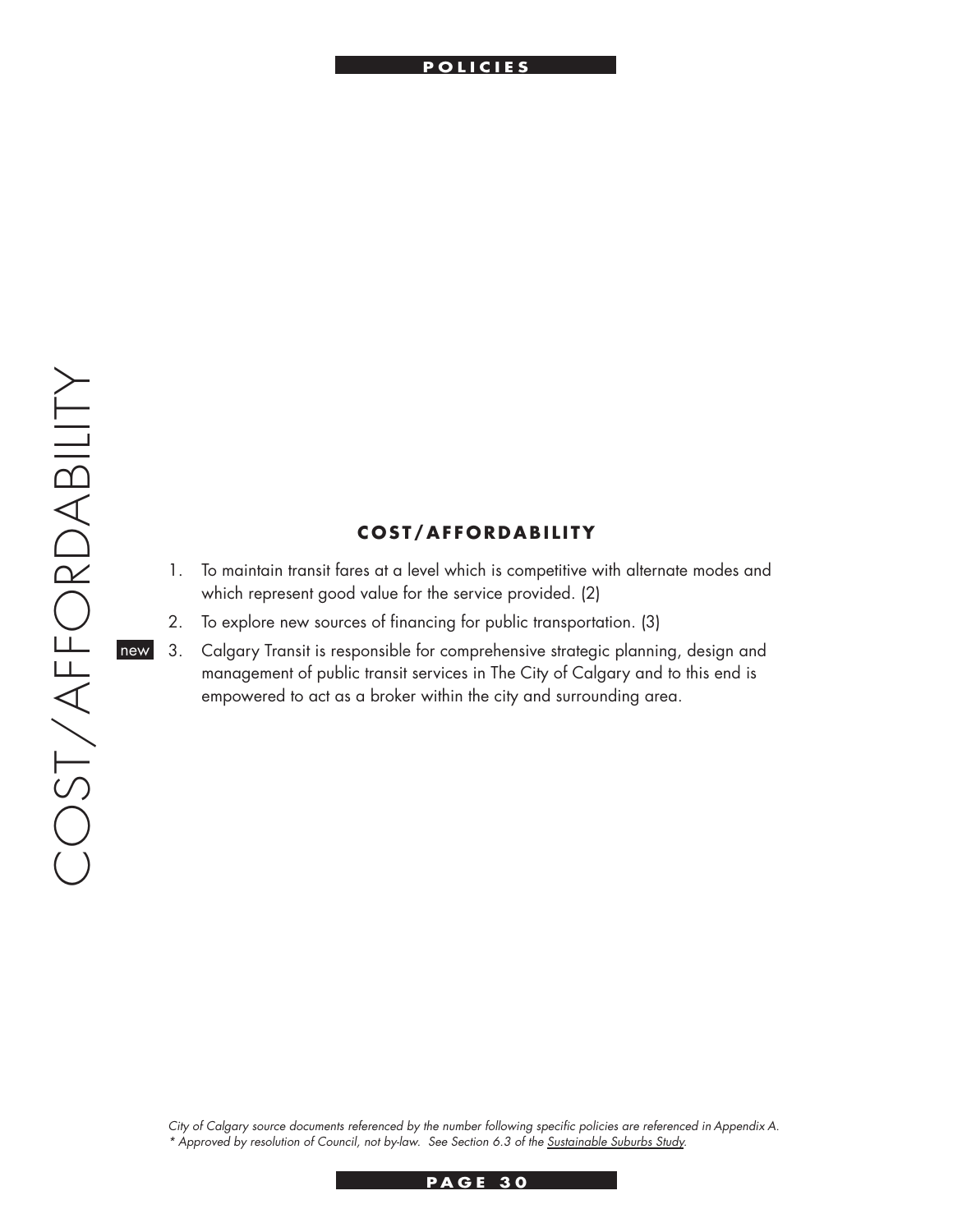#### **INTERNATIONAL POLICIES**

#### **HEALTHY LIVING**

- 1. Public transit will be supported as the travel option that maintains the ability of all Calgarians to participate in the social and economic opportunities of the city (mobility equity). new
- 2. The use of public transit will be encouraged as an alternative to address resource consumption and emissions of private auto use. new
- 3. The use of public transit will be encouraged as a strategy to increase travel safety by reducing private vehicle use. new
- 4. The public transit system will support and contribute to maintaining urban safety through its presence throughout the city. new
- 5. Calgary Transit will undertake necessary actions to maintain a safe personal environment for the travelling public. new
- 6. Calgary Transit will involve citizens in a collaborative planning process in order to reflect community objectives and promote mutual transit/community benefits. new
- 7. Calgary Transit will provide and maintain effective communication systems that provide Calgarians with necessary information about the transit system. new

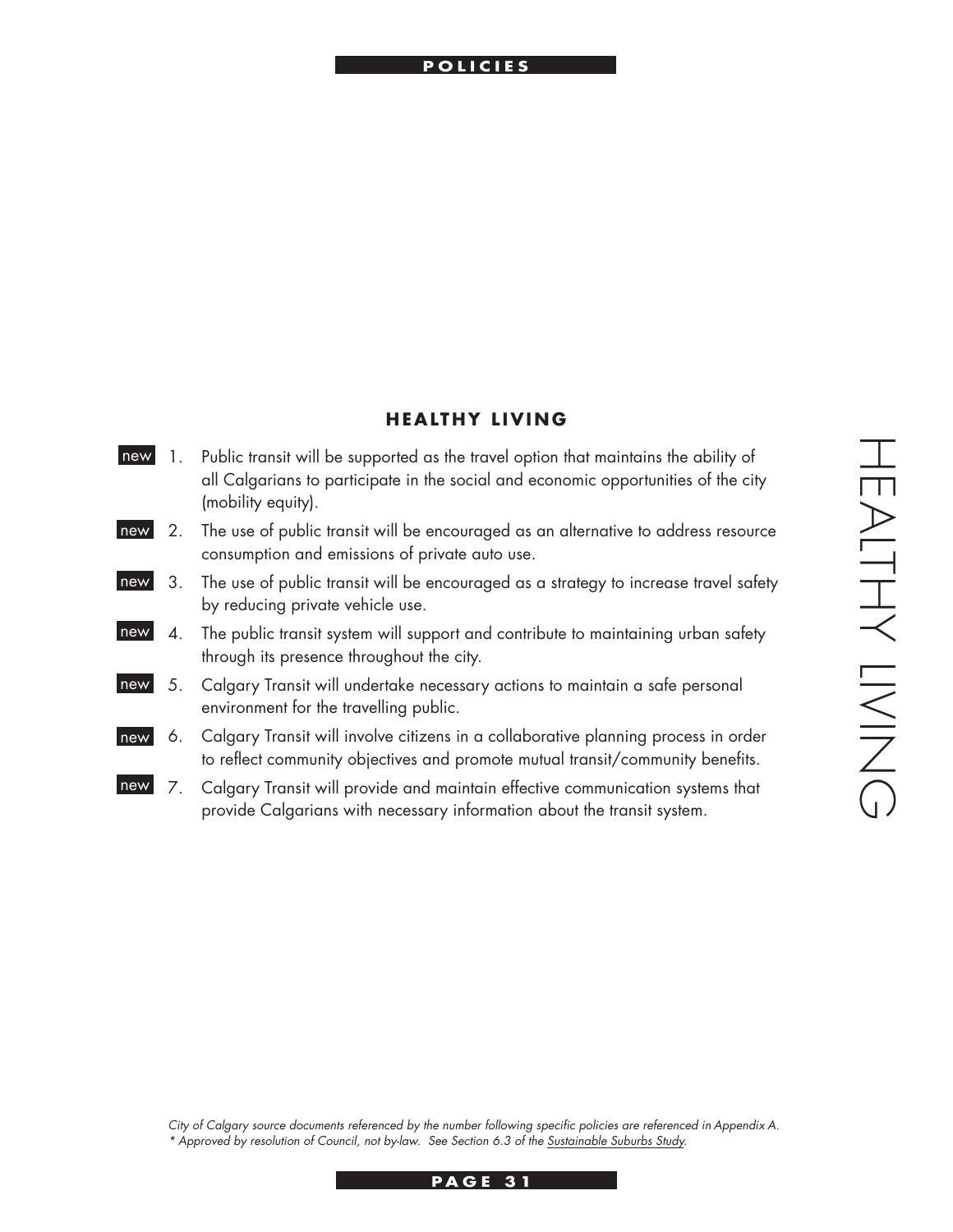#### **PRINCIPLE APPENDIX A**

#### **City of Calgary Policy Source Documents.**

- *1. Calgary Transportation Plan, May, 1995*
- *2. Summary Report on Transportation Policy in Calgary. CALT 26, June, 1986*
- *3. Calgary General Municipal Plan, 1979, and as amended*
- *4. Corporate Policy Manual, The City of Calgary*
- *5. Corporate Strategic Direction Statement, July, 1988*
- *6. Sustainable Suburbs Study, July, 1995*
- *7. Financial and Economic Review, City of Calgary, 1990*
- *8. Calgary Transit Service Evaluation Guide, TR 90-62, November, 1990*
- *9. Calgary Cycle Plan, May 1977*
- *10. Park'n'Ride Travel, OD 86-47*
- *11. Motion 27-82-11*

#### **PAGE 32**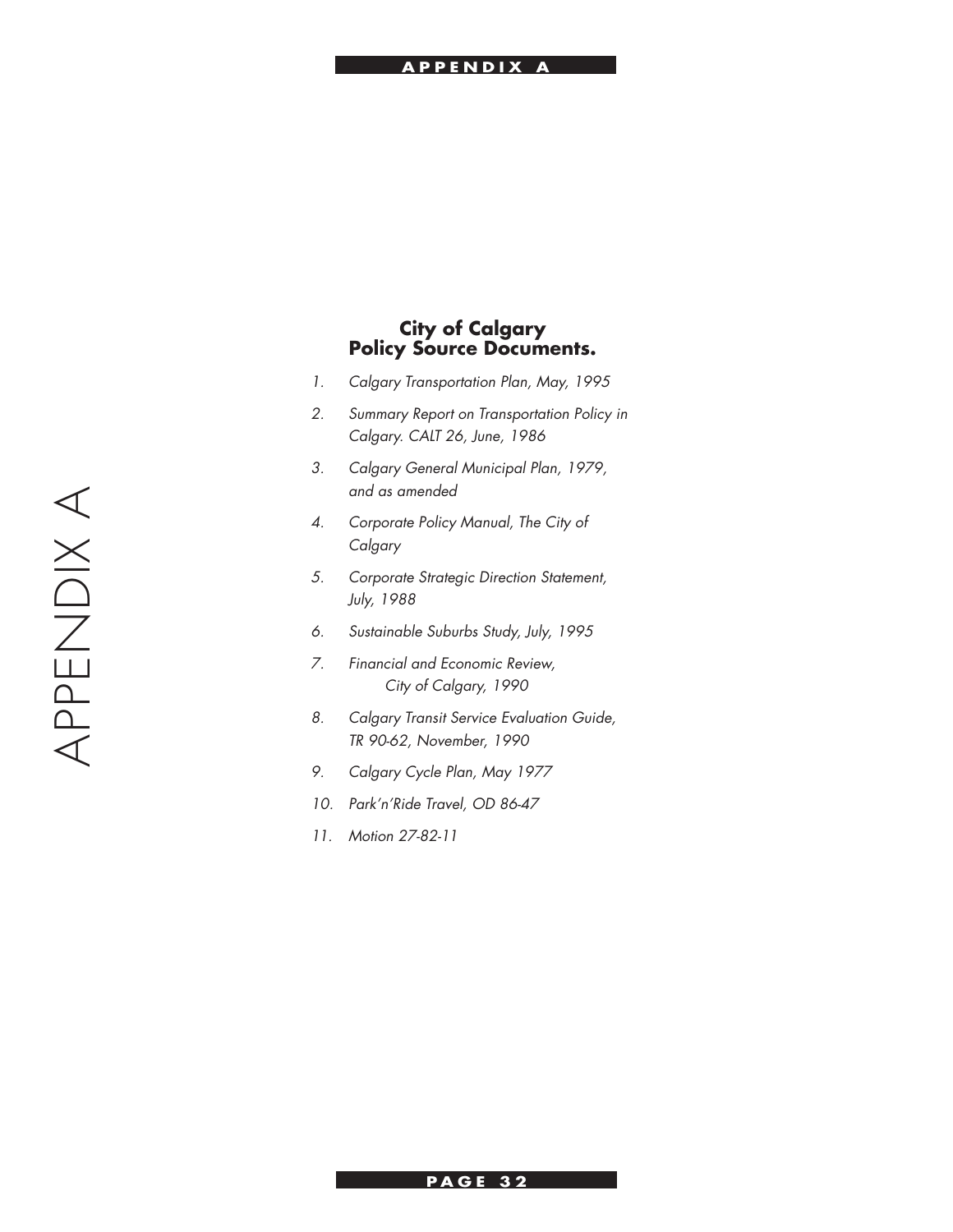#### **INTRODUCTION APPENDIX B**

#### **THE FOLLOWING DIAGRAMS ILLUSTRATE COMMON TRANSIT DESIGN DIMENSIONS.**

#### **BUS VEHICLE DIMENSIONS**

#### **Standard Bus**







**P A G E P A G E 3 3**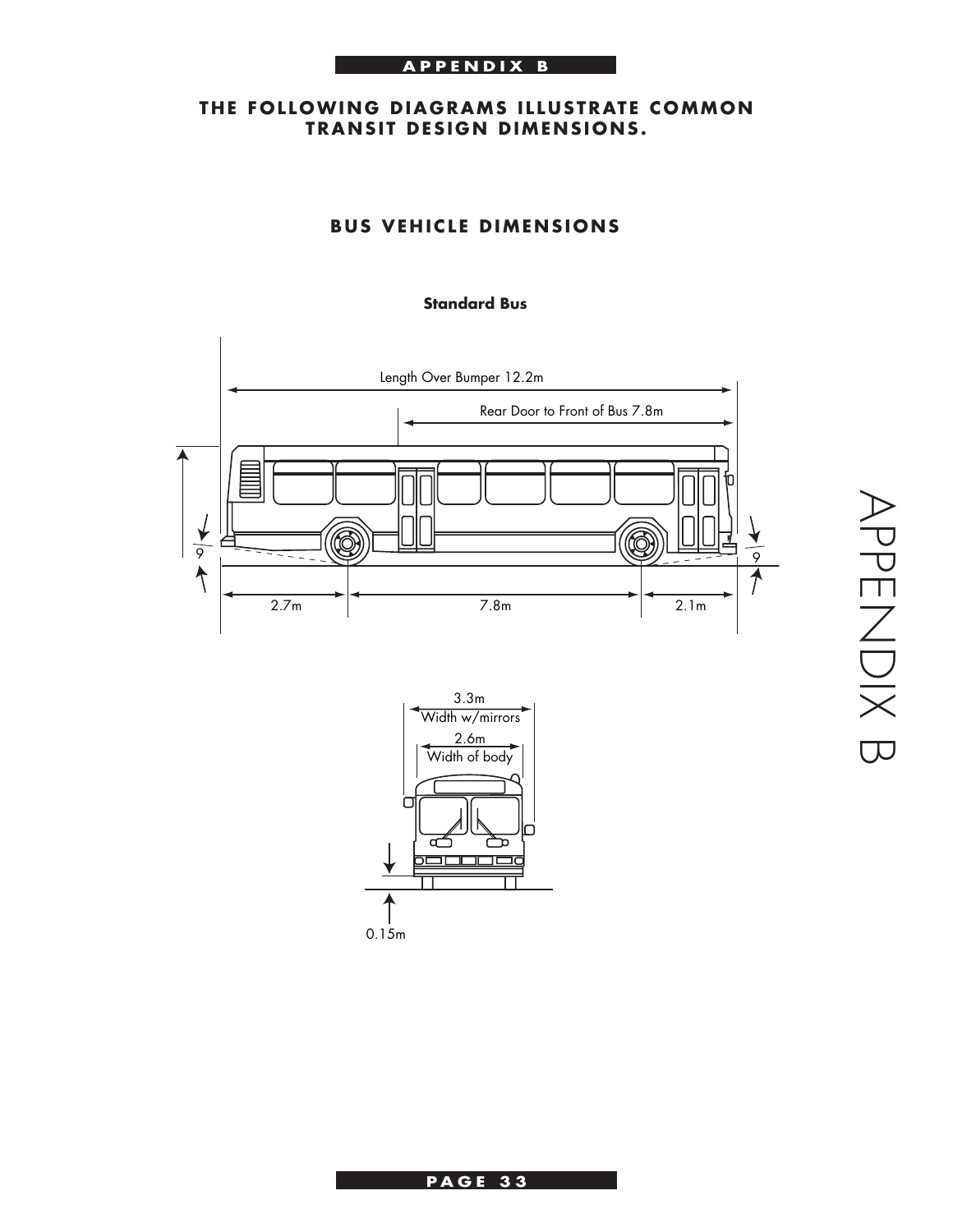#### **APPENDIX B PRINCIPLE**

#### **STANDARD BUS TURNING TEMPLATE**

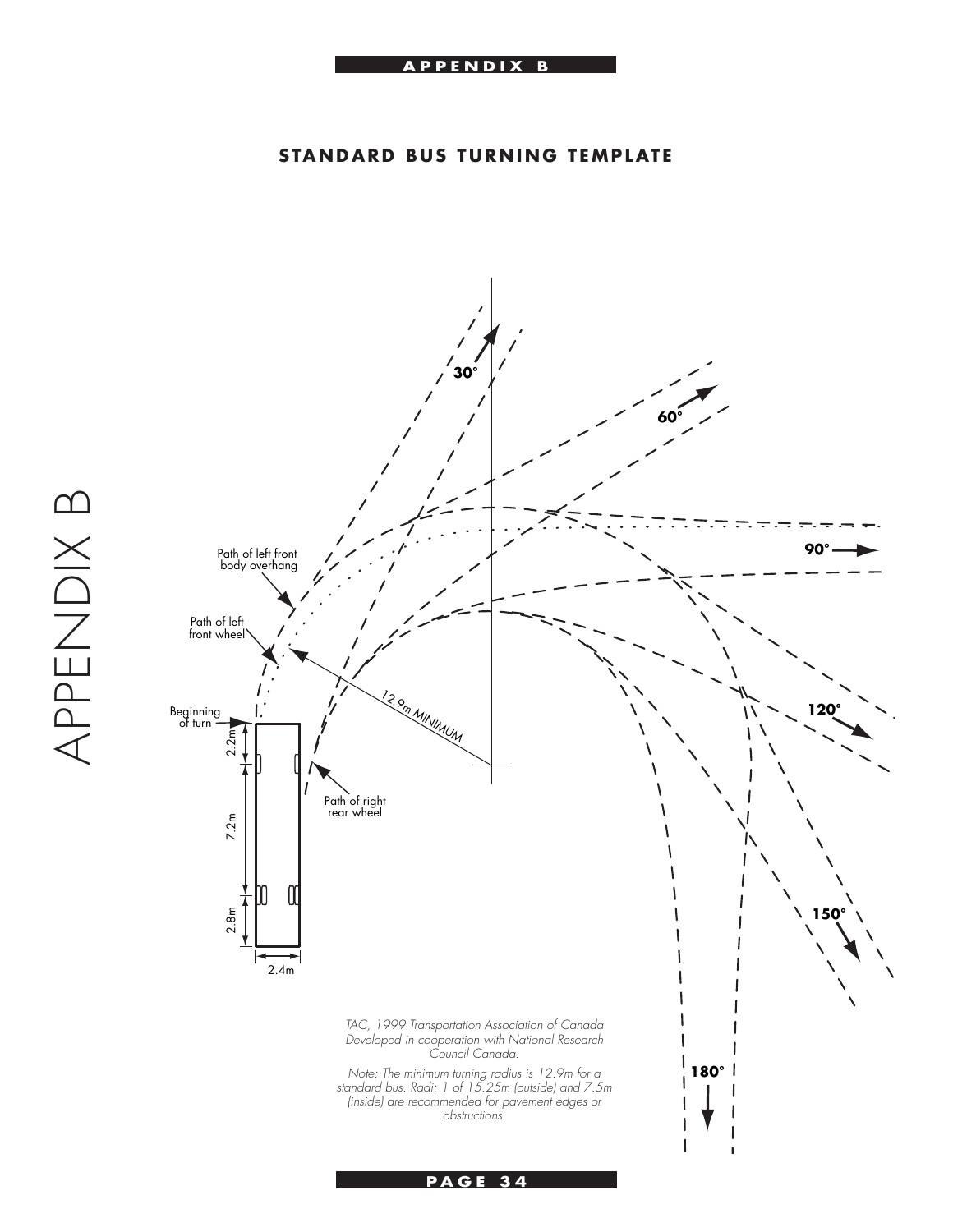

#### **BUS VEHICLE DIMENSIONS**

#### **Articulated Bus**





**PAGE 35**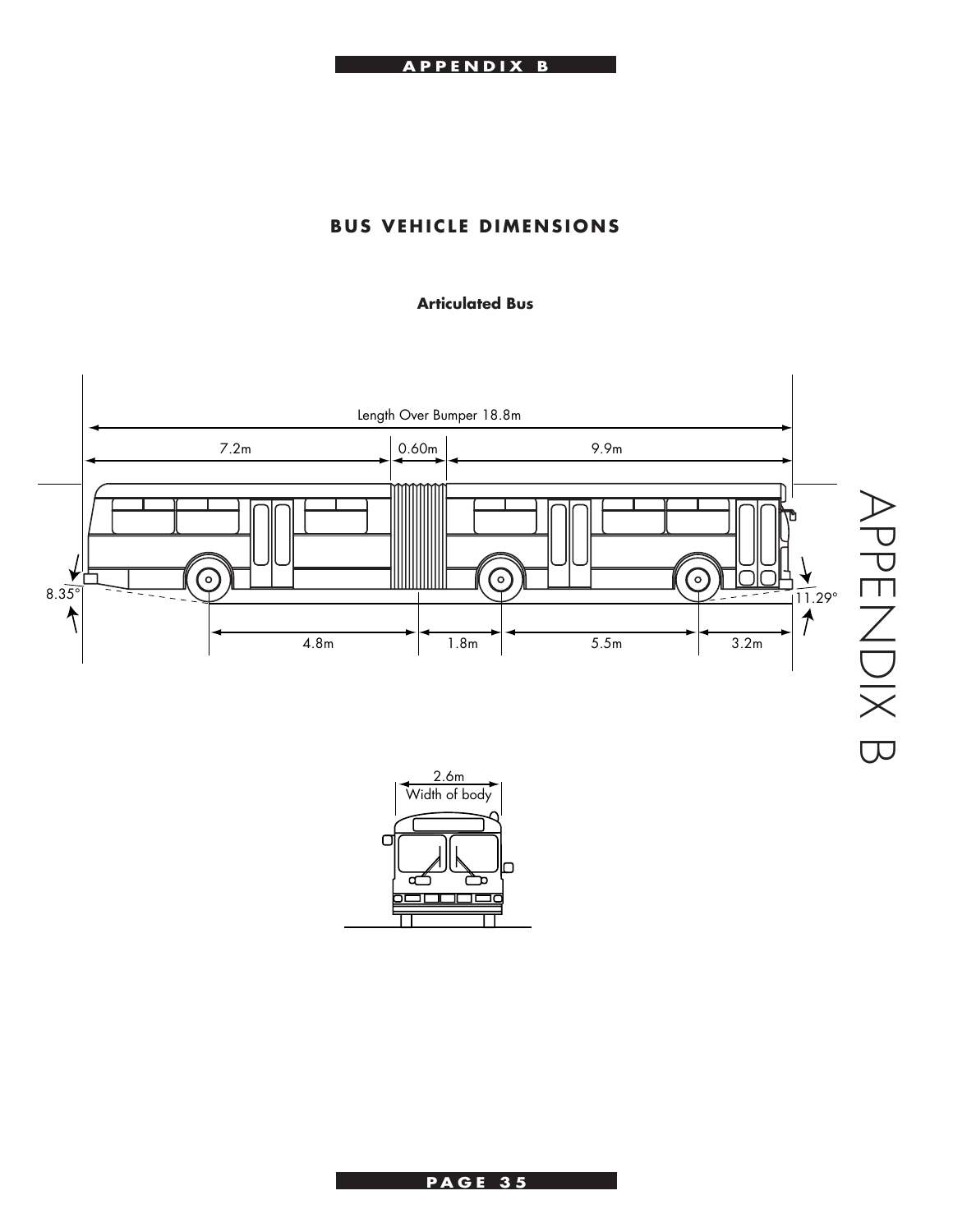#### **ARTICULATED BUS TURNING TEMPLATE**

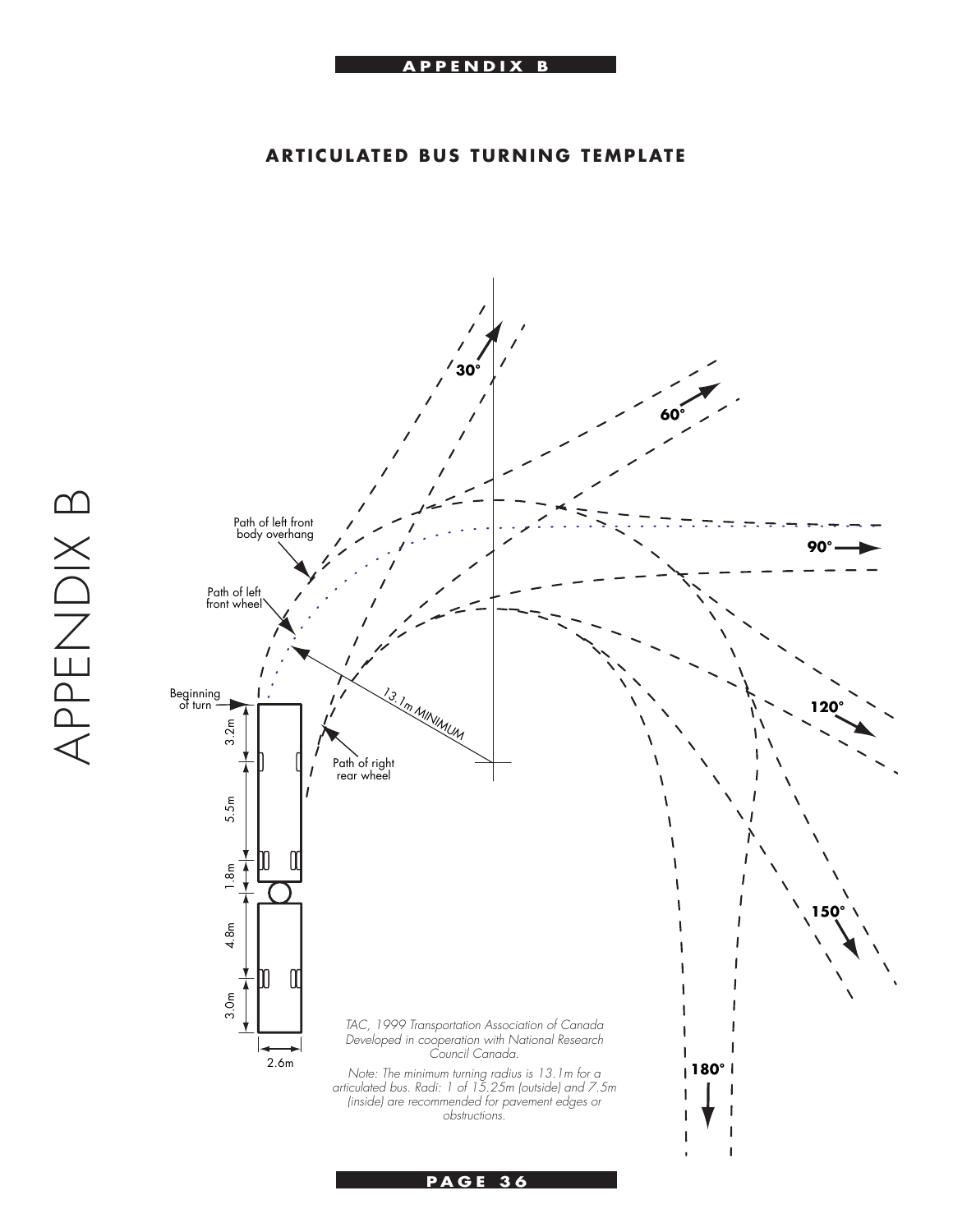#### **INTRODUCTION APPENDIX B**

#### **STANDARD BUS ZONE DIMENSIONS**

#### **Far-Side Zone**



*\*Post must be a minimum of 0.5m from face of curb. All zones are sized for wheelchair accessibility.*

*A person in a wheelchair occupies a space 760mm* 

*x 1220mm and can turn within a 1500mm diameter circle.*

*Note: For more information on bus zones, refer to Bus Zone Location and Design, City of Calgary Transportation Department, 1992.*

APPENDIX B APPENDIX B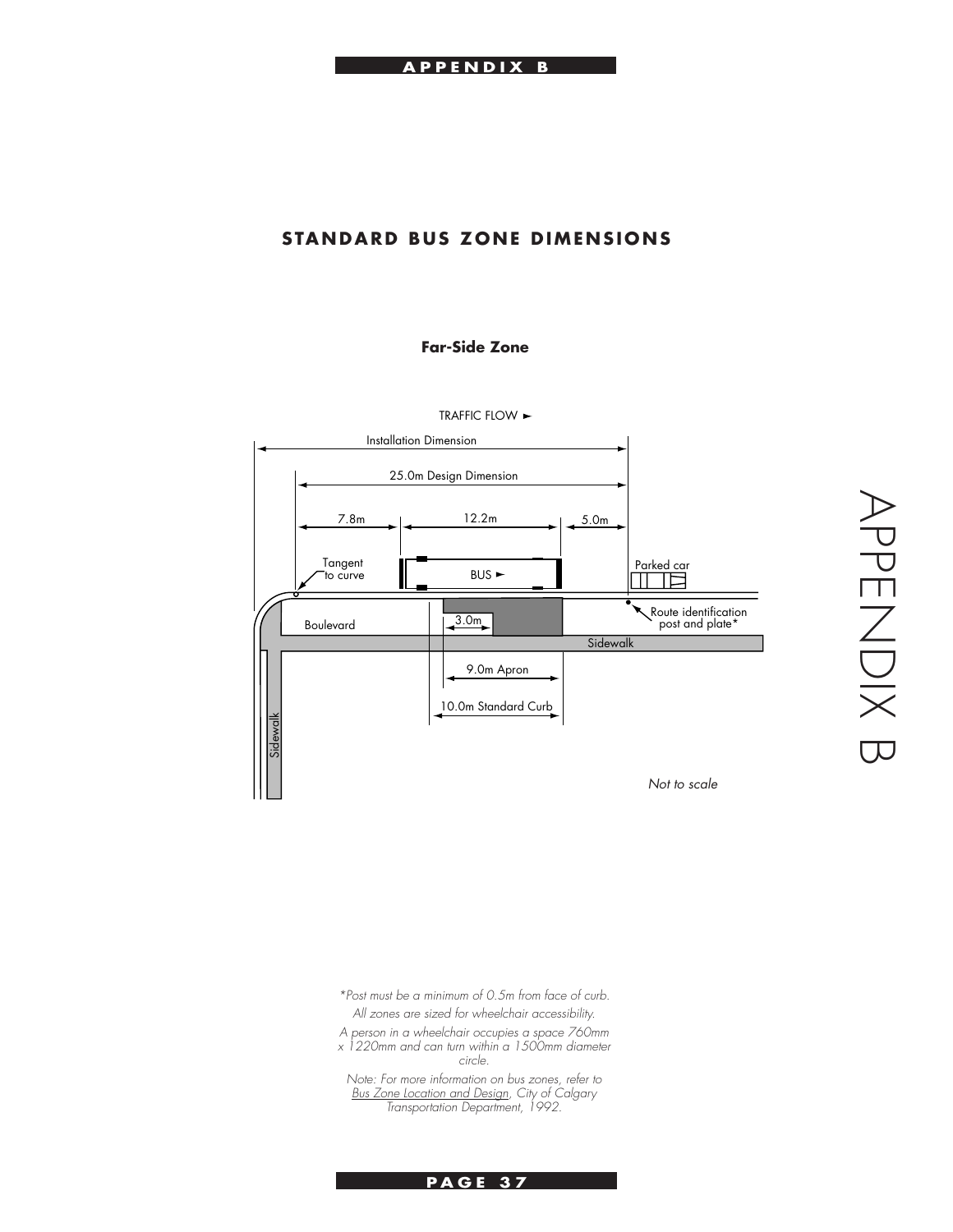#### **APPENDIX B PRINCIPLE**

#### **Mid-Block Zone**



#### **Near-Side Zone**

TRAFFIC FLOW



*\*Post must be a minimum of 0.5m from face of curb.*

*All zones are sized for wheelchair accessibility.*

*A person in a wheelchair occupies a space 760mm x 1220mm and can turn within a 1500mm diameter circle.*

*Note: For more information on bus zones, refer to Bus Zone Location and Design, City of Calgary Transportation Department, 1992.*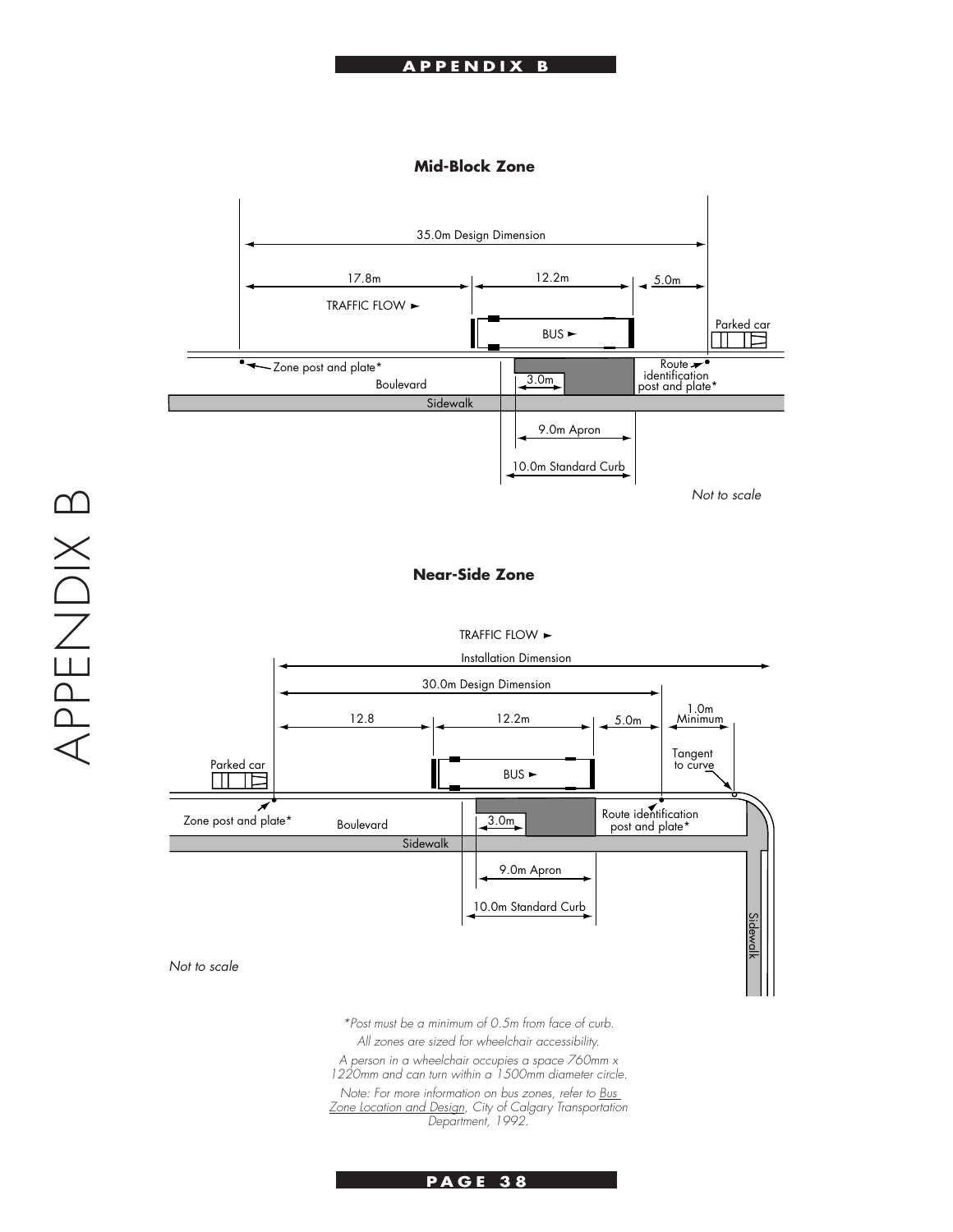#### **STANDARD BRT ZONE DIMENSIONS**

**Typical BRT Stop Layout**



TRAFFIC FLOW ►

*\*Post must be a minimum of 0.5m from face of curb. All zones are sized for wheelchair accessibility.*

*A person in a wheelchair occupies a space 760mm x 1220mm and can turn within a 1500mm diameter* 

*circle.*

*Note: For more information on bus zones, refer to Bus Zone Location and Design, City of Calgary Transportation Department, 1992.*

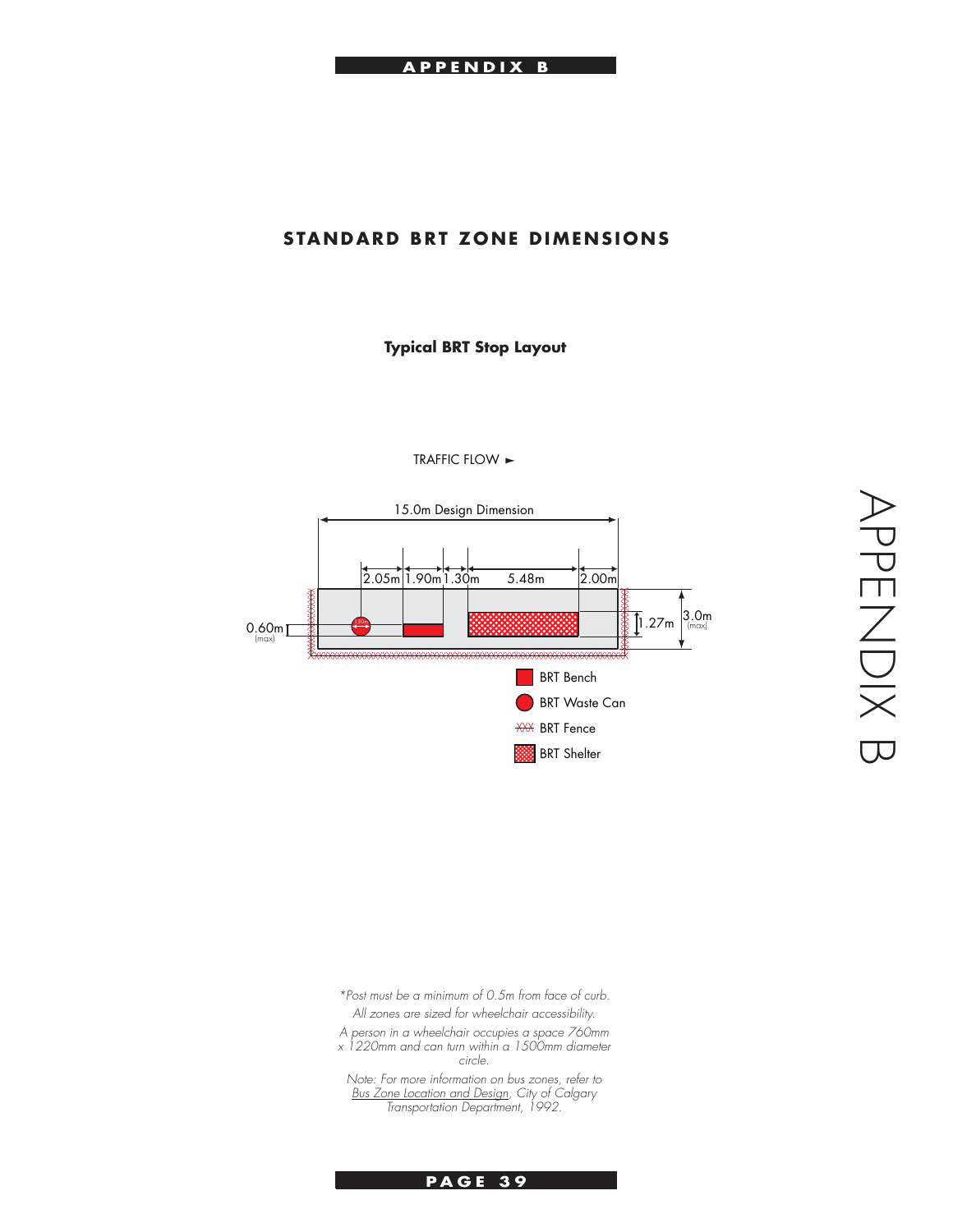#### **Articulated Bus Stop**



*\*Post must be a minimum of 0.5m from face of curb. All zones are sized for wheelchair accessibility. A person in a wheelchair occupies a space 760mm x 1220mm and can turn within a 1500mm diameter circle. Note: For more information on bus zones, refer to Bus Zone Location and Design, City of Calgary Transportation Department, 1992.*

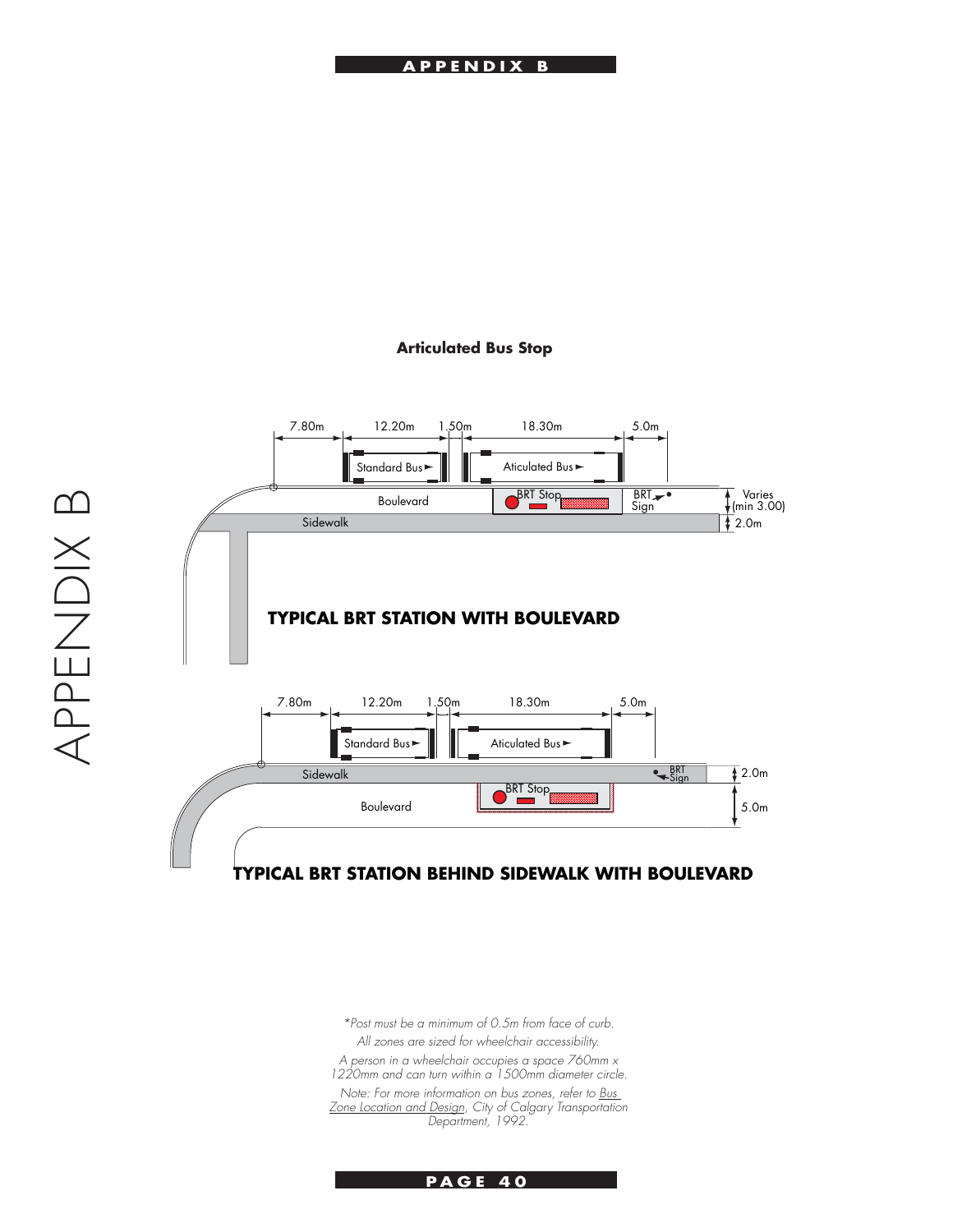

**STANDARD DESIGN FOR A TRANSIT BUS BAY (50KM/HR ROADWAY)**



#### **TYPICAL BRT BUS BAY STATION WITH BOULEVARD**



#### **TYPICAL BRT BUS BAY STATION**

*\*Post must be a minimum of 0.5m from face of curb. All zones are sized for wheelchair accessibility. A person in a wheelchair occupies a space 760mm x 1220mm and can turn within a 1500mm diameter circle. Note: For more information on bus zones, refer to Bus Zone Location and Design, City of Calgary Transportation Department, 1992.*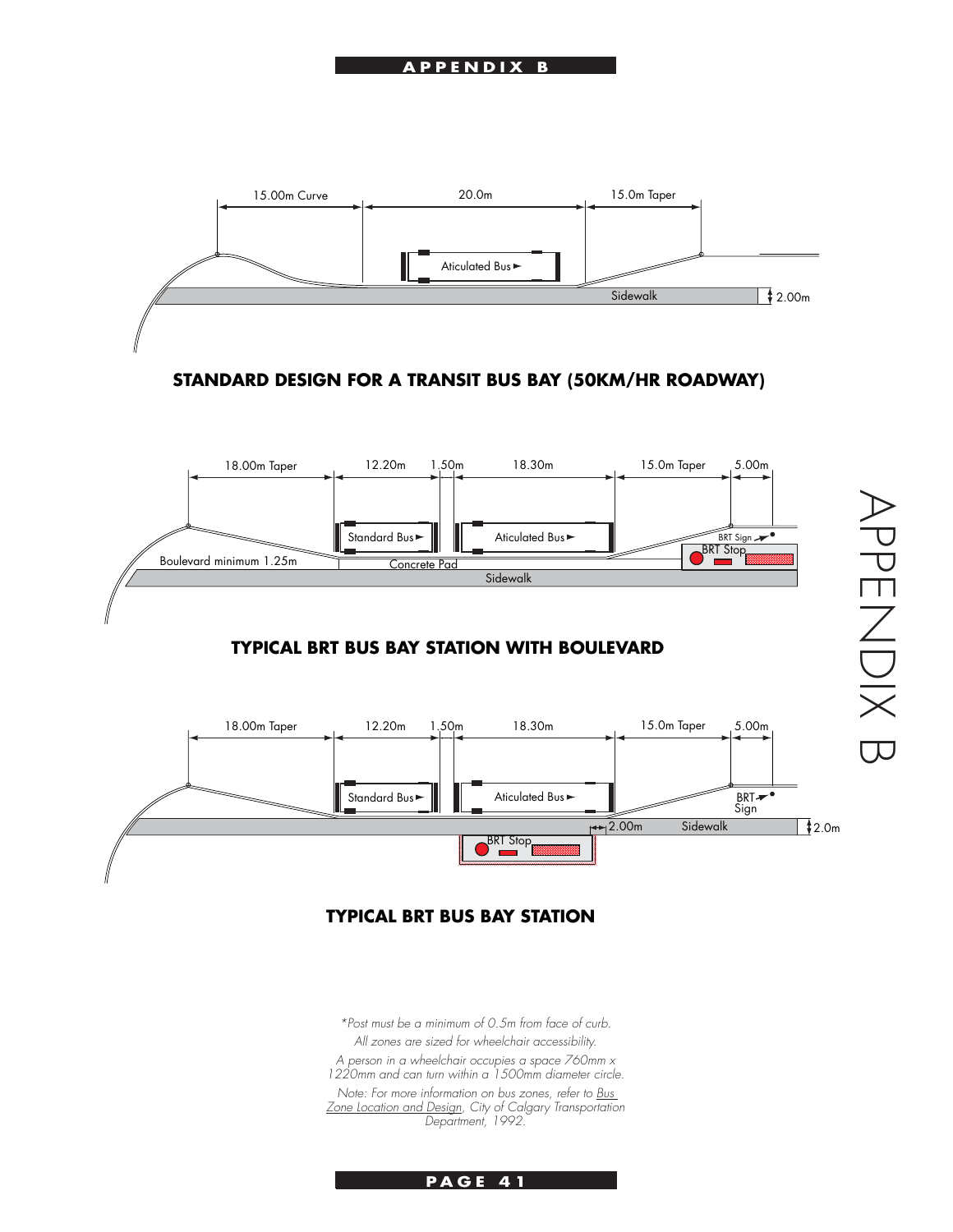

#### **SAMPLE OFF-STREET BUS STATIONS (DALHOUSIE STATION)**



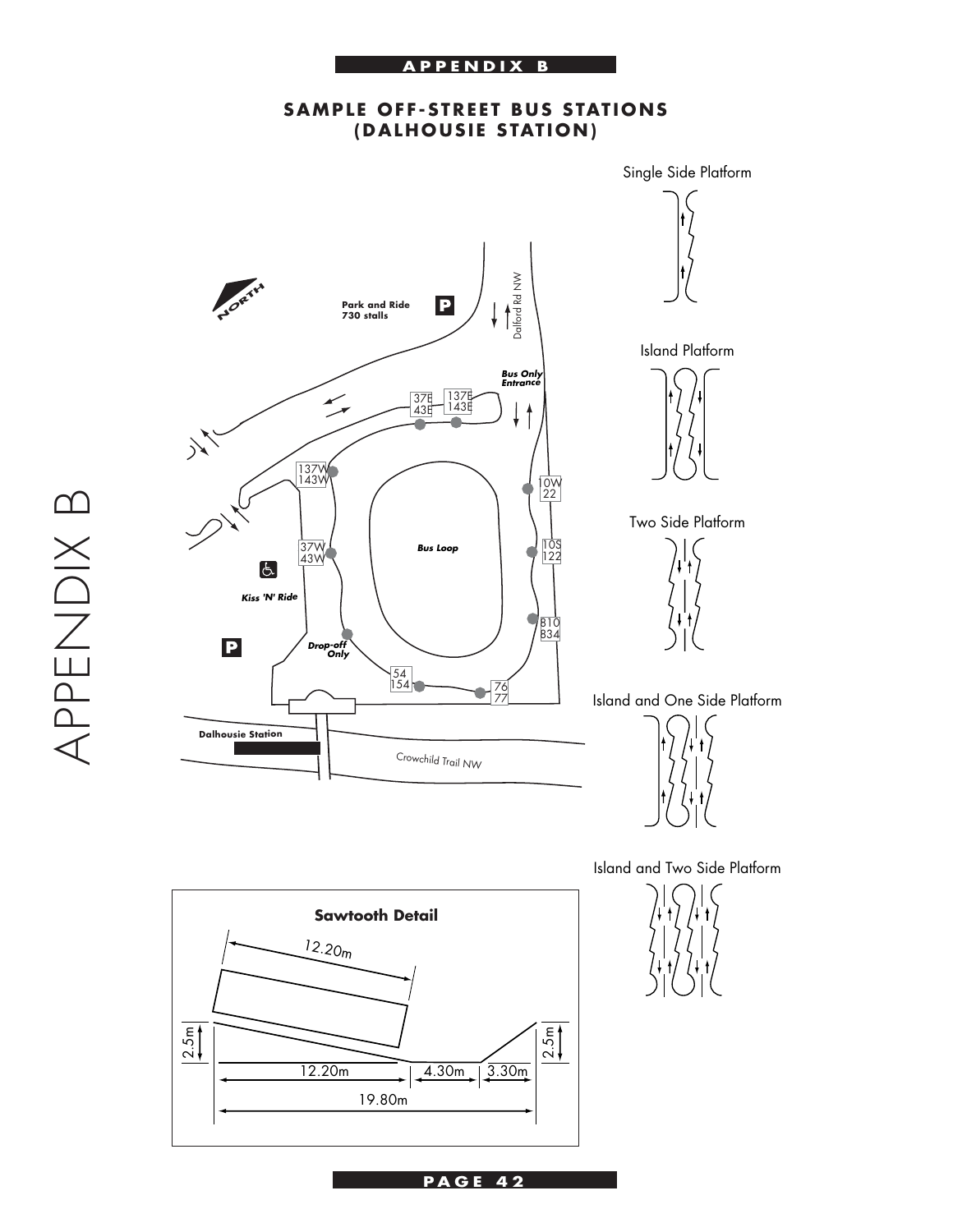#### **INTRODUCTION APPENDIX B**

#### **BUS TURNAROUNDS**



*Note: To maintain sight distance, only low plantings are used in island areas*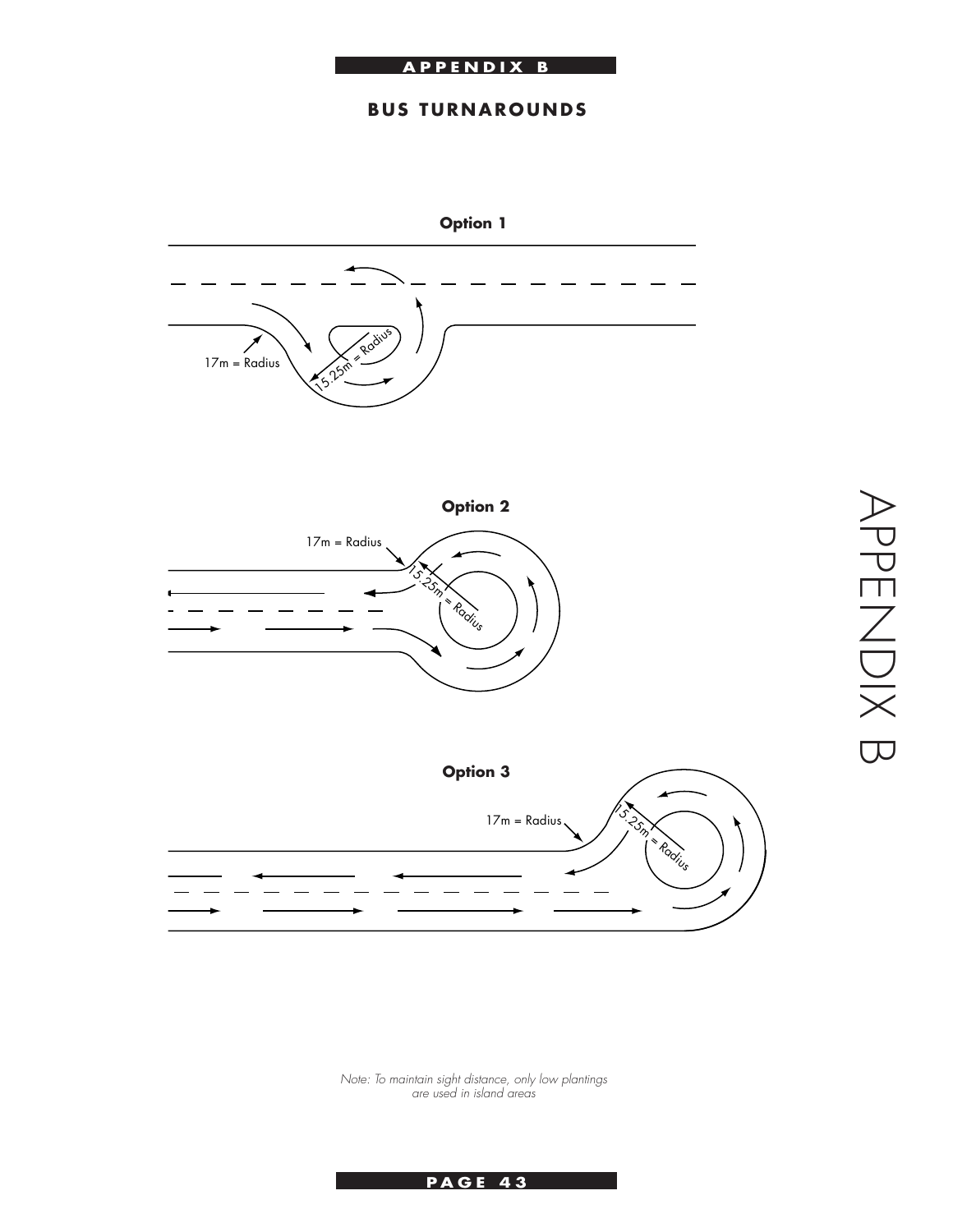#### **APPENDIX B PRINCIPLE**

#### **BUS PASSENGER SHELTER**





APPENDIX B APPENDIX B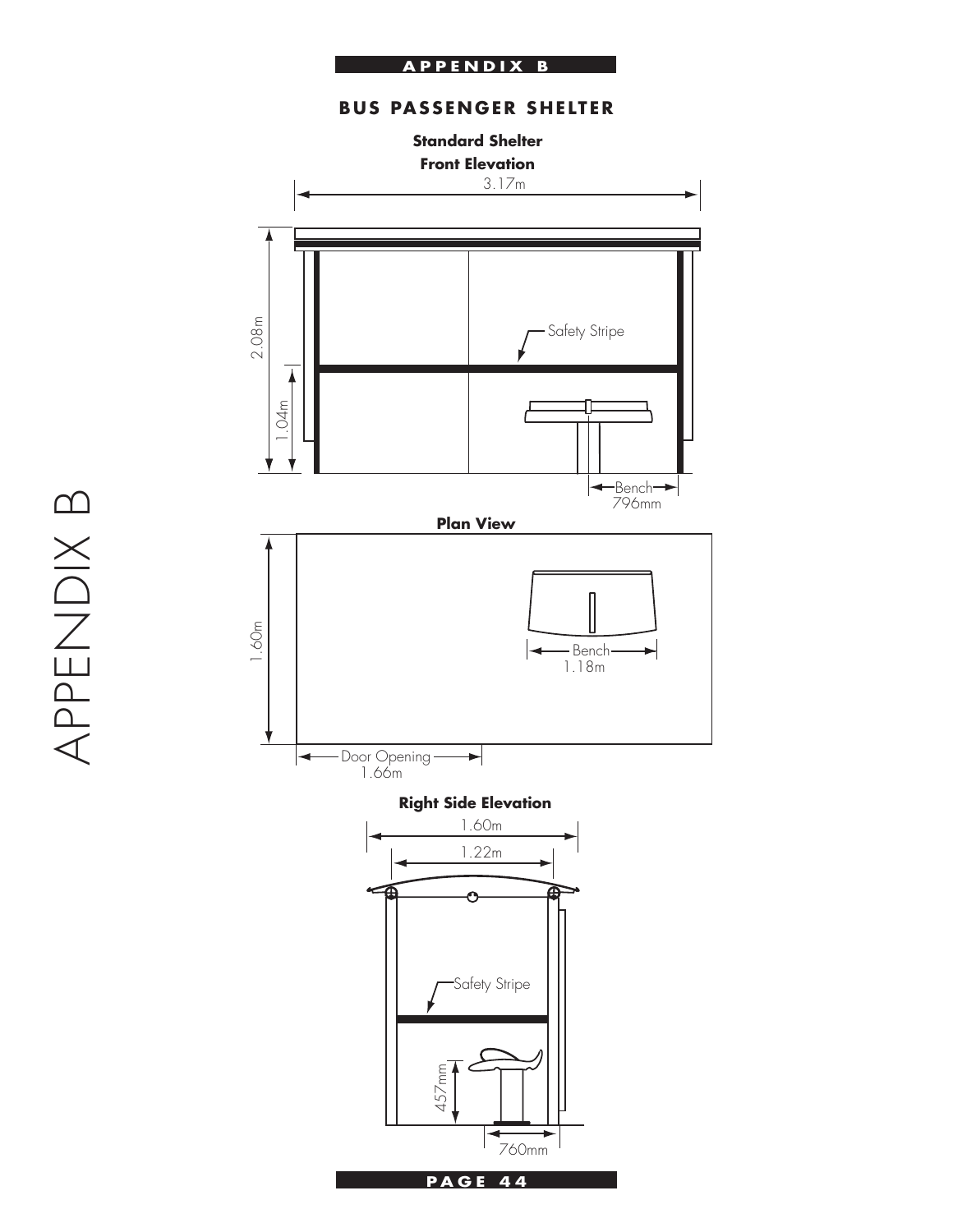#### **INTRODUCTION APPENDIX B**



#### **LIGHT RAIL VEHICLE DIMENSION**



## APPENDIX B APPENDIX B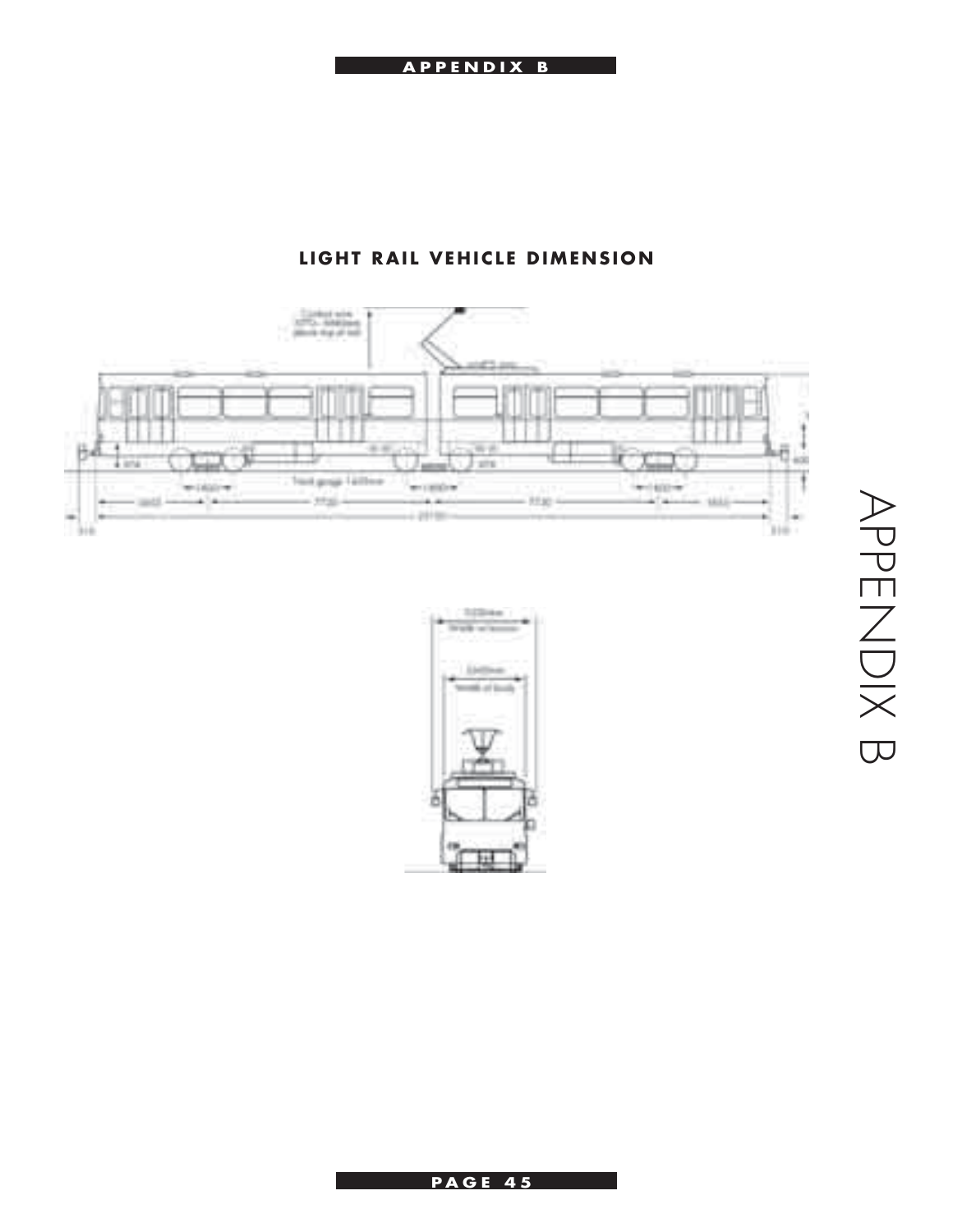#### **APPENDIX C**

#### **EXAMPLES OF TRANSIT FRIENDLY DESIGN IN CALGARY**



*Adjacent to Alberta Treasury Branch Building, 2 Street and 8 Avenue S.W.*



*Adjacent to old City Hall, Macleod Trail and 7 Avenue S.E.*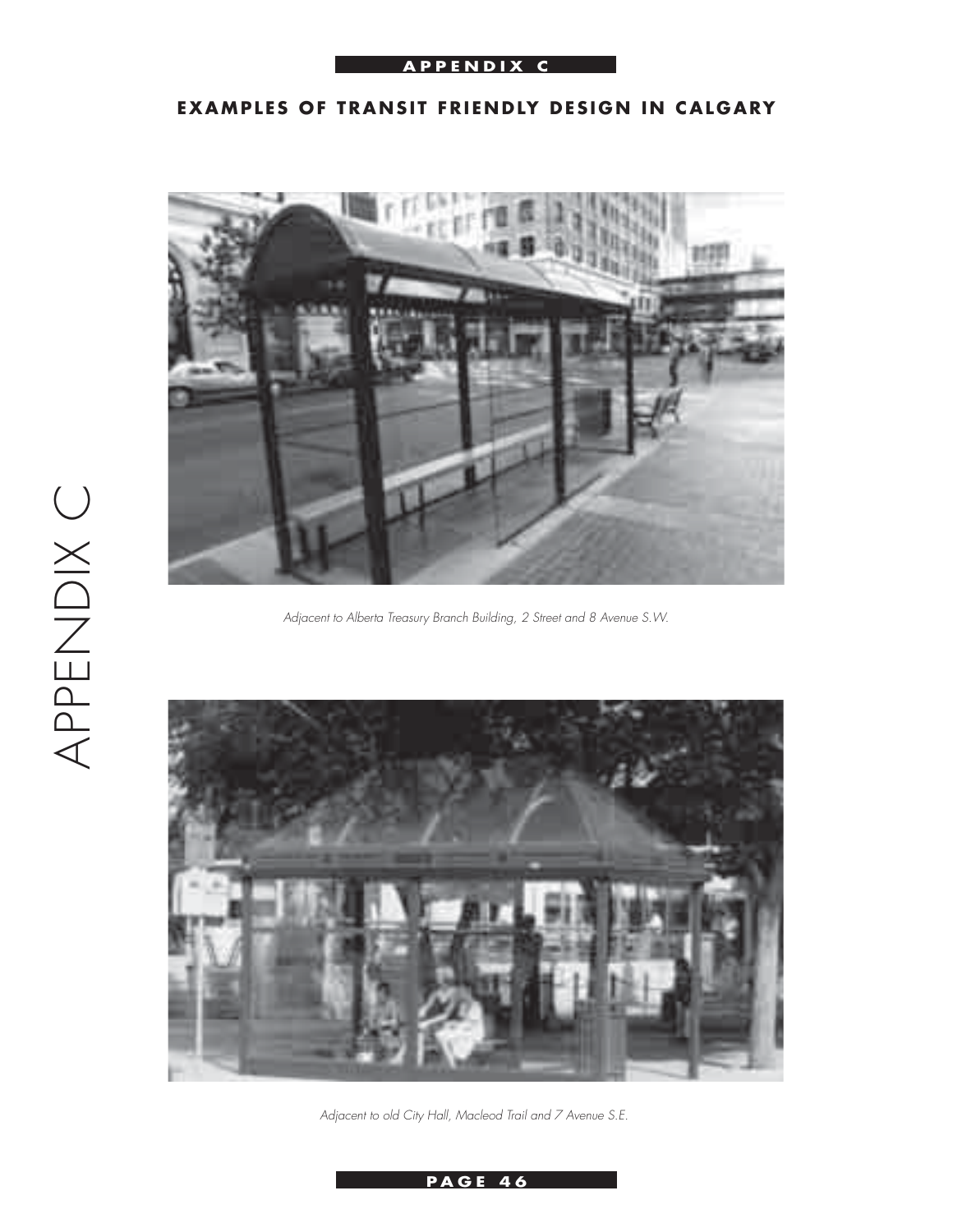#### **CALGARY TRANSPORTATION PLAN–APPROVED BY COUNCIL 1995 MAY PUBLIC TRANSIT SECTION**

#### **PUBLIC TRANSIT**

Public transit plays an important social, environmental and economic role. It provides basic mobility and allows Calgarians to participate in the social and economic life of the community. Efficient, high-quality public transportation can reduce the environmental impact of high auto use and provide a lower cost travel option to individuals and the community.

#### **PUBLIC TRANSIT SYSTEM**

Public transit plays a key role in the Calgary Transportation Plan. As with the other areas of the Plan, the transit network is closely linked with land use and changes to travel behaviour.

Effective land use planning and design is critical to making transit work well for citizens. Transit riders begin and end their trips as pedestrians, therefore both the origin and destination must be pedestrian-friendly. Land use planning can help make transit an attractive option by:

- providing sufficient scale of activity and employment at transit destinations to support the delivery of efficient transit services;
- designing new suburbs where bus stops are within an easy walk (400 metres or less);
- providing secure, well-lit pedestrian facilities.

In addition, placing the growth of new jobs closer to residential areas, or in locations well served by transit, will help to reduce overall travel distances and make transit use more viable and competitive with the automobile. Today's downtown has a divergent mix of activities and is an example of a successful transit destination. Likewise, concentrating residential and jobs in future suburban employment nodes or town centres will work well for transit in the future.

Implementing strategies like automobile "user pay," reducing downtown commuter parking supply and increasing parking costs will also work in transit's favour. There must be incentives to encourage people to take transit such as:

- providing a higher level of transit service than the early 1990s;
- using appropriate fare strategies;
- reducing walk time to transit stops;

#### **KEY POLICY**

*The transit system will offer Calgarians a reasonable alternative to auto travel by:*

- *Providing a level of service competitive with auto travel, the target amount of service rising to about 2.5 hours/capita per year by 2024;*
- *Using a range of transit service types, e.g. LRT, express buses, cross-town routes, feeder routes, etc.;*
- *Minimizing transit travel times by providing transit vehicle priority in traffic and optimizing route design;*
- *Minimizing transit travel delays caused by the need for transfers;*
- *Ensuring the fare system is simple and equitable;*
- *Providing accurate, timely and complete transit information to customers;*
- *Providing a comfortable and safe environment in vehicles, stations, and shelters;*
- *Facilitating access to transit for seniors and persons with disabilities;*
- *Integrating transit with other modes of travel.*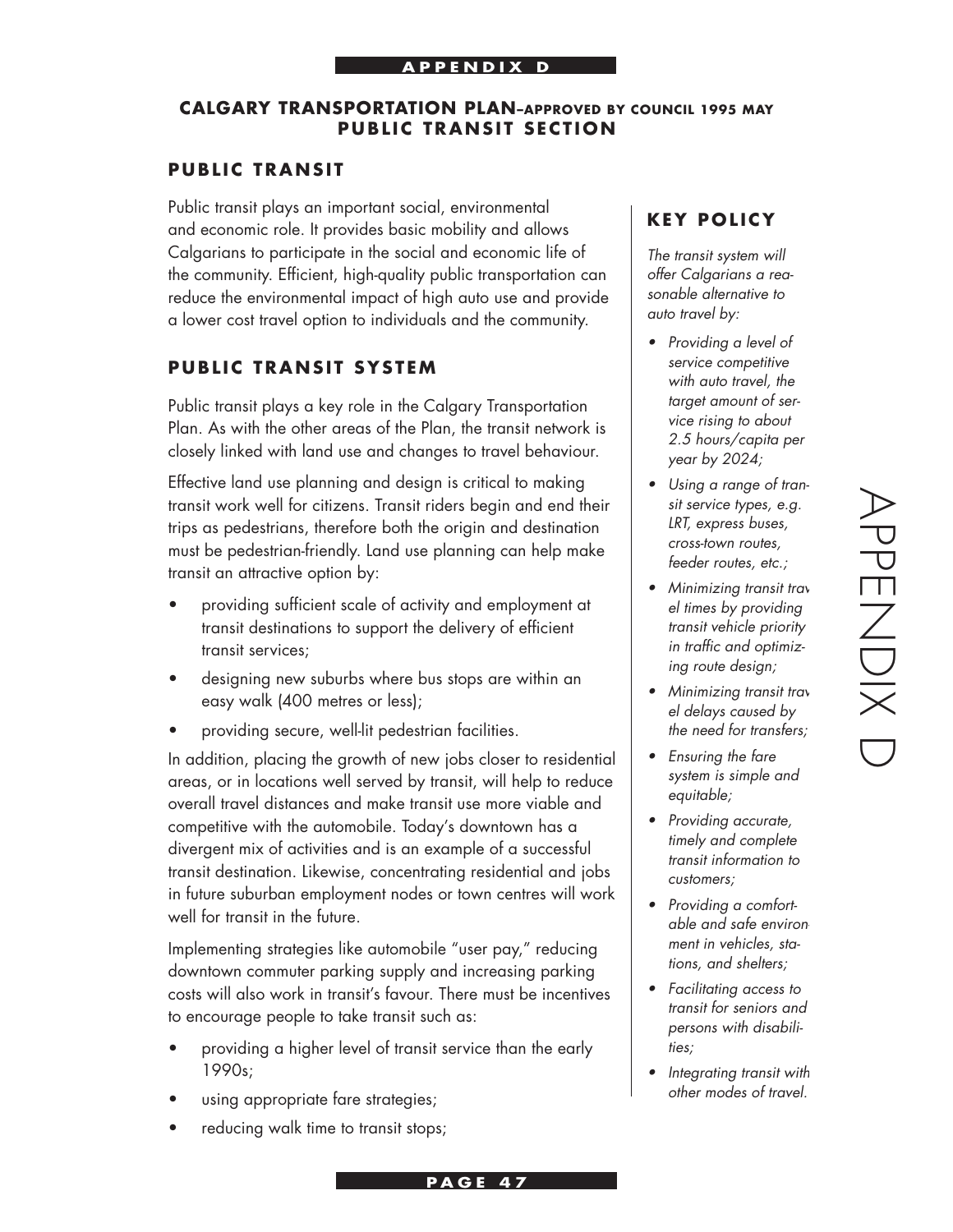- coordinating connections;
- decreasing transit travel time by providing preferential treatment to transit by traffic control;
- improving connections through route and schedule design and improved waiting environment at bus zones;
- intermodal improvements, such as cycle/transit and park & ride facilities.

#### **EXPANDING THE TRANSIT SYSTEM**

The transit map located on Figure 4 generally indicates the intensity and location of transit services for the 1.25 million population mark. Specific route design and implementation will depend on growth, annual budgets and detailed planning. However, it is important to note that implicit in the Transportation Plan is that Public Transit will be emphasized to attract ridership. Future transit service includes the following:

- To serve the expanding pattern of the city, the LRT would be extended past Crowfoot in the northwest, Saddleridge in the northeast, and south of Marquis of Lorne Trail in the south. Other legs of the LRT are not anticipated until beyond the 1.25 million population level. The acquisition of the west, north and south east LRT rights-of-way, and planning for their integration into future communities will continue. Also to be considered in future studies is the feasibility of connecting the current N.E. line to the airport and the north employment centre.
- Priority would be given to transit on all main routes into the downtown.
- Where the LRT is unavailable, express buses would reduce travel times. Future express bus routes would serve new growth areas in Calgary's North and Southeast.
- Service frequency would be increased by about 40% on buses and LRT. To do this and accommodate a 70% increase in population growth, the transit fleet would increase by about 85%.
- Cross-town routes would be developed that emphasize improving connections and minimizing the number of transfers.
- Direct service would be provided to new employment areas to minimize the need to transfer.
- Bus-only lanes and bus/carpool lanes would be used to give buses a travel speed advantage over automobiles, particularly within the inner city area.
- Transit-only links could be provided at strategic locations in the network, such as the South Downtown Bypass.
- All buses will be accessible to the elderly and persons with disabilities.
- Transit will be integrated with other modes of travel (vehicle, rail, air and cycle).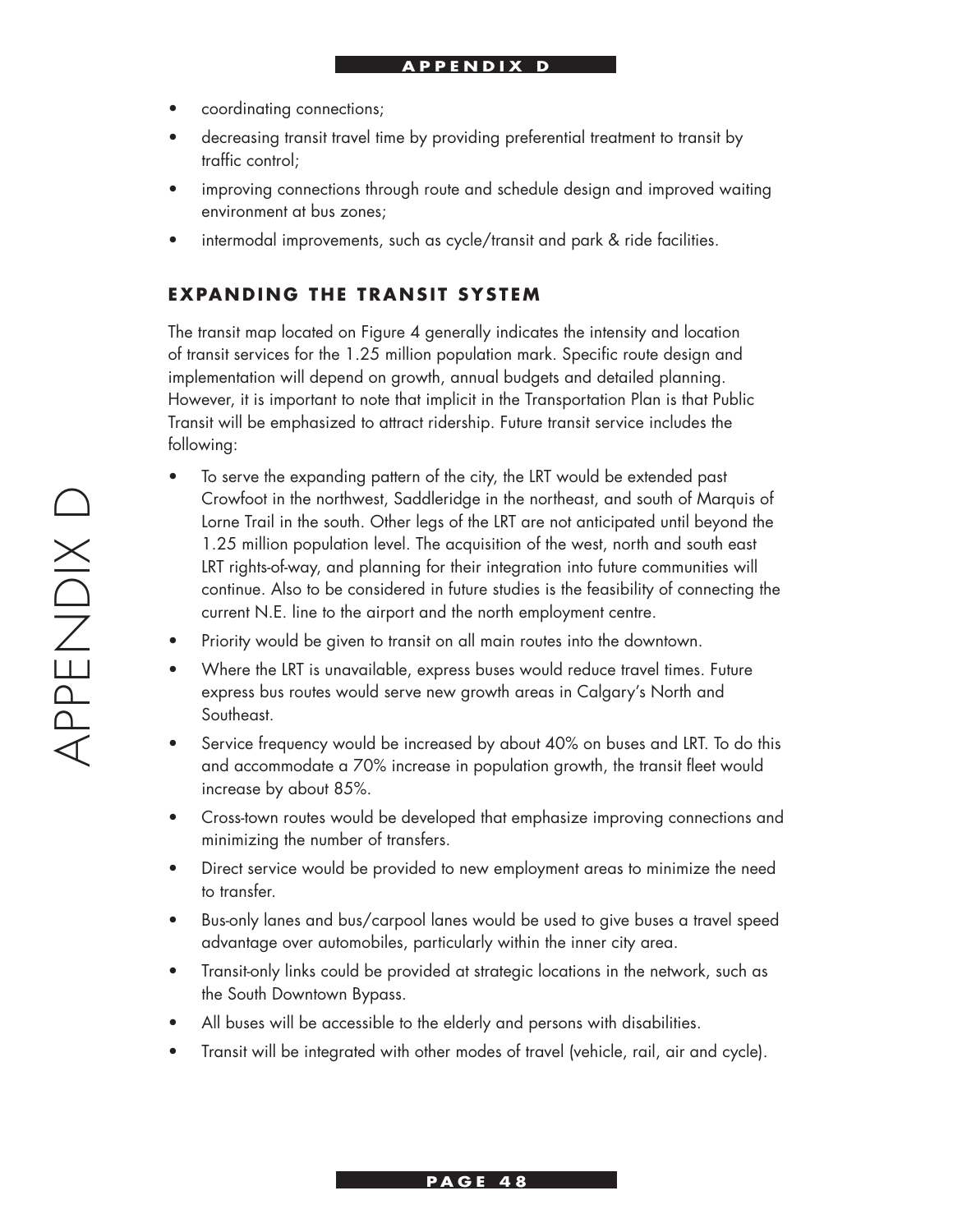#### **SOCIAL CONSIDERATIONS**

It is estimated that seven percent of adult Calgarians (approximately 42,000) are considered disabled with regard to transportation. This segment is defined as those Calgarians unable to use transportation, or use such services with more difficulty than the general population due to health or condition.

Calgary's population is aging. By 2021 approximately 15% of our projected 1.2 million population will be over 65 years of age compared to 7.8% of the 708,000 Calgarians in 1991. An increase in the proportion of seniors will result in an increase in the transportation disabled population. This, in turn, will increase the demand for specialized services.

The Calgary Transportation Plan recognizes that access to the community is a necessity for all citizens to assume a full and active role in society. The importance of specialized transportation services and accessible transit services is recognized as a means to achieve social integration and gain access to community services.

The primary mode of travel of the transportation disabled is by car as a driver or passenger, similar to Calgarians in general. The transportation disabled use public transit less than the general population and use taxis more. Many of those using conventional buses have difficulty with getting on and/or off, getting to the stop, standing in a moving vehicle, or waiting at a stop. Therefore, a wide range of transportation services is provided for seniors and persons with disabilities. These include: the Senior Citizen's Transit Pass, Handi-Bus, Special Needs Taxi Service, low floor Calgary Transit buses and accessible taxis. This "family of services" provided by Calgary Transit, City Social Services Department and Handi bus will continue to be needed to meet the varying transportation needs of seniors and persons with disabilities.

Affordability is an issue for many seniors, persons with disabilities and other people with low incomes. The City has chosen to subsidize some customers and endeavours to keep transit fares as low as possible for other low income persons. As user pay can affect both private vehicle travel and public transportation, these systems can have a significant impact on persons with low incomes. Any user pay system undertaken as part of the Transportation Plan, must recognize this constraint and only be implemented after full consultation with affected groups.

#### **KEY POLICIES**

*The City of Calgary will facilitate mobility for the transportation disabled and low income persons by:*

- *Providing affordable access to transportation to Calgarians regardless of their special needs or income;*
- *Providing mobility choices to those unable to transport themselves;*
- *Supporting the "family of services" approach for providing a range of services including specialized door-to-door services, accessible taxis, bus service and LRT services;*
- *Continuing to improve the pedestrian environment accessibility to transit service, public facilities and community services;*
- *Considering mobility requirements in the location decisions of housing for seniors or persons with disabilities;*
- *Providing education on conventional bus and LRT service available to seniors and persons with disabilities.*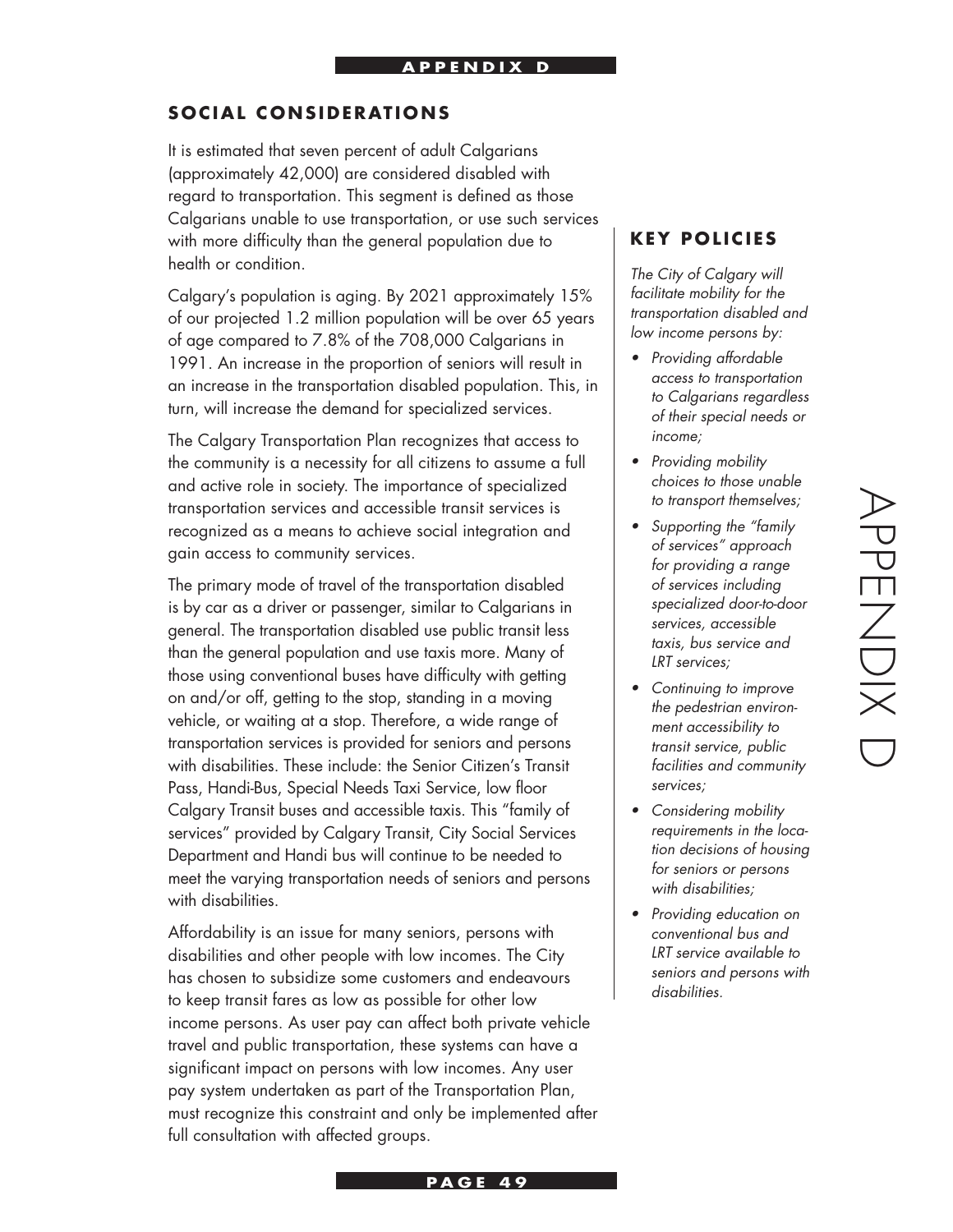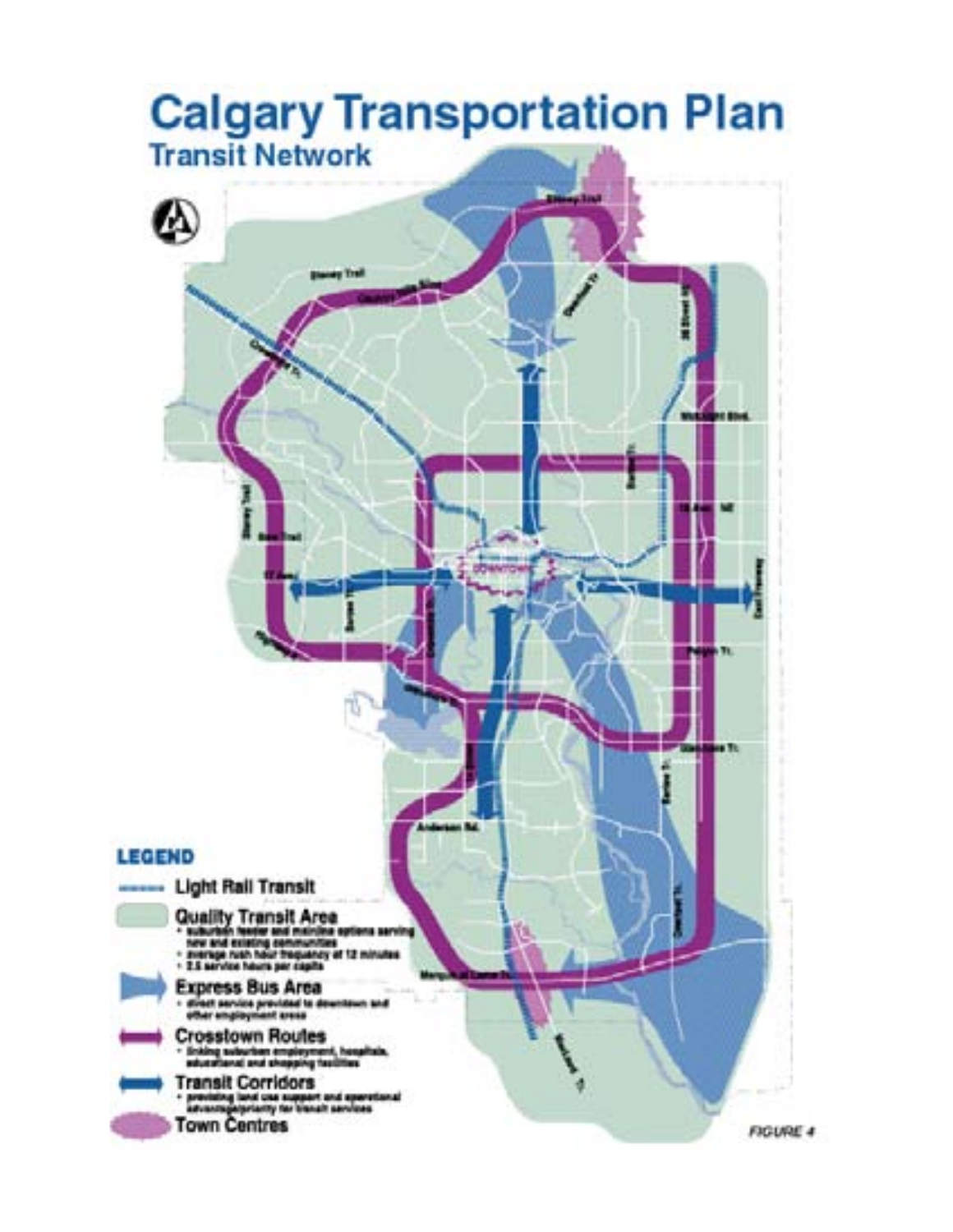#### **APPENDIX E**

#### **TRANSPORTATION DEPARTMENT REPORT TO THE S.P.C. ON TRANSPORTATION, TRANSIT AND PARKING**

#### **1 9 9 5 N O V EM B E R 2 1**

#### **TTP95-66 TRANSIT FRIENDLY DESIGN GUIDE**

#### **I S S U E :**

Approval of the Transit Friendly Design Guide.

#### **R E C OMM E N D AT I O N S :**

The S.P.C. on Transportation, Transit and Parking recommends that Council:

- 1. approve the transit design principles and policies presented in the Transit Friendly Design Guide;
- 2. direct that the Administration apply the transit design principles and policies contained in the Transit Friendly Design Guide in evaluating and approving plans for new development;
- 3. direct the Administration to include the policies and principles contained in the Transit Friendly Design Guide in future revisions of the Calgary Municipal Plan, the Calgary Land Use Bylaw and other relevant transportation and planning studies as appropriate (e.g., ARP's, ASP's, Urban Development Institute Standard Development Agreement, Design Guidelines for Subdivisions).

#### **COMMISSIONER'S COMMENTS:**

Commissioner Holmes concurs with this report.

#### **UPDATE:**

At its 1995 September 19 meeting, the Transportation, Transit and Parking Committee tabled TTP95-54 Transit Friendly Design Guide to allow extra time for consultation with the Urban Development Institute (UDI). Several meetings of Calgary Transit and UDI have been held and the Transit Friendly Design Guide has been revised to reflect these discussions.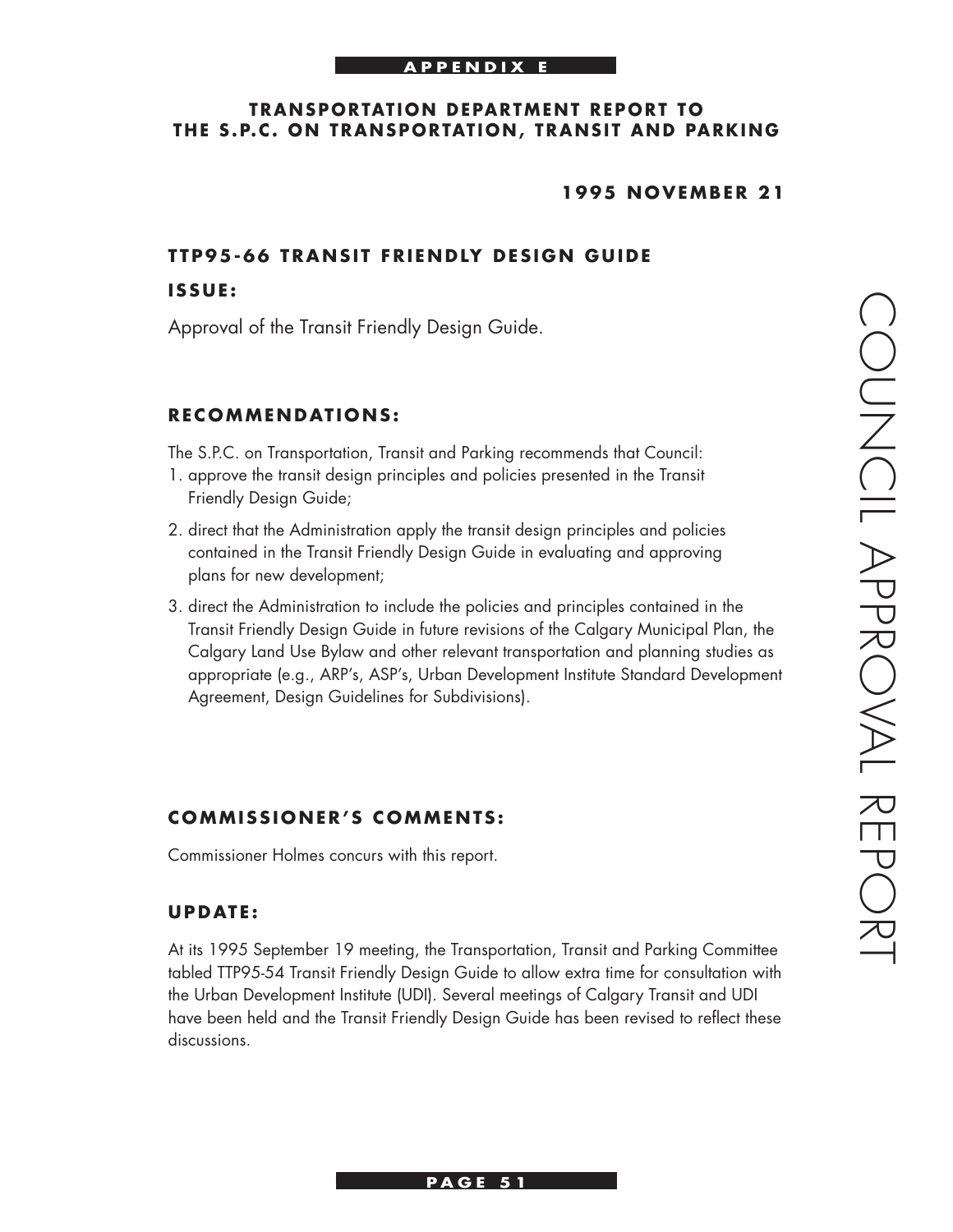#### **APPENDIX E**

#### **B A C K G R O U N D :**

Calgary has a solid history of providing public transit as an alternative to private automobile travel. However, there is a need to improve the integration of land use/ community design and transit service. Without attention to the design details that foster close land use/transit links, the benefits of providing quality transit options are not fully realized and potential ridership is lost.

#### **RECENT DEVELOPMENTS:**

Council approval of the Calgary Transportation Plan has placed increased emphasis on the role of public transit. Significant increases in modal split are necessary to achieve the Transportation Plan vision. In response to the Calgary Transportation Plan, the Sustainable Suburbs Study introduced a model for new suburban communities that will be designed and developed to reduce the need to drive.

The Transit Friendly Design Manual was written to explain and illustrate design techniques that foster transit and community integration. It addresses how to achieve the goals of increased transit ridership and reduced auto dependence. Increasing transit service without actively pursuing complementary community design elements risks falling short of achieving the desired modal shift to transit.

The Transit Friendly Design Guide was circulated to the Sustainable Suburbs Study Round Table Working Group and Outside Advisors and included many of their comments. Recent meetings with the Urban Development Institute have also produced revisions to the Transit Friendly Design Guide.

#### **The Transit Friendly Design Guide**

The Transit Friendly Design Guide (Attachment 1) is divided into two major sections:

#### **a) Transit Design Principles and Techniques**

The key principles that have been identified as contributing to transit supportive development are:

- 1. Provide appropriate community densities.
- 2. Minimize walking distance.
- 3. Provide mixed land uses.
- 4. Organize density, land use and buildings to benefit from transit.
- 5. Create pedestrian friendly environment.
- 6. Route transit into the community.
- 7. Reduce transit travel time.
- 8. Build quality, user friendly transit facilities.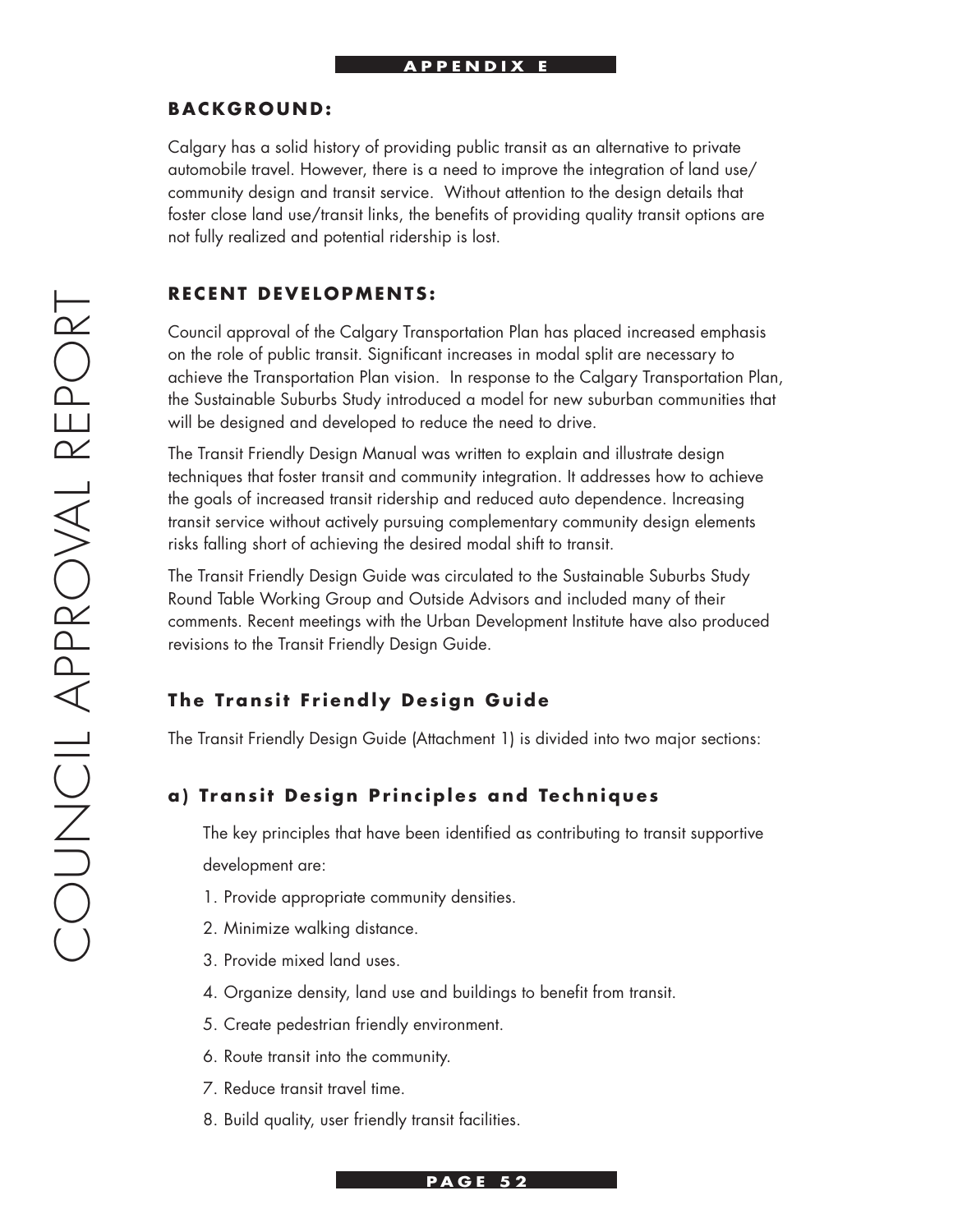#### **b**) Transit Policies

The policy section summarizes relevant transit policies that are used to evaluate and direct development. Through application of these policies, the principles of transit friendly design will be built into our city. Many of the policies contained in this section have been reviewed and approved by Council over the past years, and are contained in many other documents. These policies have been presented to provide a comprehensive compilation of transit policy in one document.

#### **ENVIRONMENTAL IMPACT:**

The application of the principles and policies in the Transit Friendly Design Guide will foster increases in modal split with less dependency on the private auto and its related environmental impacts.

#### **FINANCIAL IMPACT:**

Successful transit/community integration will result in increases in both transit system efficiency and effectiveness. Transit service will provide better value for the input costs.

#### **C O N C L U S I O N :**

The Transit Friendly Design Guide was developed to provide mechanisms to achieve the modal shift goals contained within the new Calgary Transportation Plan and the Sustainable Suburbs Study. Successful achievement of greater transit/community integration through the application of the policies and principles in this guide is a critical element in meeting the transit goals contained in these documents.

#### **AT TA C HM E N T :**

The Transit Friendly Design Guide

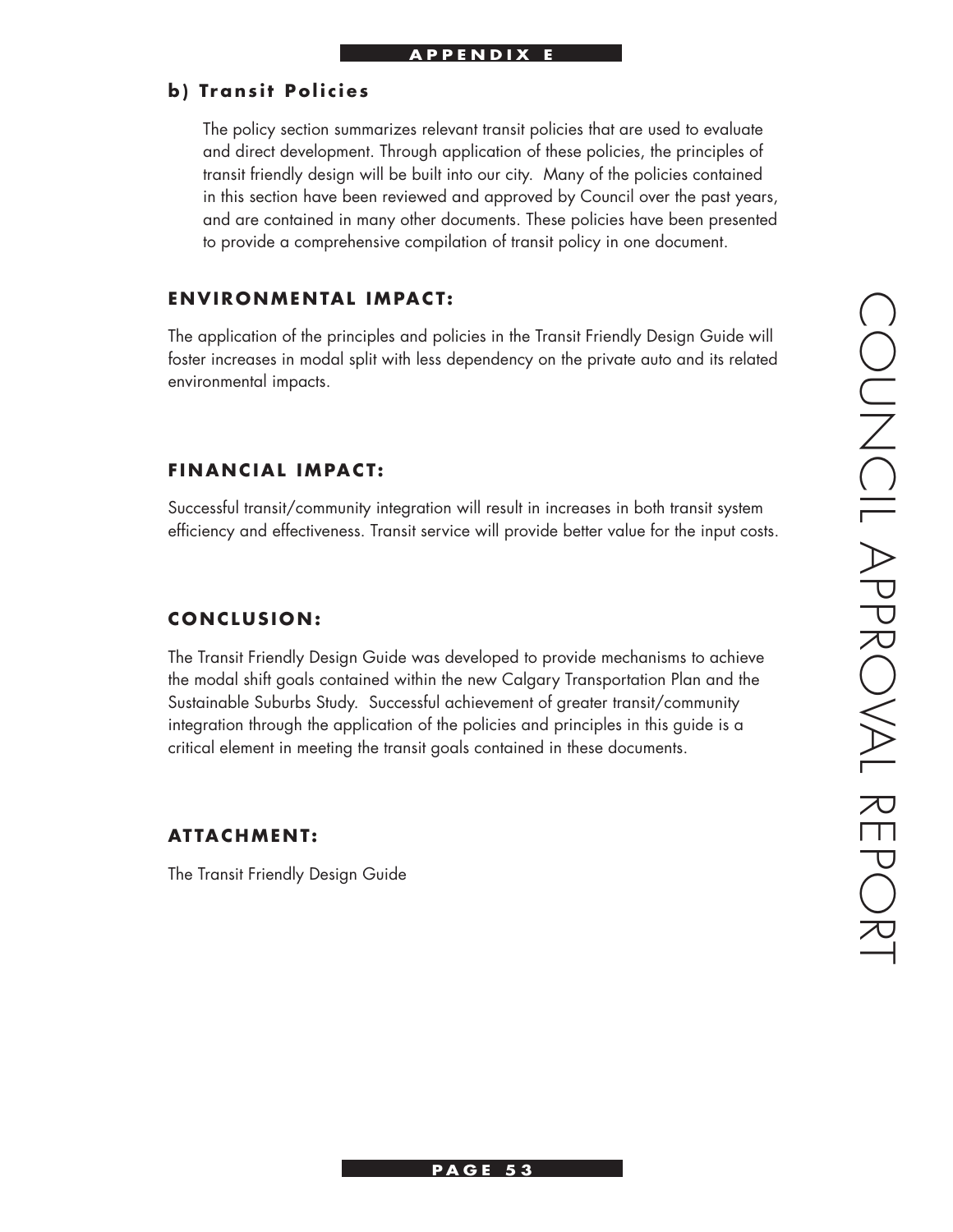#### **SELECTED BIBLIOGRAPHY**

Alberta Transportation and Utilities, Design Guidelines for Accessible Bus Zones. Government of Alberta, Urban Transportation Branch, 1994.

Bowes W., Gavel M. and Noxon G., `Guide to Transit Considerations in the Subdivision Design and Approval Process', Toronto: Transportation Association of Canada, 1991.

Bowes W., Gavel M. and Noxon G., `The Role of Transit in the Subdivision Design and Approval Process', Toronto: Transportation Association of Canada, 1991.

Canadian Urban Transit Association, The Canadian Transit Handbook. Toronto: Canadian Urban Transit Association, 1993.

Cervero, Robert, `Transit Supportive Development in the United States: Experiences and Prospects', Washington DC: Federal Transit Administration, 1993.

City of Calgary, `Bus Zone Location and Design.' Transportation Department, Calgary Transit, 1992.

City of Calgary, `Calgary Transit Service Evaluation Guide.' Transportation Department, Calgary Transit, 1990.

City of Calgary, `Calgary Transportation Plan.' Transportation Department, GoPlan, 1995

City of Calgary, `Compendium of Current Transportation Related Goals and Policies in Calgary.' Transportation Department, GoPlan, 1992.

City of Calgary, `LRT Design Guidelines.' Transportation Department, LRT Division, 1981

City of Calgary, `Sustainable Suburbs Study.' Planning and Building Department, City and Community Planning, 1995.

City of Calgary, `Transit Route Design in Calgary.' Transportation Department, Calgary Transit, 1987.

City of Winnipeg, `Planning and Building Transit - Friendly Residential Subdivision', Winnipeg: Winnipeg Transit System, no date.

Calthorpe, Peter, The Next American Metropolis. New York: Princeton Architectural Press, 1993.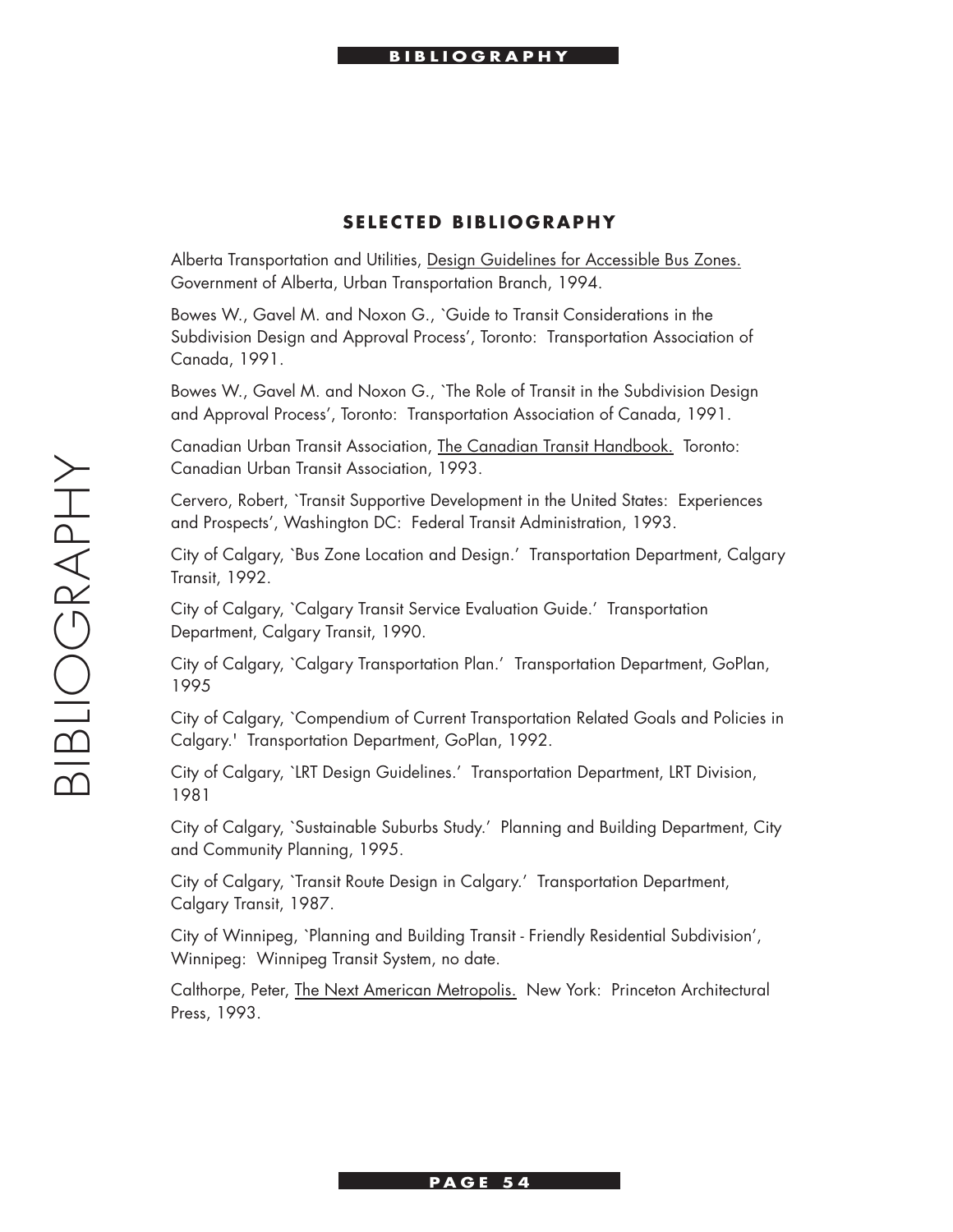# BIBLIOGRAPHYBIBLIOGRAPHY

#### **BIBLIOGRAPHY**

Irwin, Neal, "Transit and Land Use: Experiences in Ontario." Presented to the Canadian Urban Transit Association 1991. Annual Conference, Edmonton, Alberta, November 5, 1991.

Metropolitan Transit Development Board San Diego, `Designing for Transit.' Metropolitan Transit Development Board, San Diego, 1993.

Nelson, John D., "Passenger Friendly Interchange Facilities for Public Transport" Passenger Terminal '94, 1994, 18-24.

Ontario, Ministry of Transportation and Ministry of Municipal Affairs, `Transit-Supportive Land Use Planning Guidelines.' Toronto: The Ministry of Transportation and The Ministry of Municipal Affairs, 1992.

Snohomish County Transportation Authority, `A Guide to Land Use and Public Transportation for Snohomish County, Washington', Lynnwood, WA: Snohomish County Transportation Authority, 1989.

Rabinowitz, Harvey Z., Beimborn, Edward A., Lindquist, Peter S. and Opper, Donna M. `Market Based Transit Facility Design', Milwaukee: Centre for Urban Transportation Studies and School of Architecture and Urban Planning, 1989

Toronto Transit Commission, `Metropolitan Toronto: The Transit/Development Connection', Toronto: Toronto Transit Commission, no date.

Tri-Met, `Portland's Light Rail: A Shared Vision for Transportation and Land Use', Portland: Tri-Met, 1992.

Tri-Met, `Tri-Met Strategic Plan: Pursuing a Shared Vision', Portland: Tri-Met, 1992.

Urban Land Institute, `Transit-Oriented Design', Washington, DC: The Urban Land Institute, 1994.